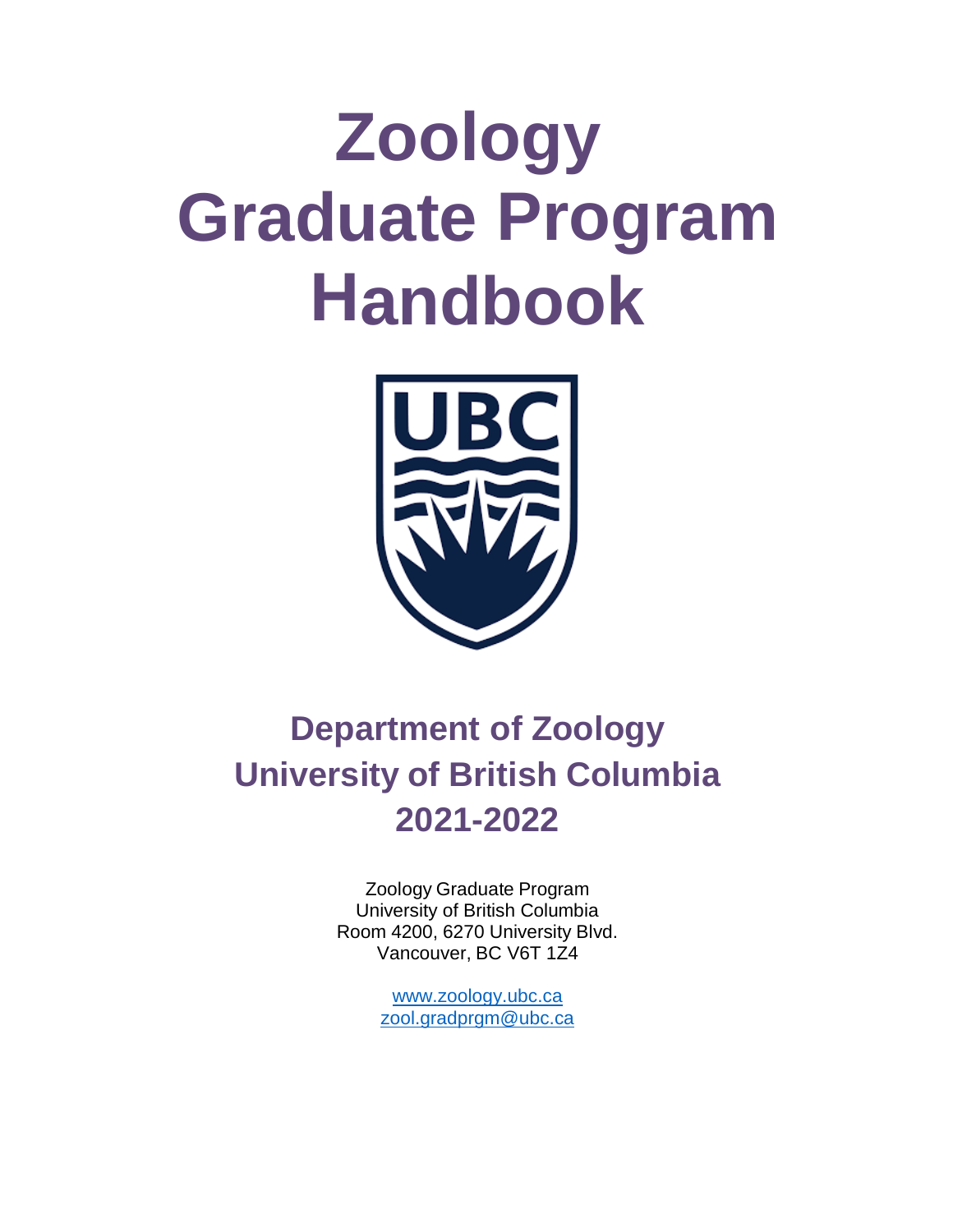# **Table of Contents**

| Set up Zoology email, computer accounts, and audio-visual equipment 18 |                |
|------------------------------------------------------------------------|----------------|
|                                                                        |                |
|                                                                        |                |
|                                                                        |                |
|                                                                        |                |
|                                                                        |                |
|                                                                        |                |
|                                                                        |                |
|                                                                        |                |
|                                                                        | $\overline{2}$ |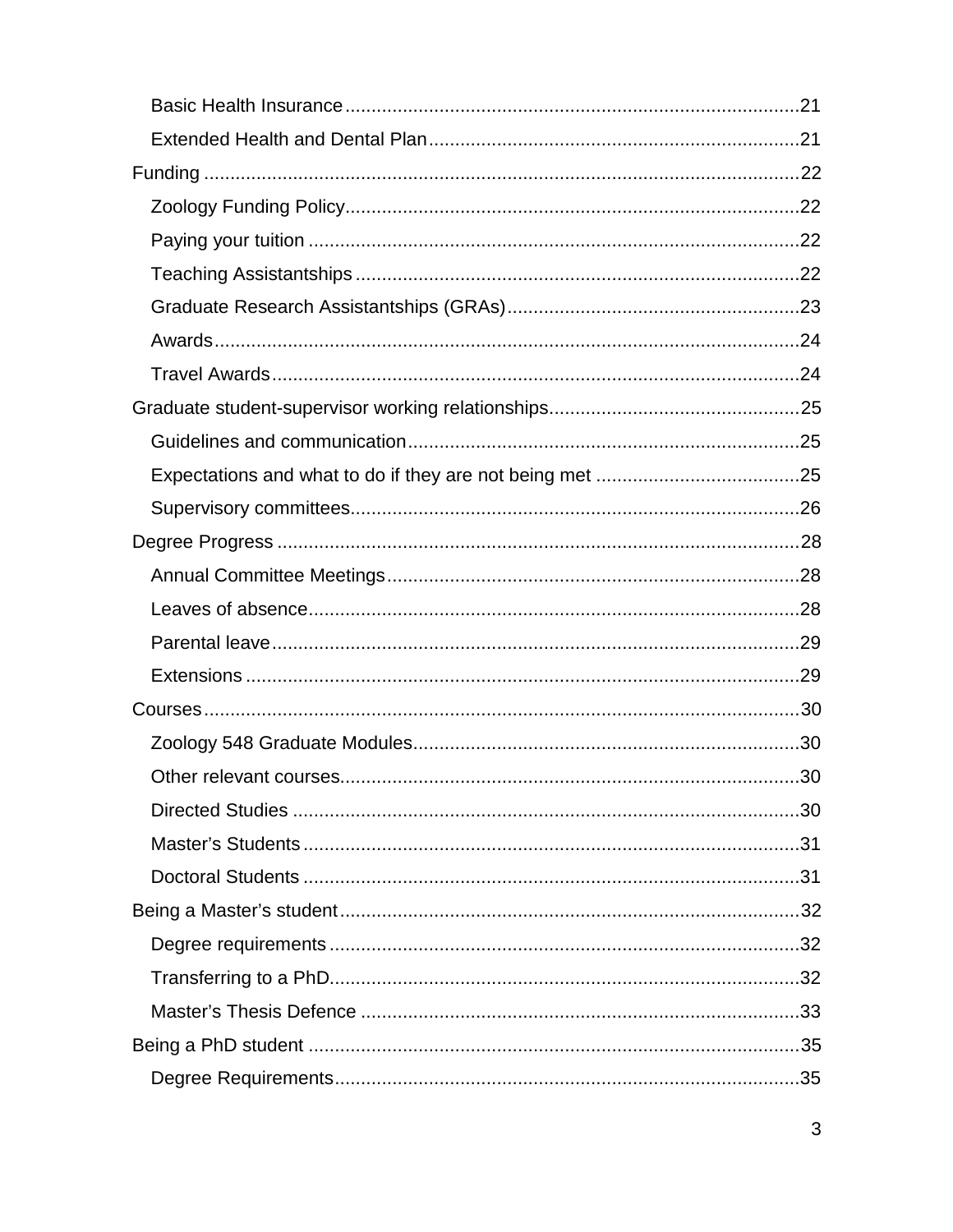| Equity, Diversity, and Inclusion for Trainees (E.D.I.T.) Zoology47       |  |
|--------------------------------------------------------------------------|--|
|                                                                          |  |
| Cost of living calculator: Can you survive as a Zoology grad student? 47 |  |
|                                                                          |  |
|                                                                          |  |
|                                                                          |  |
|                                                                          |  |
|                                                                          |  |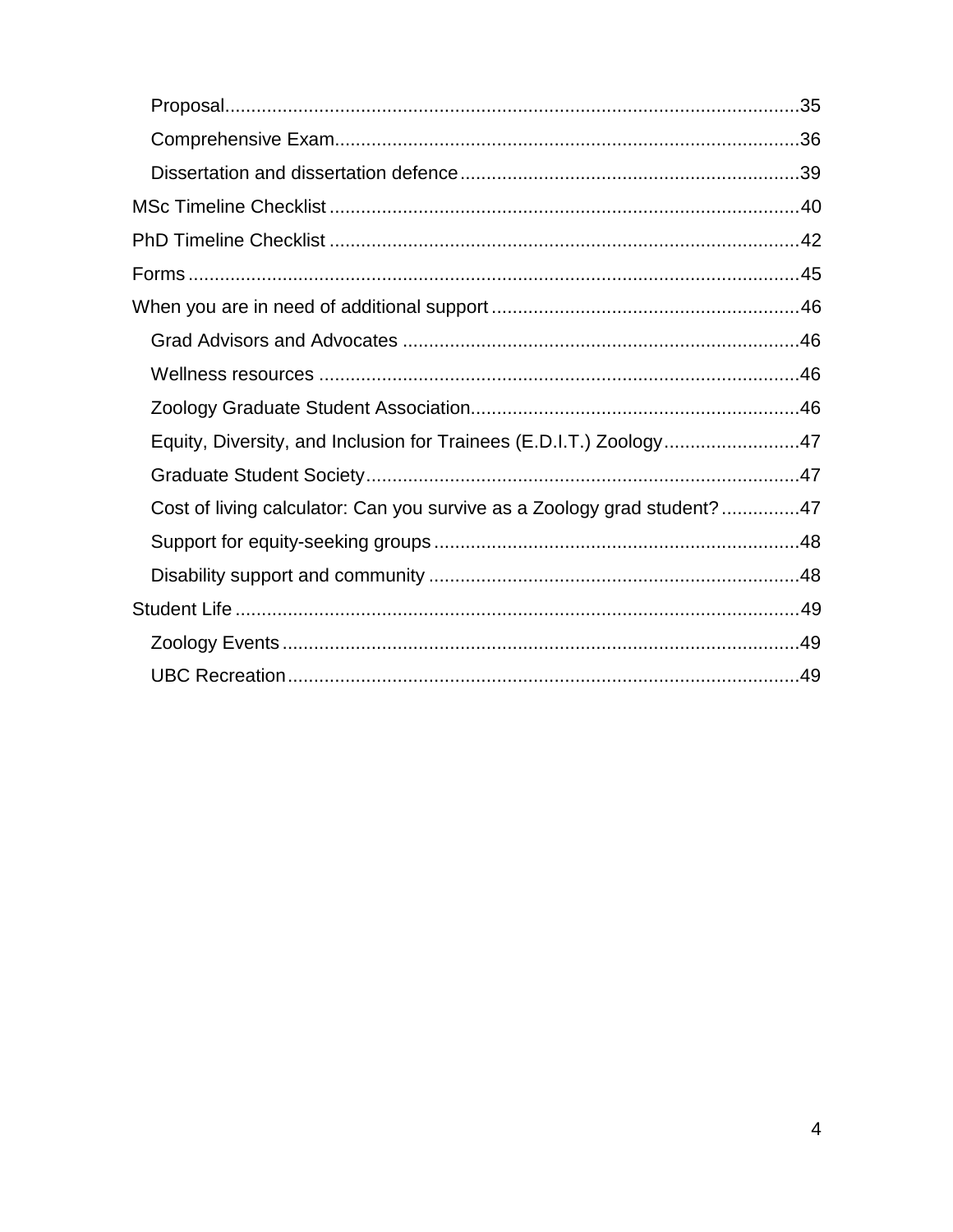# <span id="page-4-0"></span>**Overview**

Welcome to the Zoology Department of UBC. This handbook is meant as a guide to life as a graduate student in the Zoology Program. It is a resource for information on program policies, expectations of graduate students and supervisors, survival tips for graduate school, and where to turn for support. All students and all supervisors of graduate students should familiarize themselves with these procedures. Questions and suggestions about these procedures can be directed to the Graduate Program Manager or the Graduate Advisors.

For a wide variety of other information, please see the departmental web page at [zoology.ubc.ca](https://www.zoology.ubc.ca/)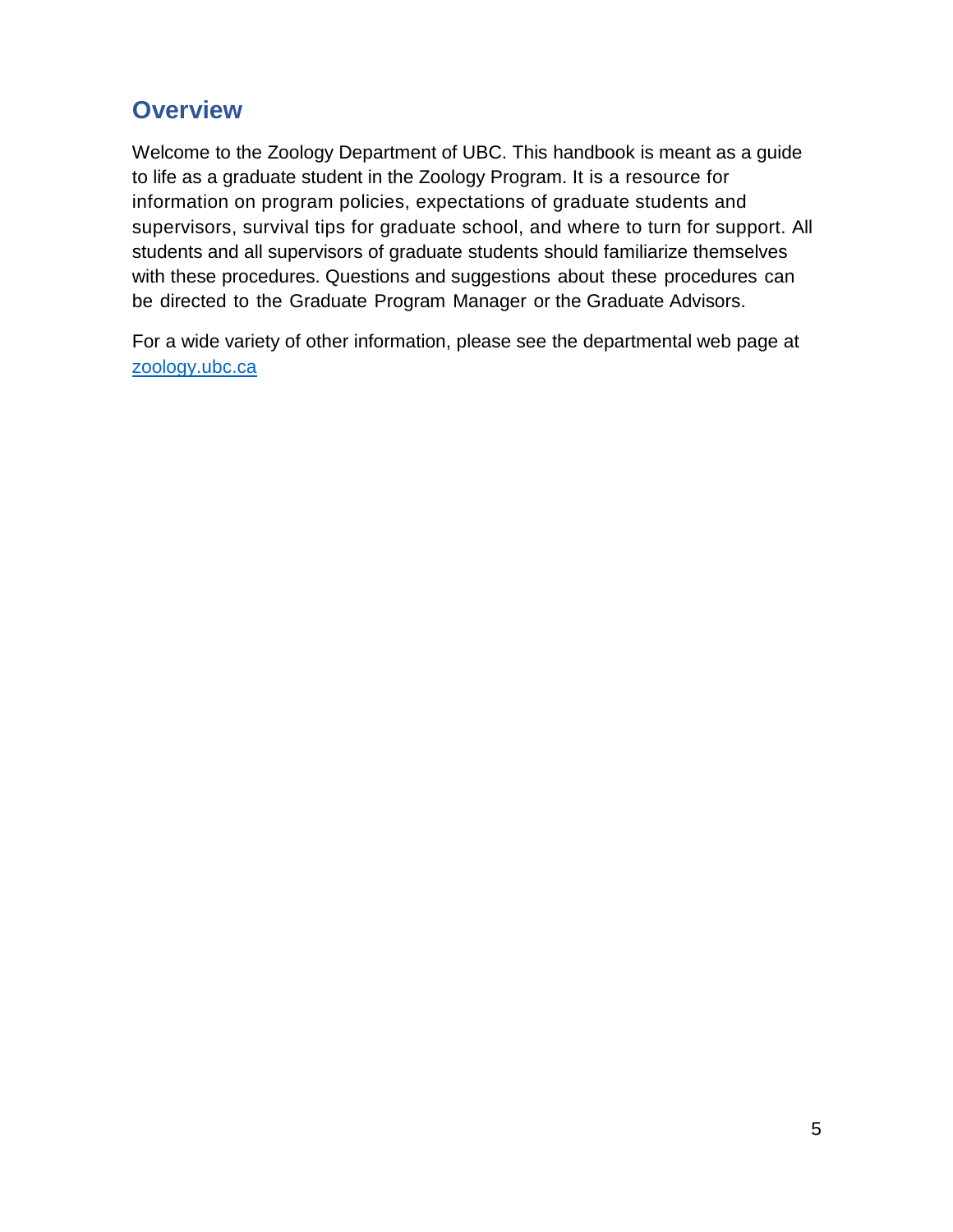# <span id="page-5-0"></span>**Contacts and information sources**

#### <span id="page-5-1"></span>**Who's who**

#### **Department Head**

Dr. Vanessa Auld Tel: (604) 827-3149 Email: [head@zoology.ubc.ca](mailto:head@zoology.ubc.ca)

If you have any questions or concerns that cannot be answered by the Graduate Program Manager or Graduate Advisors, do not hesitate to contact the Head.

#### **Graduate Advisors**

Mike Gordon Tel: (604) 827-4854 [gordon@zoology.ubc.ca](mailto:gordon@zoology.ubc.ca) Room 3.352 Life Sciences Centre

Colin Brauner Tel: (604) 822-3372 [brauner@zoology.ubc.ca](mailto:brauner@zoology.ubc.ca)

The Graduate Advisors are your first resource for all non-administrative issues that arise during your time in the program. They also serve as chairs of the Graduate Committee.

#### **Graduate Committee**

- Mike Gordon
- Colin Brauner
- Leticia Aviles
- Graduate Program Manager

This committee deals with all aspects of the Zoology graduate program, including admissions and awards.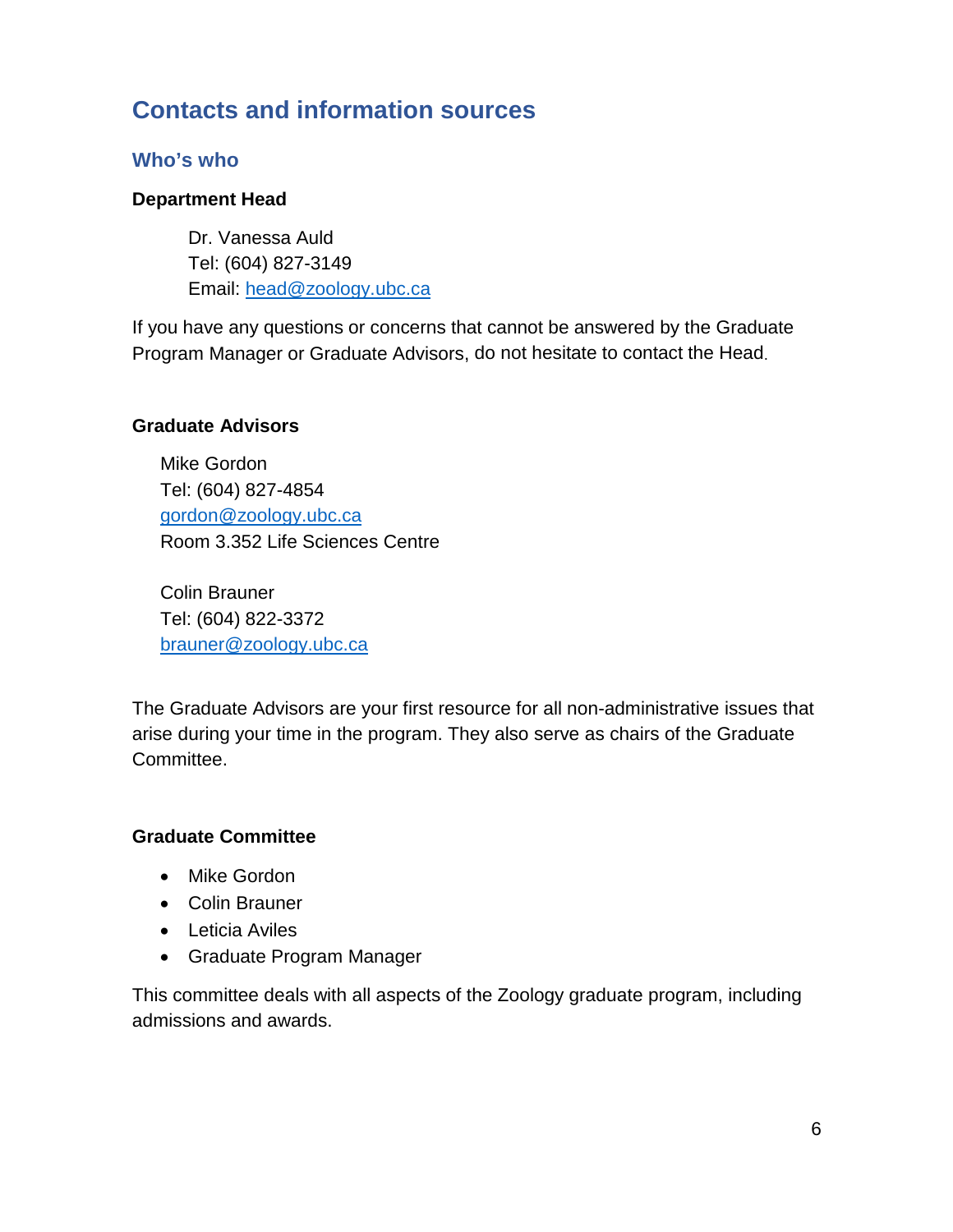#### **The Zoology Administrative Team (Biological Sciences 4200)**

- **Graduate Program Manager:** Mimi Yu
	- o Tel: (604) 822-5807
	- o email: [mimi.yu@ubc.ca](mailto:mimi.yu@ubc.ca) and zool.gradprgm@ubc.ca

Mimi is your resource person for all inquiries about graduate school – forms, registration, awards, pay, TA assignments, and so on.

- **Human Resources Manager:** Edythe Grant
	- o Tel: (604) 822-6973
	- o email: [grant@zoology.ubc.ca](mailto:grant@zoology.ubc.ca)

Edythe deals with key requisitions, faculty appointments, faculty teaching evaluations, etc.

- **Administrator:** Katie Pikor
	- o Tel: (604) 822-3384
	- o email: [zadmin@zoology.ubc.ca](mailto:zadmin@zoology.ubc.ca)

Contact Katie for non-academic issues, e.g. office space, the elevator not working, your lab has flooded, lights in the office are burned out, and so on.

#### • **Administrative Support:** Chunwei Huang

- o Tel: (604) 822-2131
- o email: [info@zoology.ubc.ca](mailto:info@zoology.ubc.ca)

Chunwei takes care of the mail and reception area, room bookings, TA evaluations, and postdoctoral appointments, etc.

#### **The Zoology Financial Team (Bio Sci 4200)**

- **Finance Manager:** Olga Tosin
	- o Tel: (604) 822-6895
	- o email: [tosin@zoology.ubc.ca](mailto:tosin@zoology.ubc.ca)
- **Senior Financial Specialist:** Jackie Carpio
	- o Tel: (604) 822-0871
	- o email: [finclerk@zoology.ubc.ca](mailto:finclerk@zoology.ubc.ca)

Takes care of travel advances, reimbursements, and petty cash.

#### **Other Important People and Resources**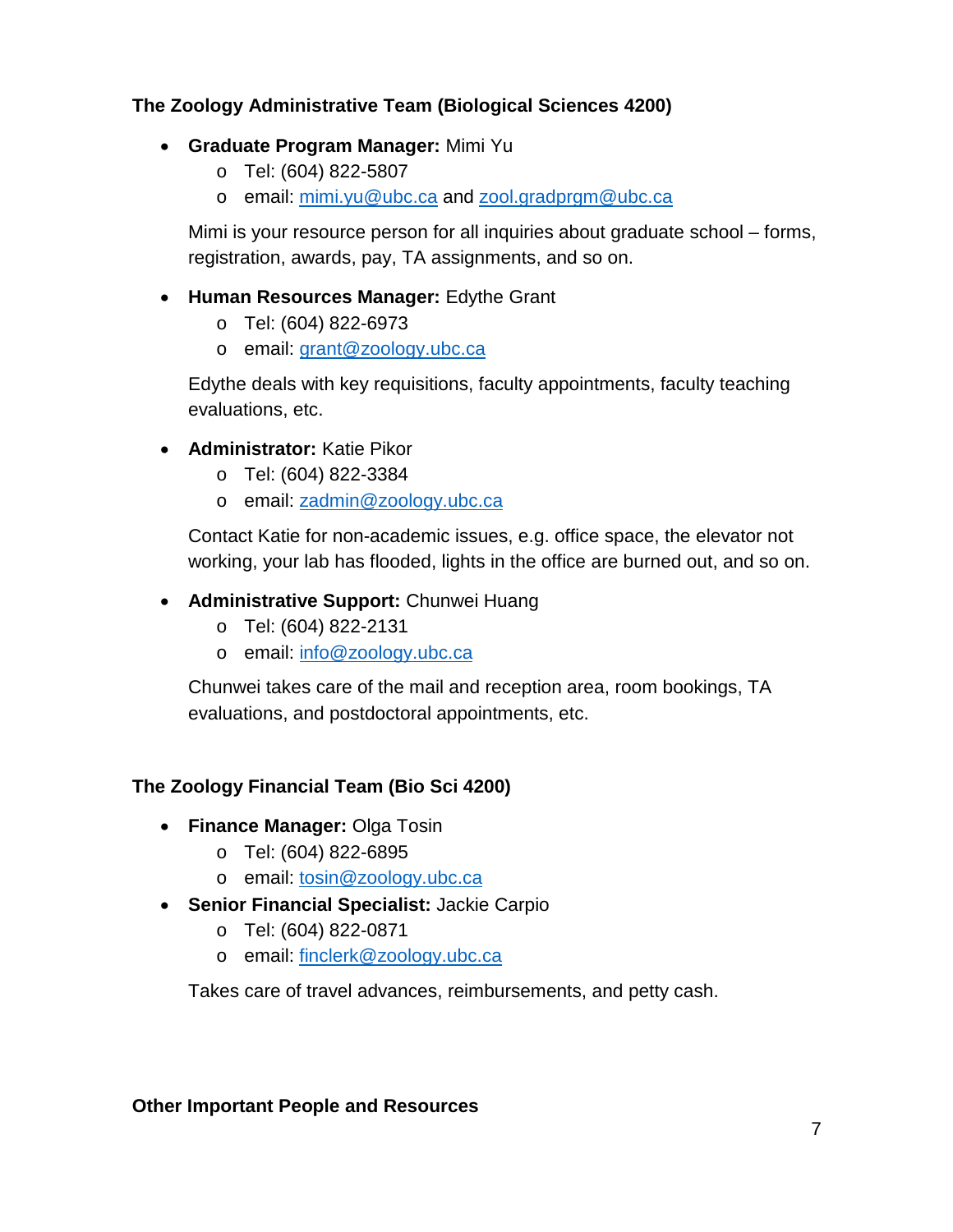#### • **Workshops:**

o Bruce Gillespie (Mechanical) Biosciences 1363

#### • **Biology Program Office (Undergraduate)**:

o Tammy Tromba and Chanelle Chow, Biosciences Building 1103

#### • **Zoology Graduate Student Association (ZGSA)**

The ZGSA organize social events throughout the year, as well as the Graduate Student Symposium in April.

#### • **Zoology Computing Unit (ZCU)**

- o Web site: [zoology.ubc.ca/zcu](https://www.zoology.ubc.ca/zcu/)
- o Andy LeBlanc BRC 122, [andy@zoology.ubc.ca](mailto:andy@zoology.ubc.ca)
- o Jenny Kao BRC, BRC 123 [jenny@zoology.ubc.ca](mailto:jenny@zoology.ubc.ca)
- o Nick Koubrak BRC 121, [nick@zoology.ubc.ca](mailto:nick@zoology.ubc.ca)

#### • **Graduate Student Society (GSS)**

o Web site: [gss.ubc.ca](https://www.gss.ubc.ca/)

The GSS is an organization of graduate students dedicated to serving the academic, social and cultural interests of it's over 10,000 members. Together with G+PS coordinates orientation sessions for new students during late August/early September.

#### • **Graduate and Postdoctoral Studies (G+PS)**

#### o Web site: [grad.ubc.ca](https://www.grad.ubc.ca/)

Coordinates and maintains the quality of all Master's and Doctoral programs at the University. Administers awards and scholarships, as well as policies, procedures, and guidelines for graduate students across the campus. If you have policy questions, check with the Zoology Graduate Program Manager before heading to G+PS.

#### • **Enrolment Services (Registrar's Office)**

o Web site: [students.ubc.ca](https://www.students.ubc.ca/)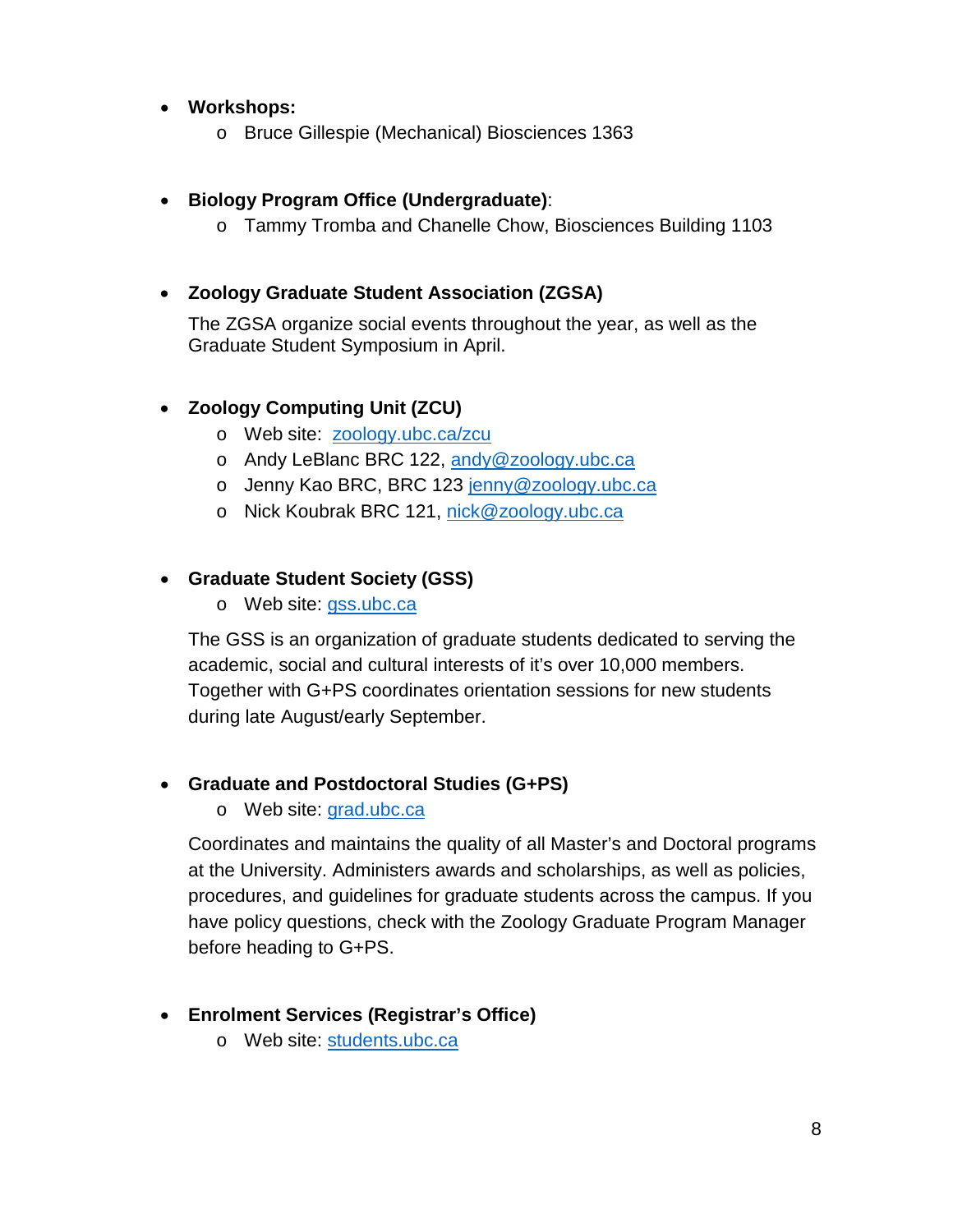#### • **Equity Office**

o Web site: [equity.ubc.ca](https://equity.ubc.ca/)

#### • **Student Health Services**

o Web site: [students.ubc.ca/health/student-health-service](https://students.ubc.ca/health/student-health-service)

#### • **Disability Resource Centre**

o Web site: [students.ubc.ca/campus-life/diversity-campus/disability](https://students.ubc.ca/campus-life/diversity-campus/disability)

#### • **UBC Wellness Resources**

o Web site: [zoology.ubc.ca/graduate-program/wellness-resources](https://www.zoology.ubc.ca/graduate-program/wellness-resources)

#### <span id="page-8-0"></span>**Where should I go for…**

Start at the top of each list provided and work your way down if your issue isn't solved.

#### • **Procedural rules**

- 1. This Handbook
- 2. [Zoology Graduate Program website](https://www.zoology.ubc.ca/graduate-program)
- 3. [UBC Graduate Studies website](https://www.grad.ubc.ca/)
- 4. [Ask Zoology Grad Manager](mailto:coordinator@zoology.ubc.ca)

#### • **Forms**

- 1. [Forms page, Zoology website](https://www.zoology.ubc.ca/graduate-program/student-handbook-and-forms)
- 2. [UBC Graduate Studies website](https://www.grad.ubc.ca/)
- 3. Several key links provided later in this Handbook

#### • **Signed forms**

1. Email signed forms to [Zoology Graduate Manager](mailto:coordinator@zoology.ubc.ca)

#### • **Information about pay**

- 1. Check Workday profile
	- **Appointment info**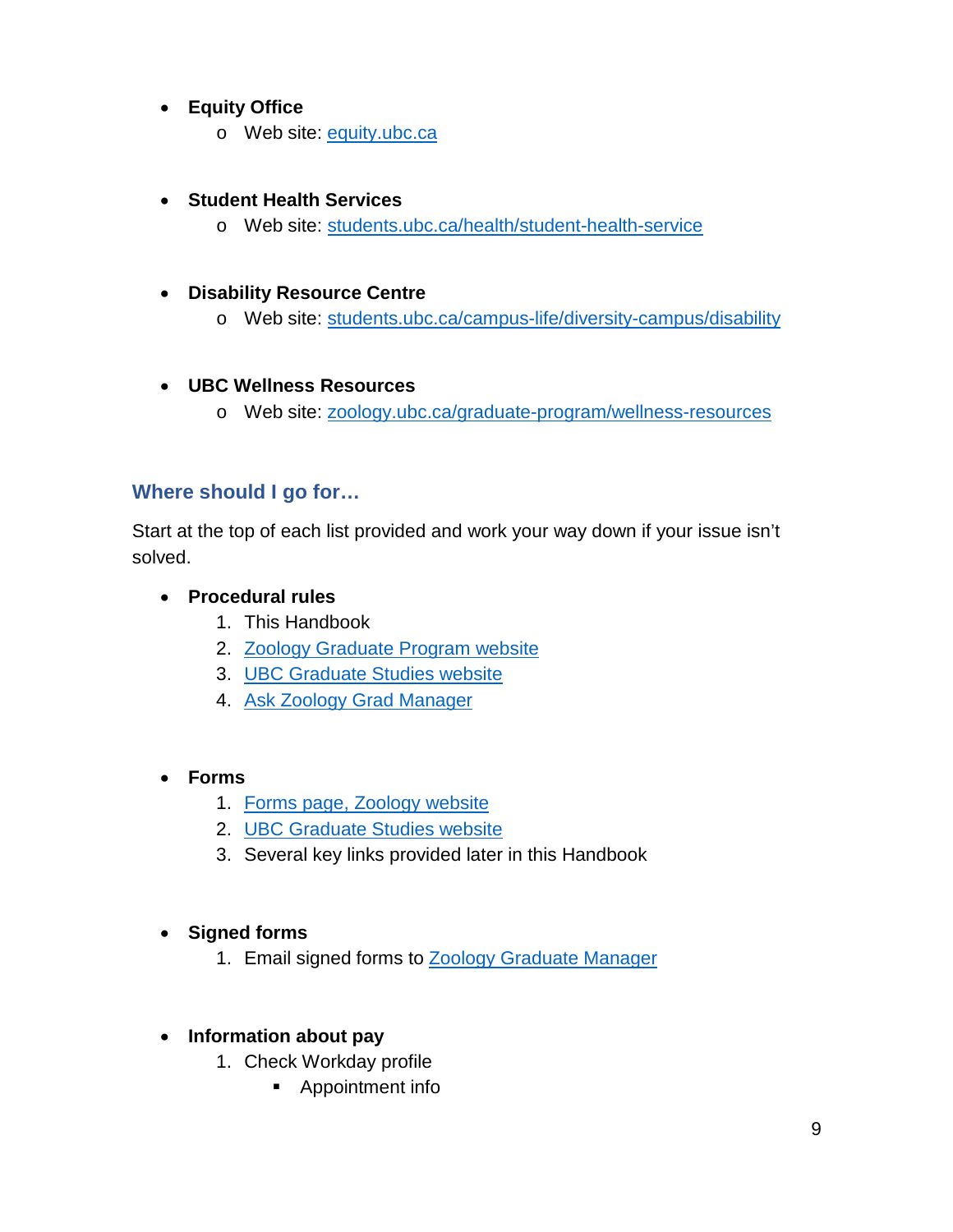- **Pay slips (does not differentiate between GRA vs TA** appointments)
- Check bank accounts to confirm amounts
- 2. [Ask Grad Manager](mailto:coordinator@zoology.ubc.ca)

#### • **Award information**

- 1. Check SSC account
- 2. [Ask Grad Manager](mailto:coordinator@zoology.ubc.ca)

#### • **Reimbursements**

- 1. Check Workday
- 2. Contact [Zoology Finance](mailto:finclerk@zoology.ubc.ca)

#### • **TA appointments**

- 1. [taship-application@biology.ubc.ca](mailto:taship-application@biology.ubc.ca)
- 2. [Grad Manager](mailto:coordinator@zoology.ubc.ca)

#### • **Leaves of absence**

- 1. Supervisor
- 2. Graduate Advisors

#### • **Information on postponing tuition payments**

- 1. [Apply for tuition deferral](https://webforms.students.ubc.ca/enrolment/finances/payroll-deferral)
- 2. [Ask Grad Manager](mailto:coordinator@zoology.ubc.ca)

#### • **Problems or conflicts involving supervisor**

- 1. Your Supervisory Committee members
- 2. Graduate Advisors
- **Problems or conflicts involving other students**
	- 1. Supervisor
	- 2. Graduate Advisors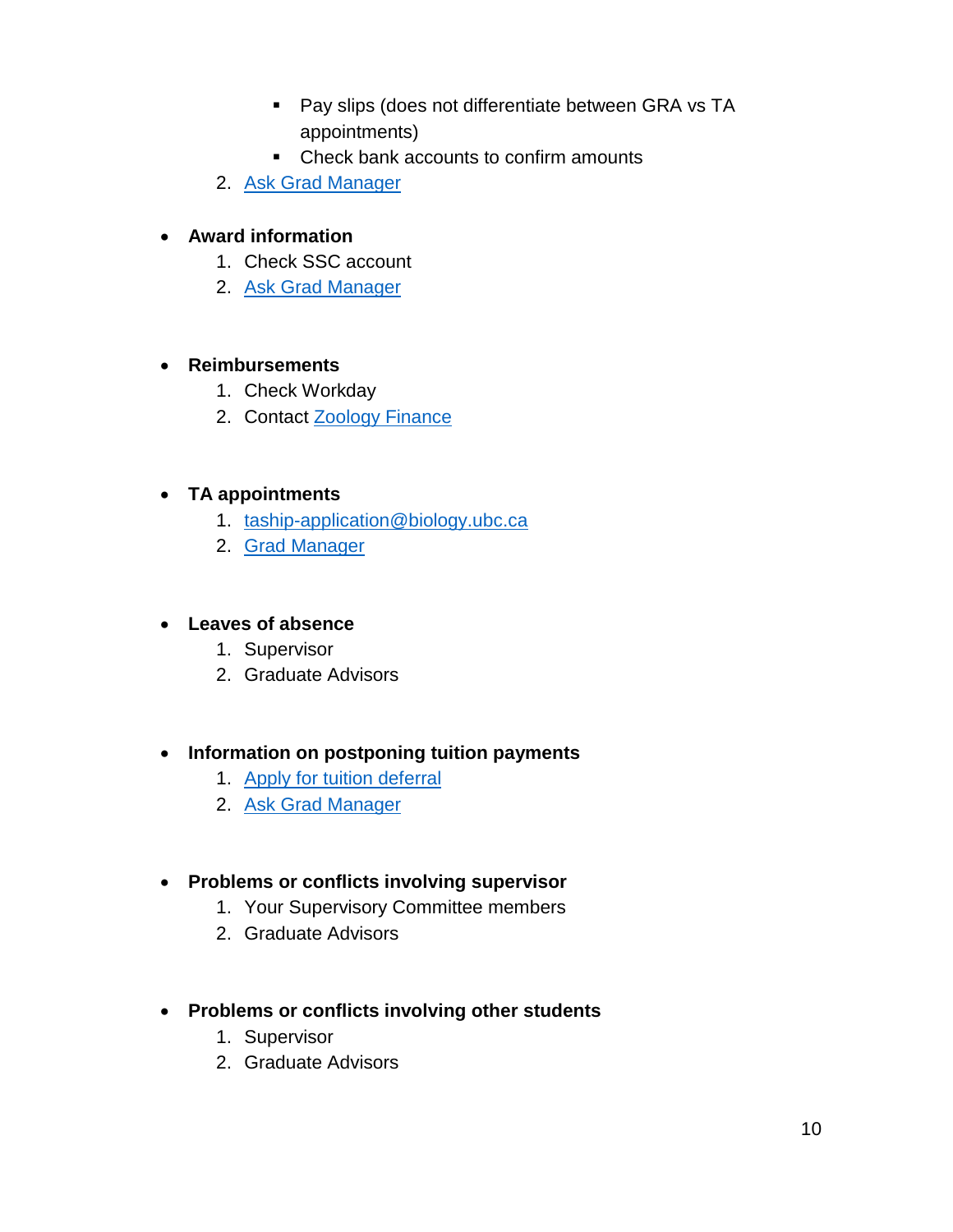#### • **Information on EDI**

1. [EDI resources on Zoology website](https://www.zoology.ubc.ca/resources/equity-diversity-and-inclusion-edi-resources)

#### • **Wellness resources**

1. [Find wellness resources on Zoology website](https://www.zoology.ubc.ca/graduate-program/wellness-resources)

#### • **Bullying and harassment**

- 1. Graduate Advisors
- 2. Department Head
- 3. [UBC Equity and Inclusion Office](https://equity.ubc.ca/)
- 4. [UBC Office of the Ombudsperson](https://ombudsoffice.ubc.ca/)
- 5. [UBC Investigations Office](https://io.ubc.ca/)

#### • **Mental health resources**

- 1. [UBC Student Health Services:](https://students.ubc.ca/health/student-health-service) (604) 822-7011
- 2. [UBC Counselling Services:](https://students.ubc.ca/health/counselling-services) (604) 822-3811
- 3. [UBC Student Assistance Program:](https://students.ubc.ca/health/ubc-student-assistance-program-sap) 1-833-590-1328 (toll free)

#### • **Sexual or gender-based violence, harassment, or harm**

- 1. [Sexual Violence Prevention and Response Office:](https://svpro.ubc.ca/) (604) 822-1588
- 2. [AMS Sexual Assault Support Centre:](https://www.amssasc.ca/) (604) 827-5180
- 3. RCMP University Detachment: (604) 224-1322
- 4. Vancouver Police: (604) 717-3321
- 5. [UBC Investigations Office](https://io.ubc.ca/)

#### • **Human rights complaints**

1. [UBC Equity and Inclusion Office](https://equity.ubc.ca/)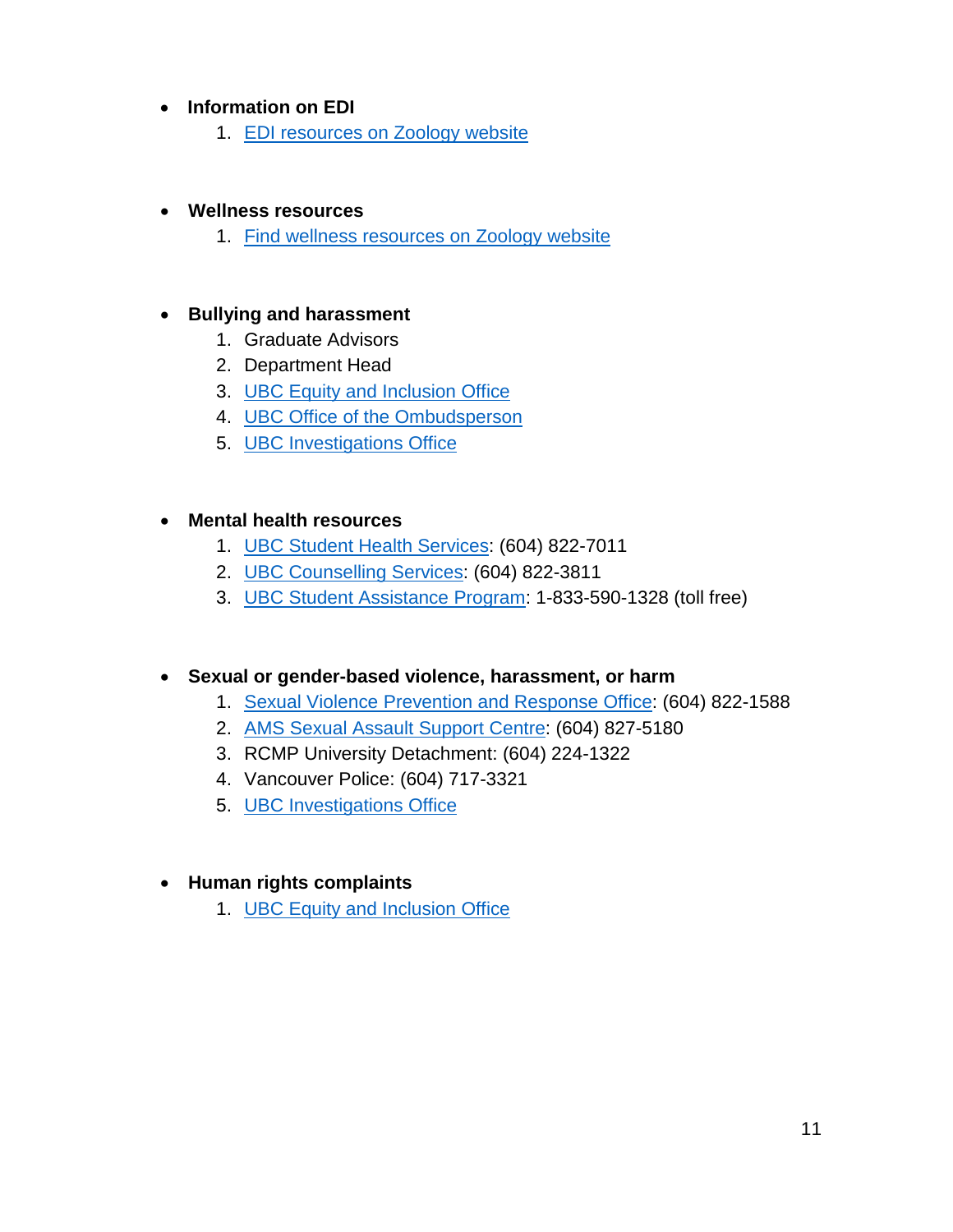# <span id="page-11-0"></span>**Before you arrive**

## <span id="page-11-1"></span>**Campus Housing**

There are four residences on campus designed to house grad students: Fairview Crescent, Thunderbird, Marine Drive Residence, and Acadia Park. Places are given out on a first come, first served basis so apply early (before Feb 1). [vancouver.housing.ubc.ca](https://vancouver.housing.ubc.ca/)

Acadia Park is housing dedicated to students with families: [vancouver.housing.ubc.ca/residences/acadia-park](https://vancouver.housing.ubc.ca/residences/acadia-park/)

There are three grad student residences on campus run independently of UBC Housing.

- Green College [greencollege.ubc.ca](https://greencollege.ubc.ca/)
- St. John's College [stjohns.ubc.ca](https://stjohns.ubc.ca/)
- St. Andrew's Hall [standrews.edu](https://www.standrews.edu/)

#### <span id="page-11-2"></span>**Off Campus Housing**

Several resources are available to help find housing:

- Ask the Zoology Graduate Program Manager or your supervisor to send a notice out to the current grads asking if anyone has a room to rent.
- UV Rentsline [uvrentsline.com](https://www.uvrentsline.com/)
- Housing boards and notices around campus Grad Student Centre, SUB, at the bus loop, department notice boards, etc.
- Vancouver Sun and Courier classified ads.
- Please also visit [UBC's Living Off Campus web site](https://vancouver.housing.ubc.ca/other-housing/off-campus-housing/)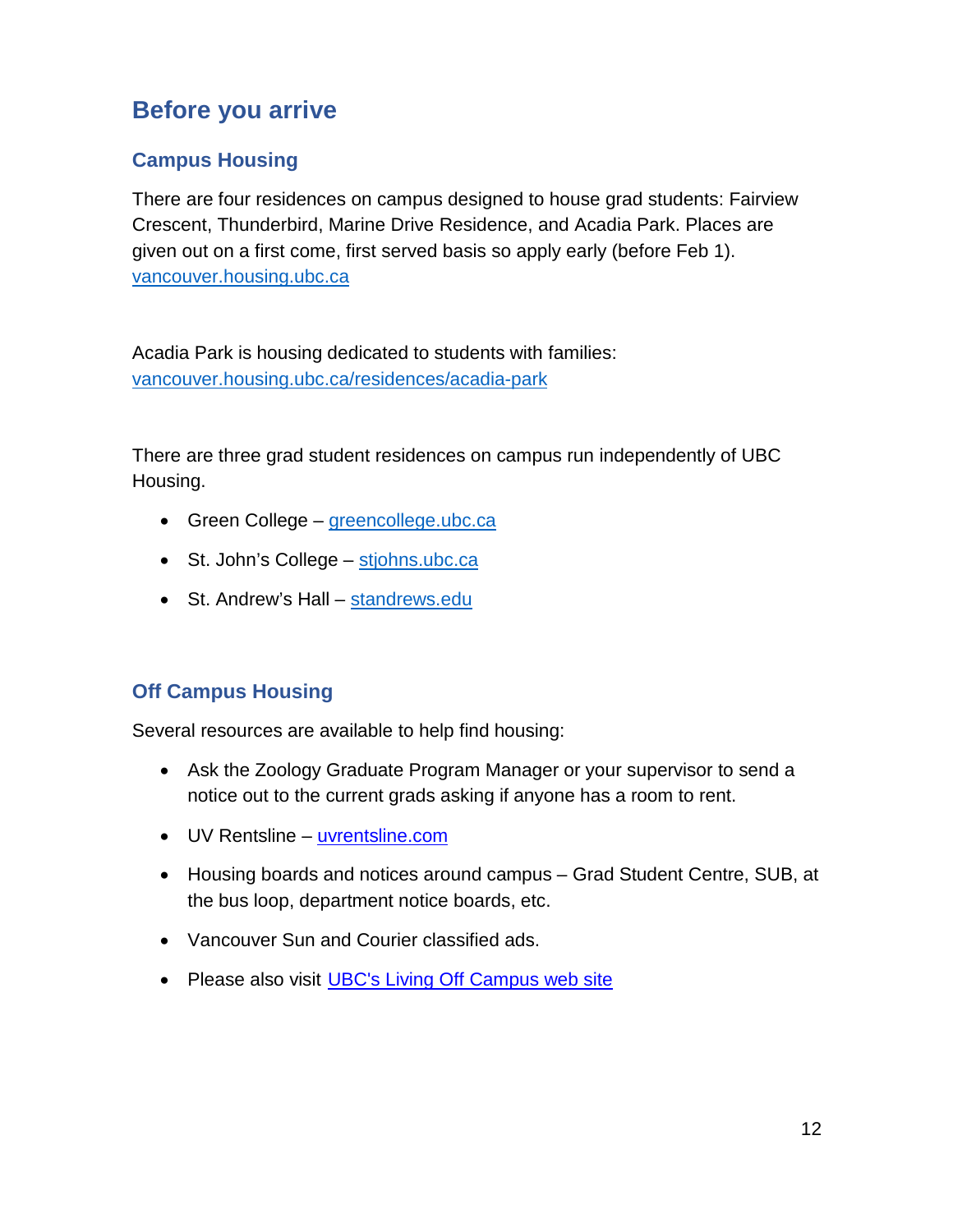## <span id="page-12-0"></span>**Daycare and/or School for your child**

UBC has an excellent day care system, as well as after school care and summer care for school age children. Note that waitlists are up to 2 1/2 years, so interim arrangements will likely be necessary. The UBC Child Care web page is: [childcare.ubc.ca](https://childcare.ubc.ca/)

The Vancouver School Board Web page [vsb.bc.ca](https://www.vsb.bc.ca/) provides school enrollment details and deadlines.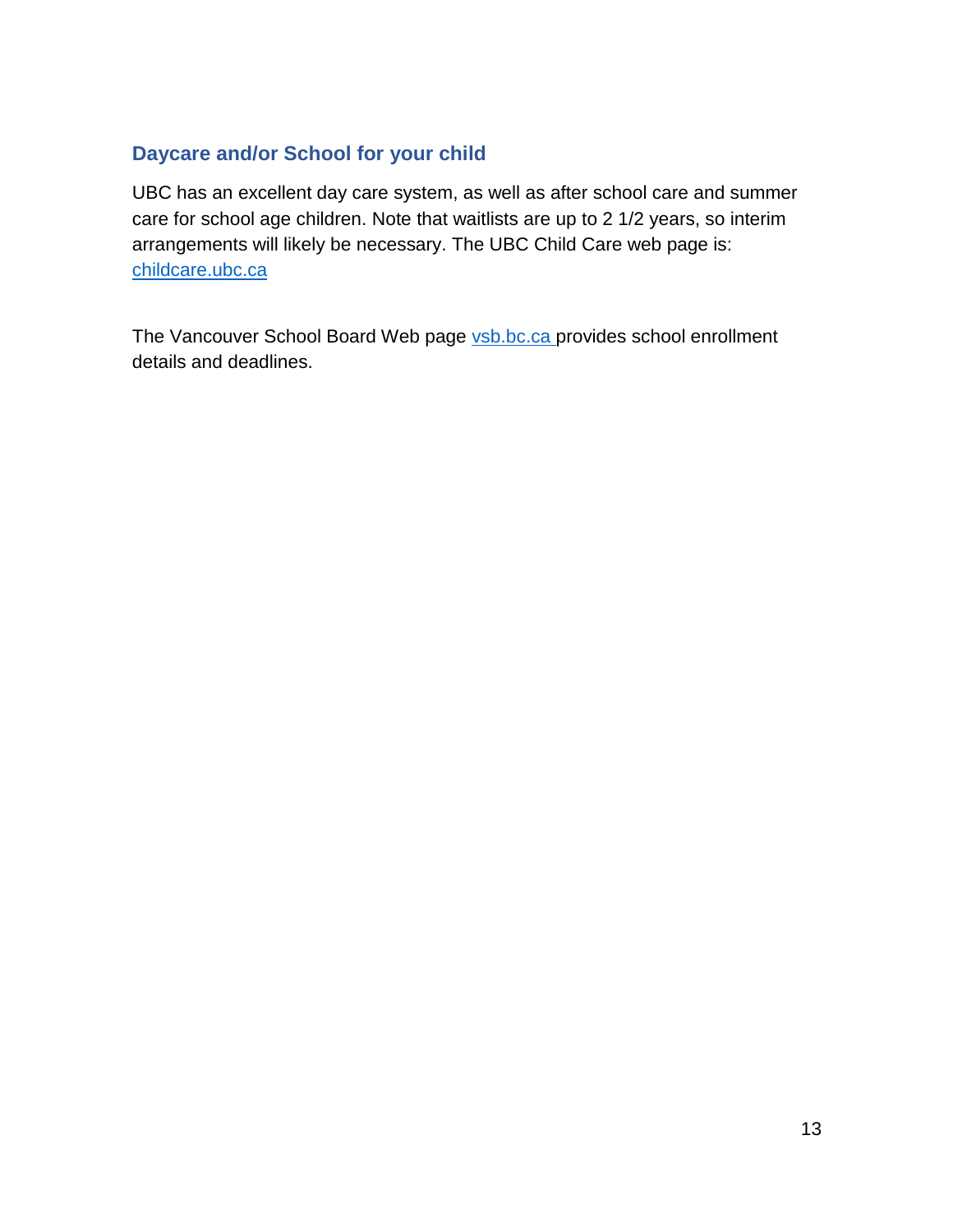# <span id="page-13-0"></span>**Registration**

## <span id="page-13-1"></span>**Student Service Centre (SSC)**

• Web site: [ssc.adm.ubc.ca](https://ssc.adm.ubc.ca/)

This is where you register for courses, check fees, pay fees online, and keep your address and email information up to date. The address listed here is the one that the Faculty of Graduate Postdoctoral Studies and Enrolment Services (Registrar's Office) will use, so it is essential that you keep it updated.

UBC Payroll office does not have access to student information via the SSC, so it is important that you keep your address and other information updated on Workday.

## <span id="page-13-2"></span>**Registering for Courses**

UBC has two academic sessions per year. Winter session runs from September - April (Term 1 starts in September and Term 2 starts in January). The Summer session runs from May - August.

All students must register in their thesis courses two times per year — once in September for the winter session and again in April for the Summer session. Please make sure that you are registered in the thesis course each term.

For the Winter Session:

- The 18-credit MSc thesis course is ZOOL 549, Section 001
- PhD students should register in ZOOL 649, Section 001

For the Summer Session:

- The 18-credit MSc thesis course is ZOOL 549, Section 941
- PhD students should register in ZOOL 649, Section 941

If you have any problems with registering for courses check with the Graduate Program Manager.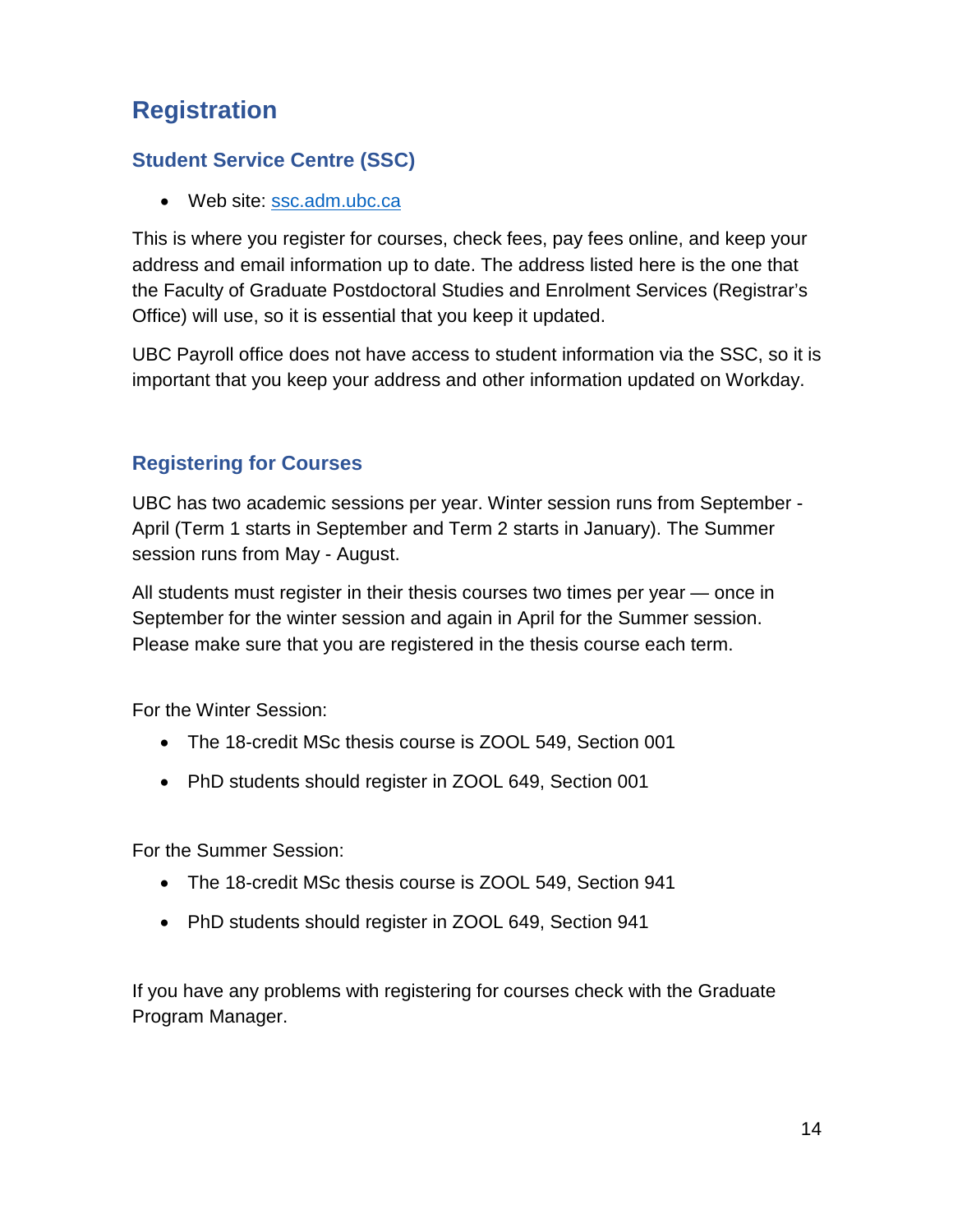# <span id="page-14-0"></span>**Adding/dropping courses**

You can add and/or drop one-term courses via the SSC within the first two weeks of term. After that you must complete an add/drop change of registration form (with relevant signatures) and submit it to the Graduate Program Manager.

This form can be found on [grad.ubc.ca/forms/registration-change-registration-form](https://www.grad.ubc.ca/forms/registration-change-registration-form)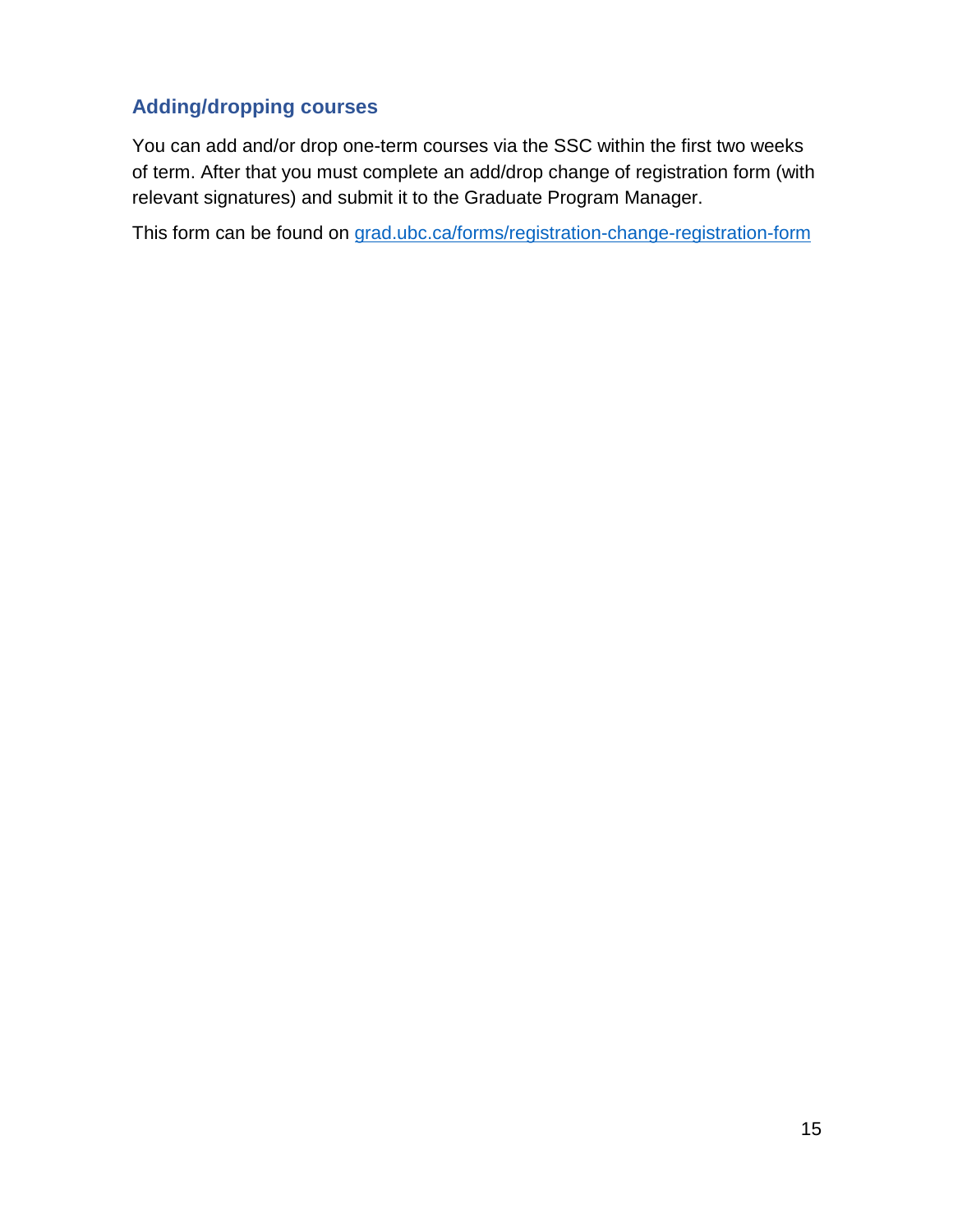# <span id="page-15-0"></span>**Tuition Fees**

Tuition fees for graduate students are paid in three installments annually. If you do not pay these fees on time, your records will be placed on "financial hold", all registration activities will be blocked, and you will be charged a penalty fee.

Students often find it challenging to make their initial tuition payment while waiting to be paid for a GTA or GRA appointment. Students with these appointments are paid via salary every two weeks, and the first cheque arrives after tuition is due. The situation is out of the Department's control.

One solution is to apply for a tuition deferral through [UBC Enrolment Services.](https://webforms.students.ubc.ca/enrolment/finances/payroll-deferral) If you cannot provide the proof of compensation that the application asks for, please contact the Zoology Graduate Program Manager.

Note that there are student fees in addition to tuition fees. These include AMS and GSS fees, Medical and Dental Extended Health Plans, Sports and Athletics, U-Pass/Compass Card, etc. Information can be found at [grad.ubc.ca/prospective](https://www.grad.ubc.ca/prospective-students/tuition-fees-cost-living/graduate-student-fees)[students/tuition-fees-cost-living/graduate-student-fees](https://www.grad.ubc.ca/prospective-students/tuition-fees-cost-living/graduate-student-fees)

Tuition and fees for the year are subject to adjustment and UBC reserves the right to change them at any time without notice.

**PhD students:** Faculty of Science is currently covering tuition fees for students in their first four years of their PhD program. To be considered, tuition must not be funded from other sources. PhD students are responsible for paying their tuition fees from the beginning of their  $5<sup>th</sup>$  year onwards.

The most up-to-date tuition fees for both Canadian and International PhD students can be found on the [UBC Vancouver Academic Calendar.](http://www.calendar.ubc.ca/vancouver/index.cfm?tree=14,266,773,1451#18056)

#### **MSc students:**

The most up-to-date tuition fees for both Canadian and International MSc students can be found on the [UBC Vancouver Academic Calendar.](http://www.calendar.ubc.ca/vancouver/index.cfm?tree=14,266,773,1450#18012)

#### **International Student Award:**

An International Tuition Award of up to \$3,200 is given to all International students (both MSc and PhD) who do not have an external scholarship that pays tuition. Further information can be found at [grad.ubc.ca/awards/international-tuition-award](https://www.grad.ubc.ca/awards/international-tuition-award)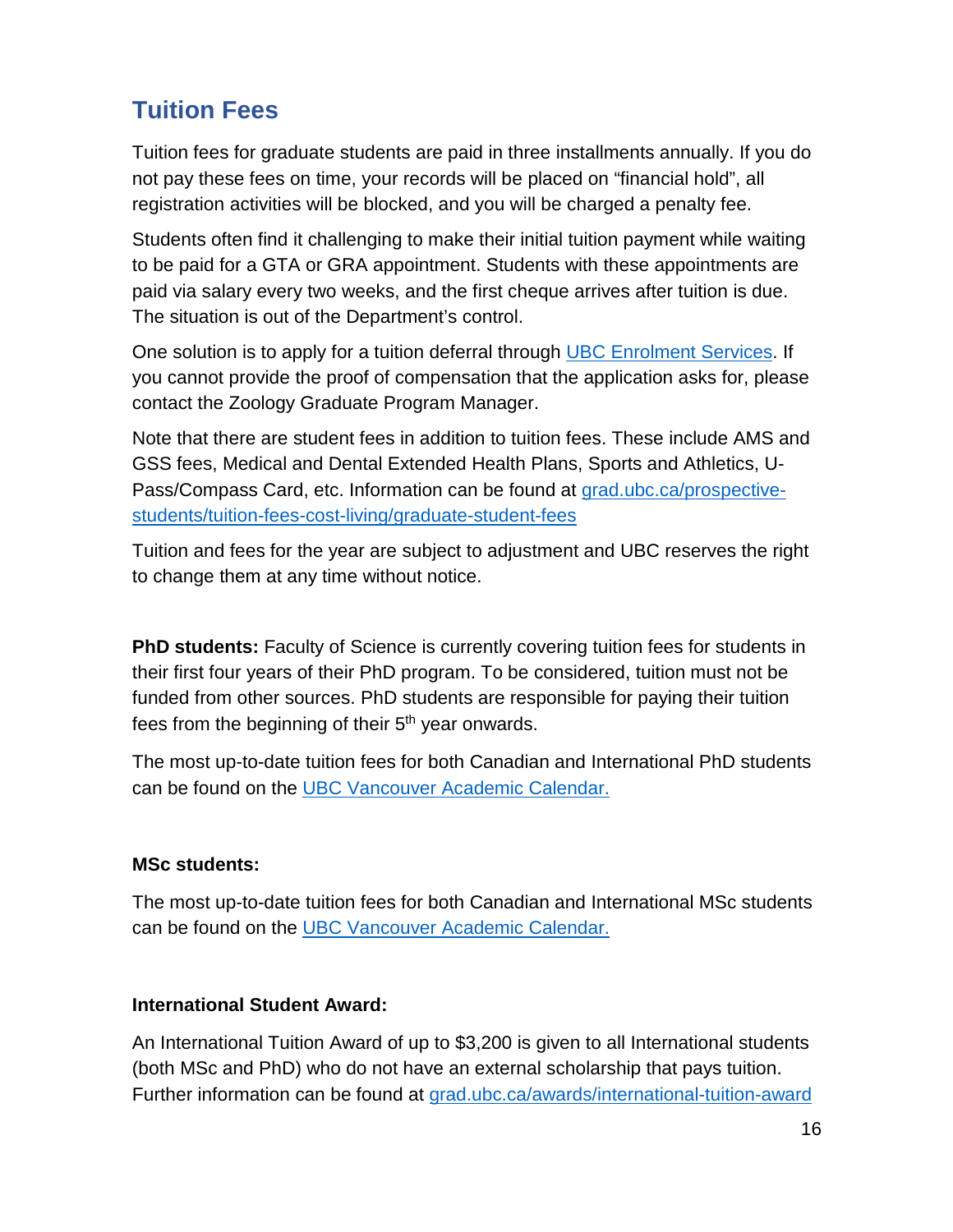# <span id="page-16-0"></span>**How to…**

#### <span id="page-16-1"></span>**Get a Student card/Library card**

Your UBC-card is also your library card. The UBC Card Office is located in the Bookstore. You must be registered to get your library card (register in the thesis course), and need to show a government-issued picture ID. Please see [ubccard.ubc.ca](https://ubccard.ubc.ca/) for current information on how to apply for your UBC Card

#### <span id="page-16-2"></span>**Get a U-Pass/Compass Card**

U-Pass/Compass Card: [planning.ubc.ca/transportation/transit/u-pass-compass](https://planning.ubc.ca/transportation/transit/u-pass-compass-card)[card](https://planning.ubc.ca/transportation/transit/u-pass-compass-card)

U-Pass has been integrated into the Translink's new Compass Card for UBC students. Please see the link above for details on getting your card and managing your account. You must have a valid UBC Card to have a UPass (if your UBC Card has expired, you'll need to renew it before being able to receive your UPass).

#### <span id="page-16-3"></span>**Get keys**

To obtain keys, please check with your supervisor. Note that a refundable deposit is required for each key to a maximum of \$80.00 for all keys. You will need to show picture ID when picking up your keys. The deposit will be refunded when the key is returned to Parking and Access Control Services.

#### <span id="page-16-4"></span>**Complete Safety Orientation Training**

WorkSafeBC and UBC require that you take online safety courses. General information on safety training can be found at [srs.ubc.ca/training-and-general](https://srs.ubc.ca/training-and-general-education-courses/mandatory-training-for-all-ubc-workers/)[education-courses/mandatory-training-for-all-ubc-workers](https://srs.ubc.ca/training-and-general-education-courses/mandatory-training-for-all-ubc-workers/)

Additional training requirements may exist, depending on your building and research lab. Please consult with your supervisor about required training.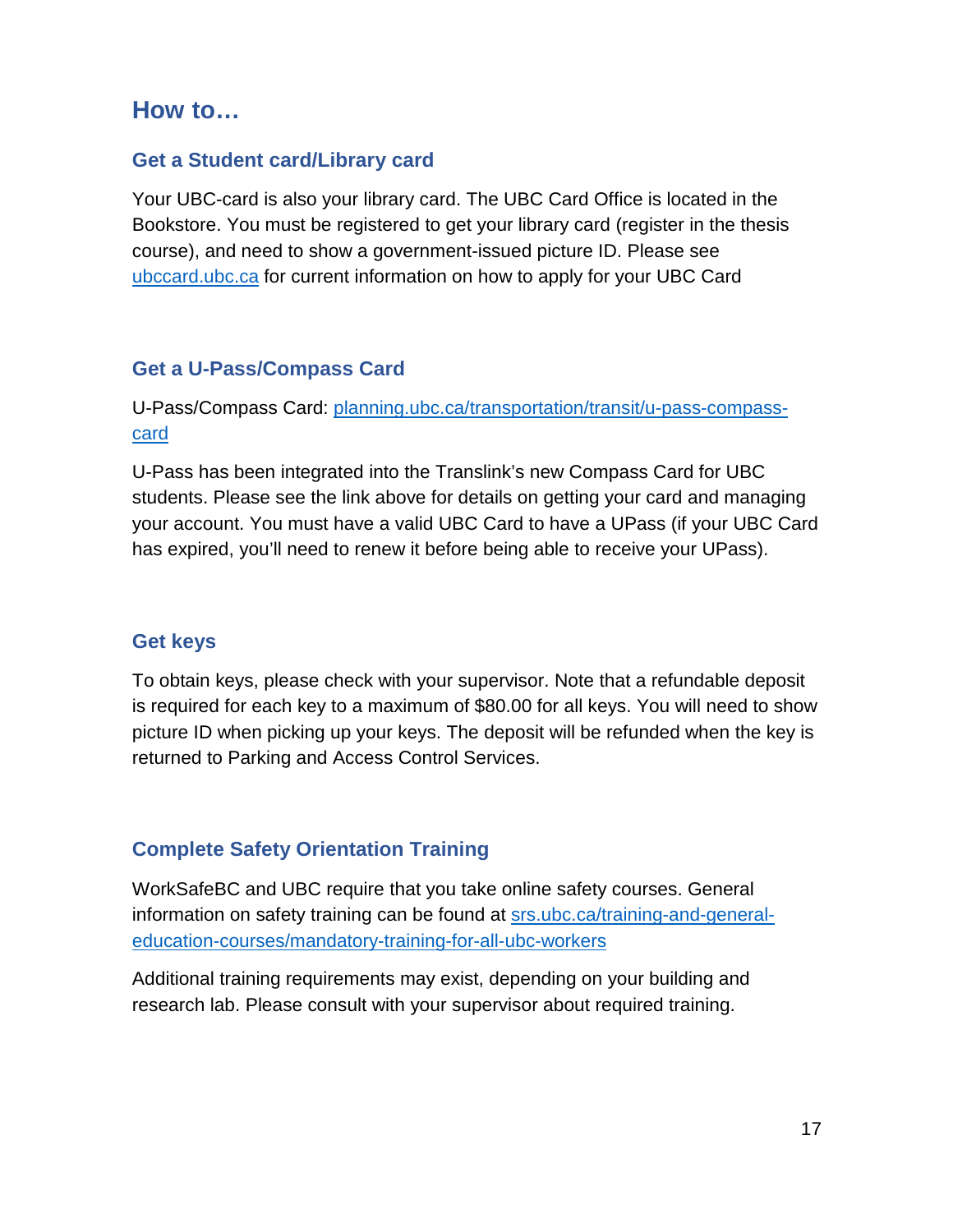## <span id="page-17-0"></span>**Receive mail**

Mailboxes are located in Biosci 4213. The bottom row of the mailbox is for incoming mail for grad students, and is sorted alphabetically by last name.

#### <span id="page-17-1"></span>**Set up pay**

Once the Graduate Manager has set up your first appointment on Workday, you will be prompted to log in and set up your direct deposit information for your GRA and TA pay.

Paycheques for GRA and TA appointments will be deposited as one deposit on the 15<sup>th</sup> and end of each month (or the closest business day before that date).

Fellowships and awards will be assigned to your SSC account and then sent to you via direct deposit. Please make sure you have direct deposit set up on both SSC and Workday.

## <span id="page-17-2"></span>**Set up Zoology email, computer accounts, and audio-visual equipment**

All grad students will need to get a UBC email account - usually in the format [lastname@zoology.ubc.ca](mailto:lastname@zoology.ubc.ca) To get a Zoology account, or for anything to do with ethernet and email services, contact the Zoology Computing Unit (ZCU):

- Andy LeBlanc (BRC 122, (604) 822-6527, [andy@zoology.ubc.ca\)](mailto:andy@zoology.ubc.ca)
- Nick Koubrak (BRC 121, (604) 822-3882, [nick@zoology.ubc.ca\)](mailto:nick@zoology.ubc.ca)
- Jenny Kao (BRC 123, (604) 822-2645,  $\frac{\text{jenny@zoology.ubc.ca}}{\text{jenny@zoology.}}$

ZCU will require the Application for Use of the Computing Unit, which can be found at [zoology.ubc.ca/files/applic.pdf](https://www.zoology.ubc.ca/files/applic.pdf)

See the [ZCU main wiki page](https://zcu.zoology.ubc.ca:442/wiki/index.php/Main_Page) for further information on local computing, including changing your password, working off-campus, minimizing spam, obtaining free antivirus software, cloud storage of files, and accessing the Cluster for highperformance computing.

The ZCU also handles computer, projector and other equipment loans – book these items ahead of time for important events (thesis defences, etc.).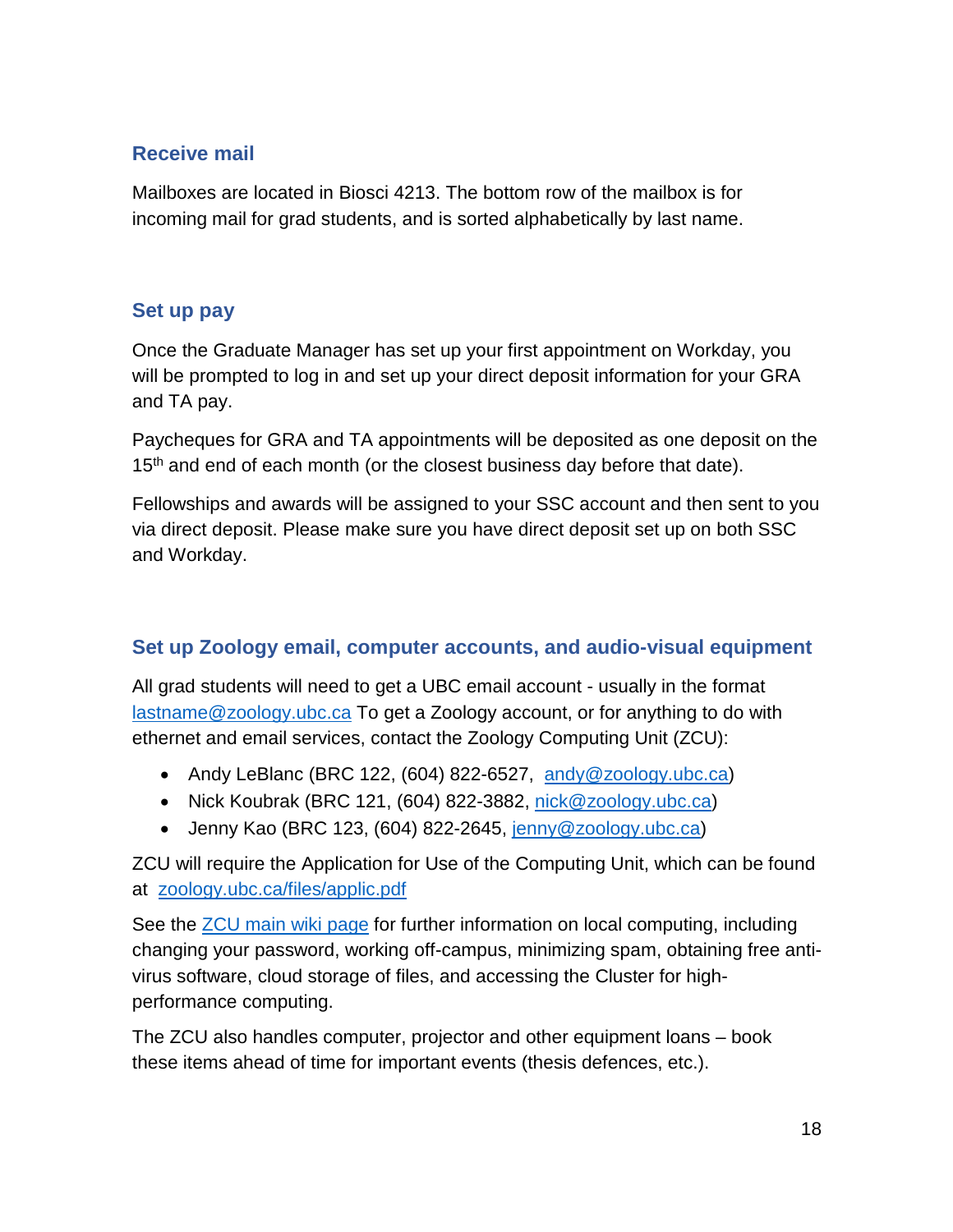#### <span id="page-18-0"></span>**Join mailing lists**

Make sure you are added to the "zoograds" mailing list when you sign up for an email account.

See the **ZCU** wiki about mailing lists to add yourself to other relevant email lists.

#### <span id="page-18-1"></span>**Place orders for lab supplies and equipment**

Please consult with your supervisor when ordering supplies.

#### <span id="page-18-2"></span>**Find Seminars**

Notices are distributed by email and posted on the Zoology website each week advertising upcoming seminars and lectures. Most research groups within the department have their own seminar series on a regular date and time throughout the year.

Subscribe to the "seminars" mailing list by following the instructions at the ZCU Mail [Lists wiki.](https://zcu.zoology.ubc.ca:442/wiki/index.php/Mail_Lists) Use this mailing list to announce any and all seminars, instead of posting to multiple lists.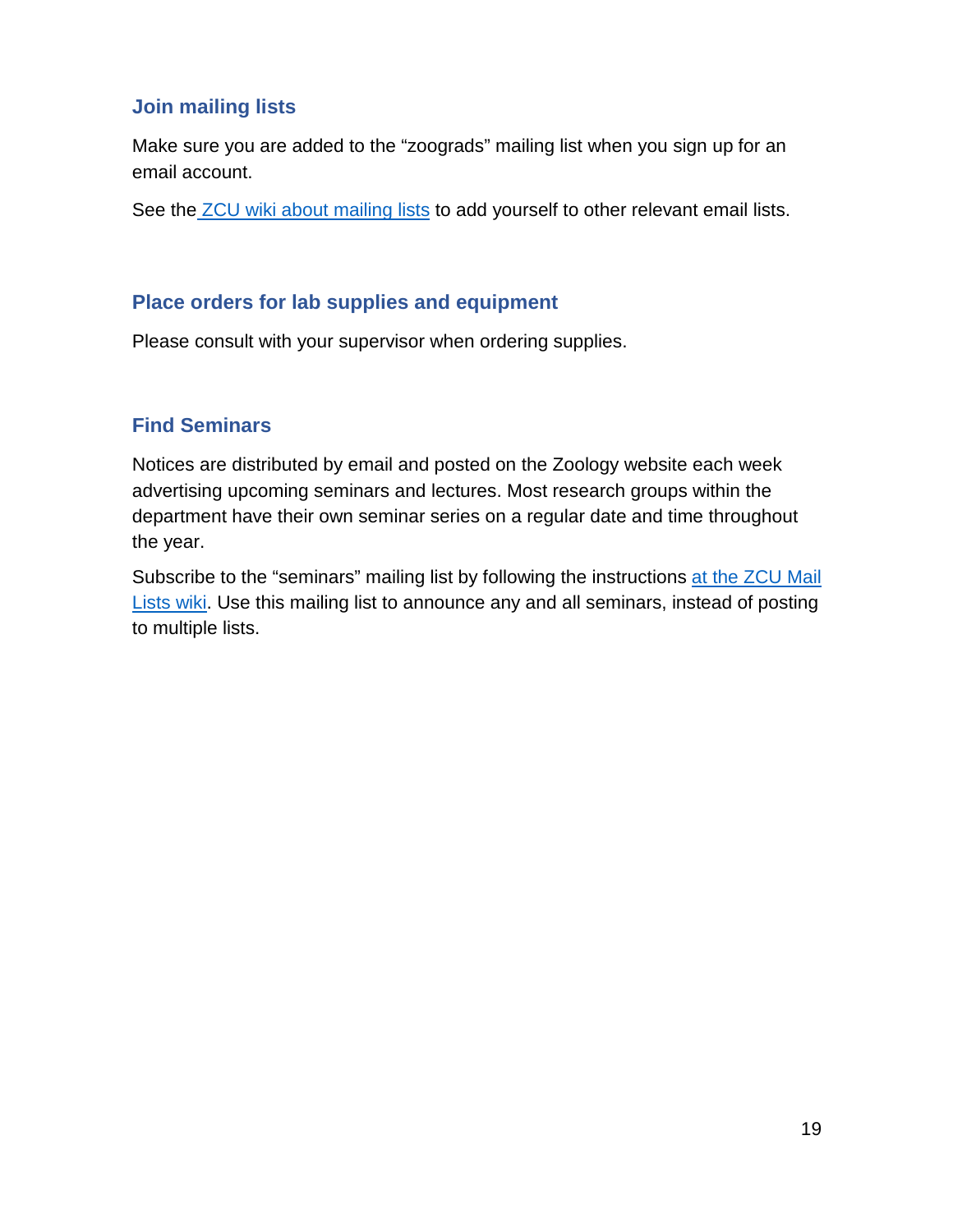# <span id="page-19-0"></span>**Information for International Students**

#### <span id="page-19-1"></span>**International House**

A good source of information is International Student Advising in the Life Building (6138 Student Union Blvd). If you have any questions regarding visas, health care, etc., you can contact them. Check out their International Student Guide located at [students.ubc.ca/international-student-guide.](https://students.ubc.ca/international-student-guide)

Also, please check out the UBC Pre-arrival checklist for International Students: [students.ubc.ca/new-to-ubc/travelling-to-canada](https://students.ubc.ca/new-to-ubc/travelling-to-canada)

#### <span id="page-19-2"></span>**Social Insurance Number**

Once you arrive to Vancouver, drop by Service Canada to apply for a social insurance number or [apply online.](https://www.canada.ca/en/employment-social-development/services/sin/apply.html) You will need your study permit, passport and possibly [other documents.](https://www.canada.ca/en/employment-social-development/services/sin/before-applying.html#h2.1) Service Canada will require these documents in order to issue you the number. Please forward a copy of your study permit and SIN confirmation receipt to the Graduate Program Manager as soon as they are available – you cannot be paid without them.

Note that SIN's have expiry dates that correspond to the study permit expiry date – you must keep both up to date.

More information on applying for a SIN can be found here: [canada.ca/en/employment-social-development/services/sin/apply.html](https://www.canada.ca/en/employment-social-development/services/sin/apply.html)

#### <span id="page-19-3"></span>**Study Permit or Visa**

You must provide a copy of your study permit to the Graduate Program Manager as soon as possible – you cannot receive any form of payment from UBC until a copy of the study permit has been submitted. Study permit extensions take some time to process, so plan ahead. Immigration and Citizenship Canada website: [canada.ca/en/immigration-refugees-citizenship/services/study-canada/study](https://www.canada.ca/en/immigration-refugees-citizenship/services/study-canada/study-permit.html)[permit.html.](https://www.canada.ca/en/immigration-refugees-citizenship/services/study-canada/study-permit.html)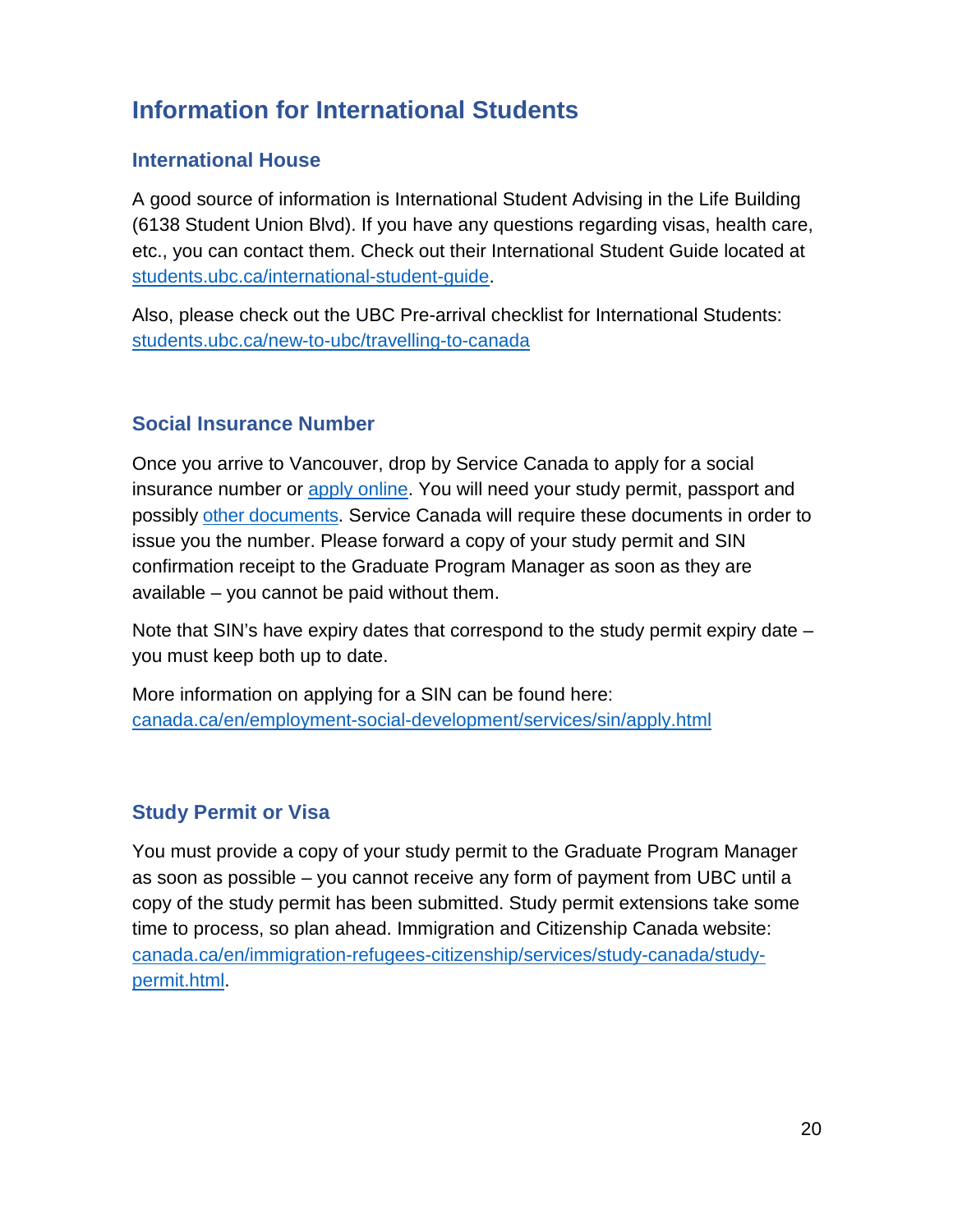# <span id="page-20-0"></span>**Health Coverage**

Basic health insurance covers visits to doctors, hospitals and many medical specialists are free.

Extended Health and Dental Plan (part of your student fees) covers prescription drugs, dental visits, vision care, health practitioners, travel health coverage and more. See [calendar.ubc.ca/vancouver/index.cfm?tree=14,298,0,0](http://www.calendar.ubc.ca/vancouver/index.cfm?tree=14,298,0,0)

# <span id="page-20-1"></span>**Basic Health Insurance**

You must apply for coverage for the Medical Services Plan as soon as you arrive in BC – there is a waiting period of 3 months from the date of entry to BC, before you are eligible for coverage. Check online for more information at [www2.gov.bc.ca/gov/content/health/health-drug-coverage/msp/bc](https://www2.gov.bc.ca/gov/content/health/health-drug-coverage/msp/bc-residents/eligibility-and-enrolment/how-to-enrol)[residents/eligibility-and-enrolment/how-to-enrol](https://www2.gov.bc.ca/gov/content/health/health-drug-coverage/msp/bc-residents/eligibility-and-enrolment/how-to-enrol)

All international students are provided with mandatory temporary medical coverage [\(iMed\)](https://students.ubc.ca/health/health-insurance/health-insurance-international/imed-temporary-health-insurance-international) for the first 3 months in the program – the \$225 fee is assessed as part of the student fees.

If you are moving from another province within Canada, you should arrange for coverage with your former medical plan during the wait period.

## <span id="page-20-2"></span>**Extended Health and Dental Plan**

Graduate students are automatically enrolled in the AMS/GSS Extended Health and Dental Plan, which requires a fee. Fees are assessed with your student fees. You can opt out if you have proof of equivalent coverage, but you must do it by the deadline – you can find details from the Graduate Student Society at [studentcare.ca/rte/en/UniversityofBritishColumbiaAMSGSS\\_Home.](http://studentcare.ca/rte/en/UniversityofBritishColumbiaAMSGSS_Home)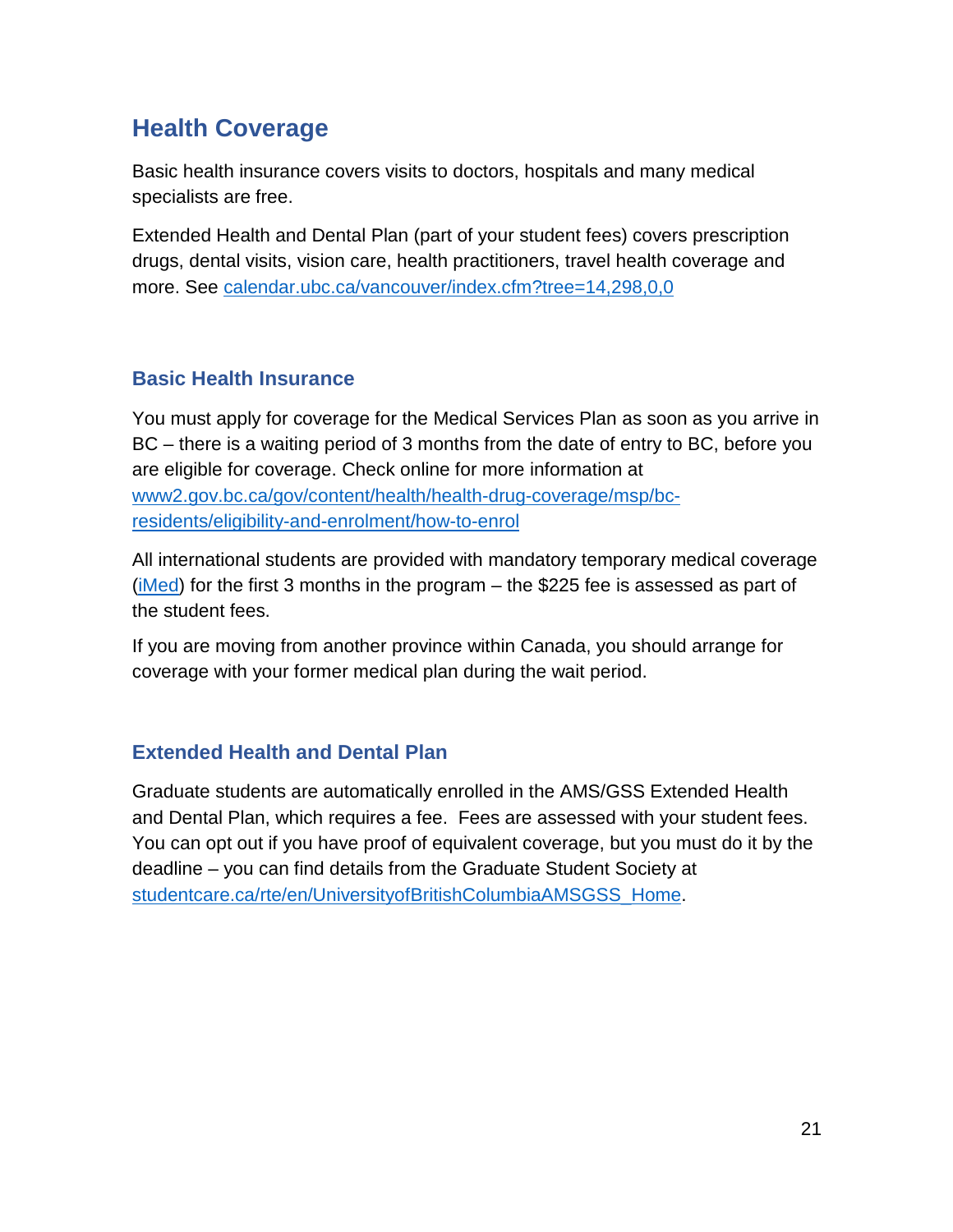# <span id="page-21-0"></span>**Funding**

# <span id="page-21-1"></span>**Zoology Funding Policy**

The Department of Zoology has a minimum funding policy for all Graduate students, which guarantees a minimum stipend. Stipend funding can be from a combination of teaching assistantships (TA) from the Department, awards/scholarships from various sources, and research assistantships (GRA) paid from the supervisor's research grants. Current stipend levels are posted at [zoology.ubc.ca/graduate-program/funding.](https://www.zoology.ubc.ca/graduate-program/funding) Currently, the minimum stipend for MSc and PhD students is \$28,000.

All students making satisfactory progress will continue to be supported throughout their graduate degree at the minimum level or higher.

All financial support is contingent on satisfactory performance and subject to yearly review as part of your thesis committee meeting.

To achieve the minimum level of support a student may be required to TA up to two terms per year. Graduate students in Zoology are not permitted to TA more than two times in an academic year.

#### <span id="page-21-2"></span>**Paying your tuition**

Students are responsible for paying their assessed tuition and student fees at the start of each term. Although your stipend is intended to include money to pay for tuition fees, it is important to consider that the timing of pay disbursement can vary. Fellowships may be disbursed at the start of each term, whereas pay cheques are deposited twice per month. **In other words, you may not have received enough pay to cover your full fees at the time those fees are due.** If you have questions or concerns about paying your tuition and student fees or are unable to do so on time, please consult with your supervisor and contact [Student Enrollment Services](https://students.ubc.ca/about-student-services/enrolment-services-advisors) as far in advance as possible.

**Note:** Tuition fee deferral may be available to you. Please see [students.ubc.ca/enrolment/finances/payroll-deferral](https://webforms.students.ubc.ca/enrolment/finances/payroll-deferral)

#### <span id="page-21-3"></span>**Teaching Assistantships**

Applications for TAships usually open in late spring or early summer for the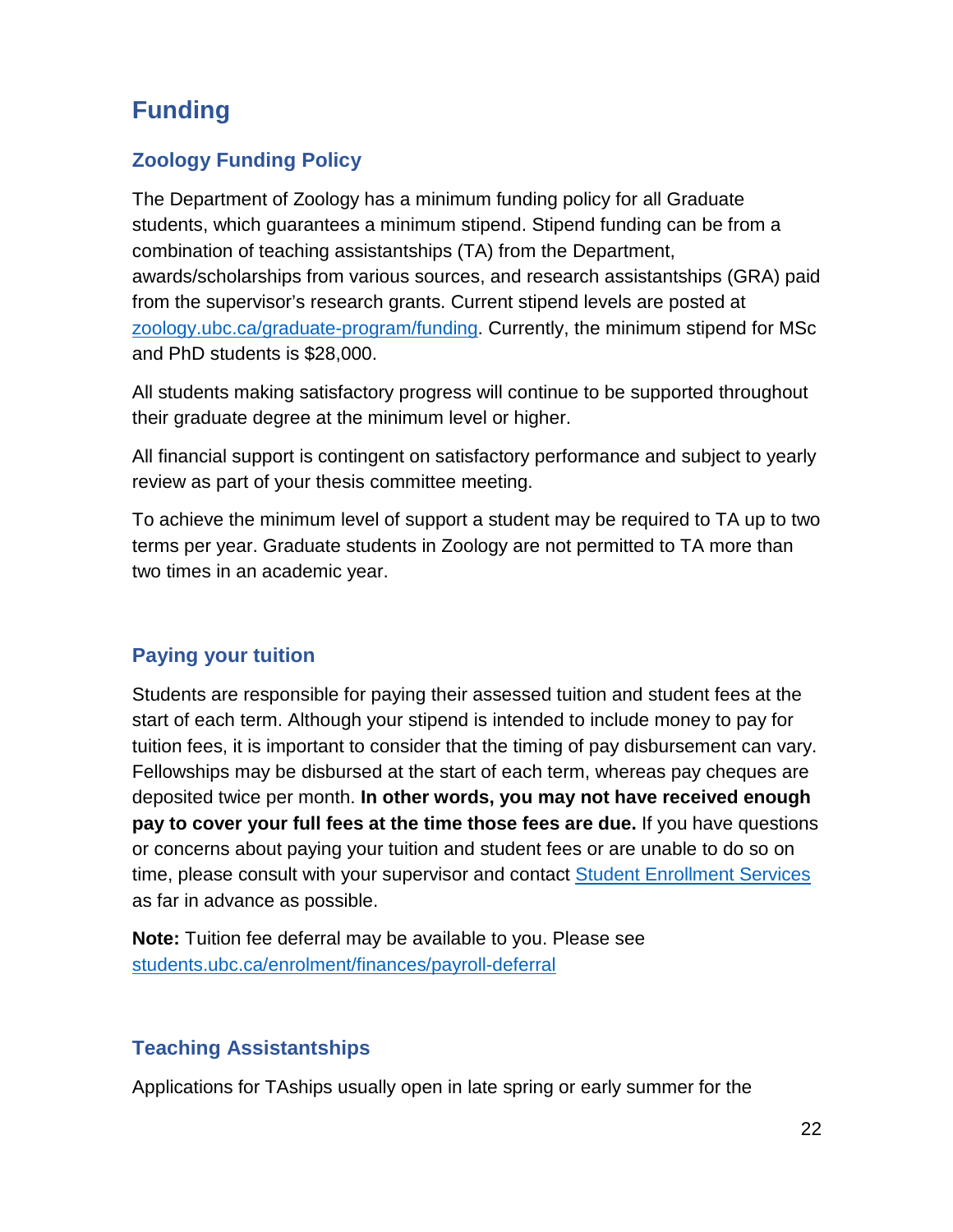following academic year. Prospective TAs will be assigned to an appropriate TA position prior to the start of the fall term. Students should contact the instructor directly regarding duties and scheduling issues and contact the Graduate Program Manager as soon as possible about any scheduling conflicts between assigned positions and courses. There is a preference system for hiring TAs, based on length in program and experience (see [cupe2278.ca](https://cupe2278.ca/) for full details).

The maximum time allowed for TA work is determined through the CUPE collective agreement. The current rules are that the total time commitment for an academic term cannot exceed 192 hours. The average number of hours per week is 12 and the maximum hours per week is 24. One-day duties cannot exceed eight hours without the TAs consent.

#### <span id="page-22-0"></span>**Graduate Research Assistantships (GRAs)**

Many students are paid Graduate Research Assistantships directly from their supervisor's research grant. This represents a major way in which a student's pay is brought up from the amount given by teaching assistantships and awards to the minimum stipend required by the department.

GRA's are given in support of the student's own research towards their degree. Satisfactory progress towards the student's research is expected for payment of a GRA, but work not related to the student's research program should not be required. Graduate students may be hired for additional wages for work unrelated to their degree, but these wages should not be counted towards their minimum level of support (unless both supervisor and student agree that extra work can be done in lieu of a TA-ship).

All students and other members of each lab, whether paid by GRA or not, are expected to contribute to the shared chores of a lab and to fulfil weekly requirements of the supervisor. The latter category can include lab meetings, oneon-one meetings, seminar attendance, etc. The total time for tasks required by the supervisor can be up to an average of five hours per week across the four academic terms in the year. Thus, because the two winter terms are 15 weeks each and the two summer terms are seven weeks each, supervisors can request a total of 210 hours (42 weeks x 5 hours) for shared lab chores, meetings, seminars, etc. over a 12-month period. Any additional work not directly related to a trainee's own research must be paid either through an hourly wage at the GTA1 marking [rate](https://cupe2278.ca/how-we-help/pay-rates/) or through an additional GRA.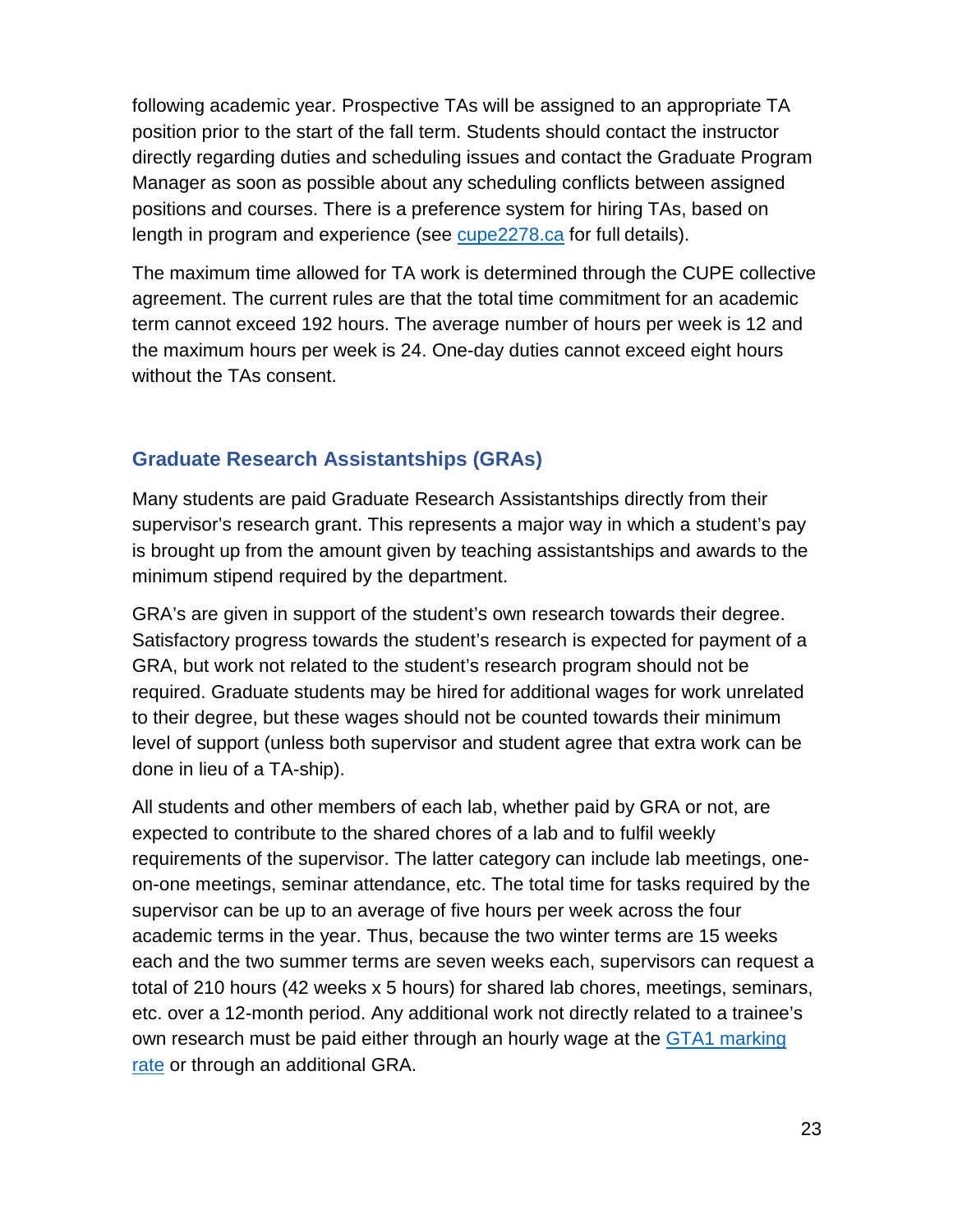#### <span id="page-23-0"></span>**Awards**

All students are strongly encouraged to apply for all financial awards for which they are eligible. These may include NSERC Scholarships (for Canadians and permanent residents), Affiliated Fellowships, Four Year Doctoral Fellowships, and Killam Doctoral Scholarships. In addition, Zoology will hold a departmental awards competition in the winter.

A list of Award Opportunities can be found at [grad.ubc.ca/scholarships-awards](https://www.grad.ubc.ca/scholarships-awards-funding/award-opportunities)[funding/award-opportunities](https://www.grad.ubc.ca/scholarships-awards-funding/award-opportunities)

## <span id="page-23-1"></span>**Travel Awards**

#### **Zoology Graduate Student Travel Award**

Zoology will give travel awards of up to \$500 each to be used for expenses to attend a conference in the following fiscal year (April 1 - March 31). Application deadline is in December. A set number of awards is available each year and preference may be given to students who have already received or applied for the Graduate Student Travel Fund (below) and those who are presenting a poster or talk at the conference.

#### **Grad Student Travel and Research Dissemination Fund**

All graduate students are eligible for the Graduate Student Travel Fund, once per degree program from G+PS. The Fund provides one-time travel/research dissemination support to a maximum of \$500 per graduate student who presents a paper or poster at an official conference or symposium. Full details at [grad.ubc.ca/awards/graduate-student-travel-research-dissemination-fund](https://www.grad.ubc.ca/awards/graduate-student-travel-research-dissemination-fund)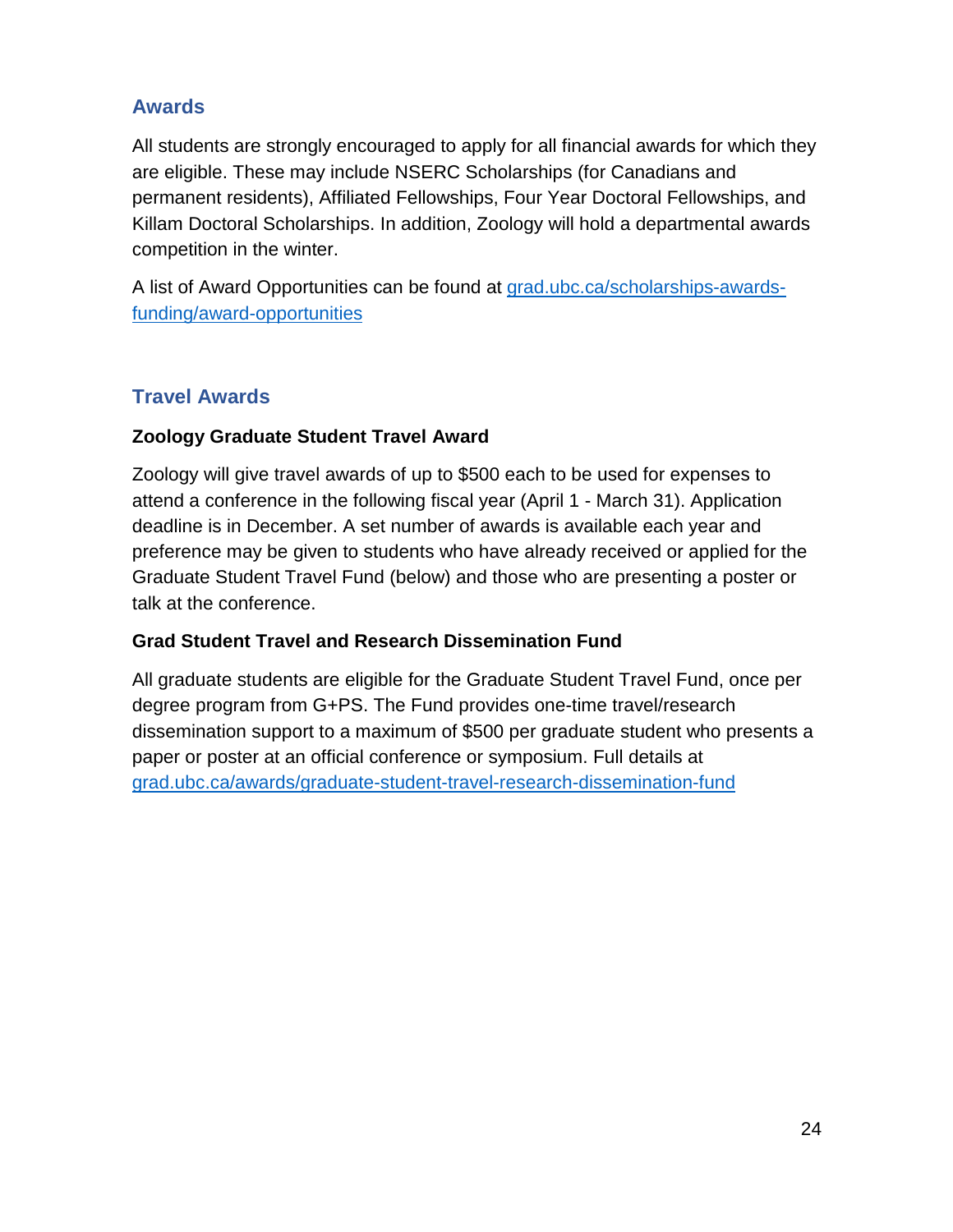# <span id="page-24-0"></span>**Graduate student-supervisor working relationships**

#### <span id="page-24-1"></span>**Guidelines and communication**

All students and supervisors should read the *[Handbook of Graduate Supervision](https://www.grad.ubc.ca/handbook-graduate-supervision)* provided by G+PS, in particular the [The Supervisory Committee](https://www.grad.ubc.ca/handbook-graduate-supervision/supervisory-committee) section, the [Roles](https://www.grad.ubc.ca/handbook-graduate-supervision/roles-responsibilities)  [and Responsibilities](https://www.grad.ubc.ca/handbook-graduate-supervision/roles-responsibilities) section, as well as the [The Graduate](https://www.grad.ubc.ca/handbook-graduate-supervision/graduate-thesis) Thesis section.

Also consult the *[Intellectual Property Guide](https://www.grad.ubc.ca/intellectual-property-guide)* for issues related to intellectual property, plagiarism, and publication.

In addition, the supervisor and students should discuss at the beginning of the term of study such things as:

- Expected work hours, vacation times, etc.
- Frequency and scheduling of regular meetings between supervisor and student
- Lab policies and etiquette, sharing of resources, sharing of lab duties
- Expectations about lab meetings, departmental seminars, journal clubs, etc.
- Policies about opportunities to attend scientific meetings
- Policies about authorship on papers and intellectual property
- Policies about leave (illness, parental, etc.)

#### <span id="page-24-2"></span>**Expectations and what to do if they are not being met**

Every supervisor and graduate student will have a different relationship, and standards for these relationships differ between fields. Nevertheless, we strongly recommend that all students and supervisors read the [Roles and Responsibilities](https://www.grad.ubc.ca/handbook-graduate-supervision/roles-responsibilities) document from G+PS, which lays out general expectations of supervisors and graduate students.

In addition, the Zoology Graduate Program expects that every student will:

- Have access to regular meetings with their supervisor.
- Receive enough guidance and intellectual support to fulfill the research goals agreed upon by the student/supervisor/committee.
- Receive clear guidance and requirements for graduation from their thesis committee.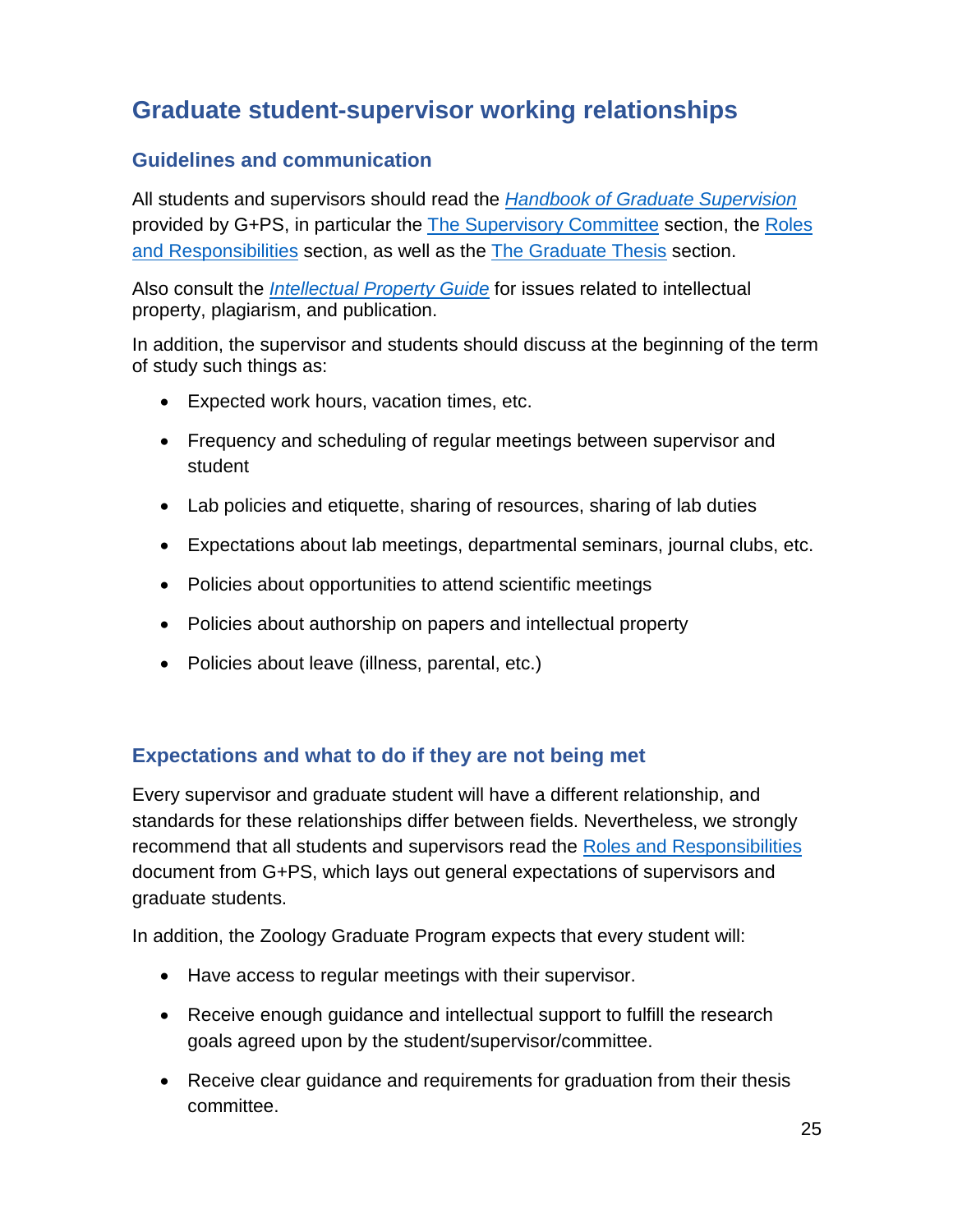- Be treated without bias with respect to (but not limited to) gender, race, age, sexual orientation, gender expression, disability, religious or political affiliations, family status, country of origin, and mental/physical health.
- Have a working environment free from bullying, harassment, and microaggressions.
- Have their scientific contributions recognized fairly (e.g. authorship, acknowledgement, etc.)
- Have lab duties and requirements not directly related to their research limited to 210 hours per 12-month period.
- Have reasonable freedom to direct their research goals within the framework of their supervisor's research program.

If you feel that any of these expectations are not being met, please seek support. How to proceed may depend on the nature of the problem, and some resources for help are listed above in the "where should I go for…" section. However, no matter what the issue, the Graduate Advisors are always available to listen and work on solutions.

Solutions to serious problems in your degree can take many forms, including:

- Identifying concrete actions to work around the problem.
- Mediated meetings between involved parties.
- Having an advocate (usually Graduate Advisor) present at a meeting (usually a committee meeting).
- Changing the composition of the Supervisory committee to create more support.
- Referral to other sources of support who are trained in dealing with specific issues (e.g. bullying, authorship disputes).
- In irreconcilable cases, a student may be switched to a new supervisor.

#### <span id="page-25-0"></span>**Supervisory committees**

All graduate students are required to have a Supervisory Committee. Supervisory committees are to be composed primarily of research faculty members belonging to the Zoology graduate program who hold tenure stream professorial board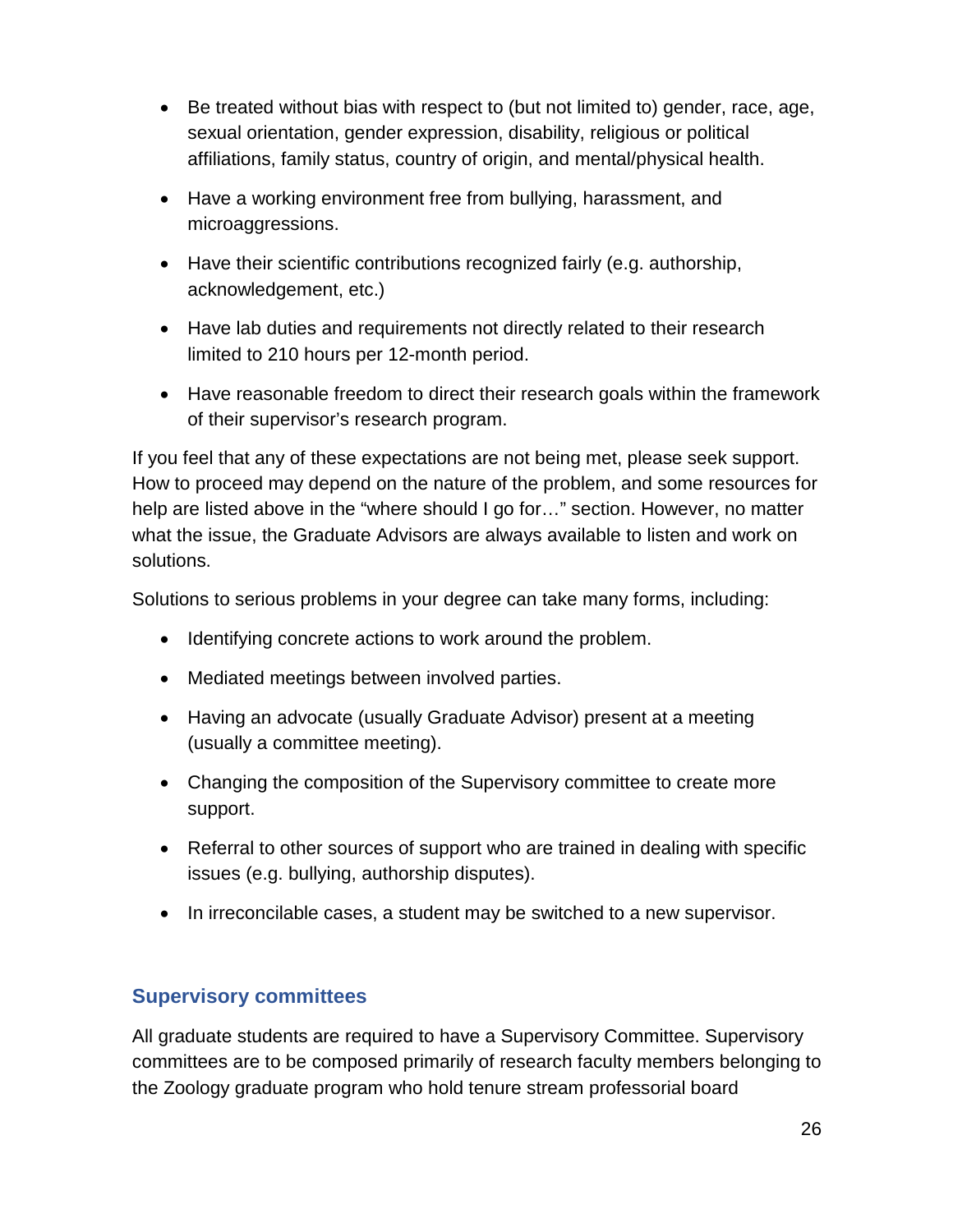appointments. Research Faculty, Associate Members, and Emeriti are included under this label, but Adjunct and Affiliate Members are not (see [zoology.ubc.ca/people](https://www.zoology.ubc.ca/people) to learn about the appointments of various Zoology faculty members). Adding any committee member who does not have a research, tenure stream professorial board appointment at UBC requires the approval of the Graduate Advisor and [G+PS.](https://www.grad.ubc.ca/faculty-staff/policies-procedures/non-members-faculty-graduate-postdoctoral-studies-supervisory) The proposed committee member must:

- 1) Provide expertise that is not already available from a UBC faculty member.
- 2) Provide an independent voice from other committee members.
- 3) Have the qualifications to supervise graduate research at the standard of excellence at UBC.

A memo from the supervisor addressing all three criteria is required for approval.

Zoology Master's students must have a minimum of three faculty members on their committee (including the supervisor). One committee member can be either an Adjunct Member of the Zoology graduate program [\(list of Adjunct Members\)](https://www.zoology.ubc.ca/people) or a non-Zoology UBC research faculty with a tenure stream professorial board appointment.

Zoology Doctoral students must have a minimum of four faculty members on their committee (including the supervisor). One committee member can be either an Adjunct Member of the Zoology graduate program [\(list of Adjunct Members\)](https://www.zoology.ubc.ca/people) or a non-Zoology UBC research faculty with a tenure stream professorial board appointment. Adding a second faculty member from outside of the Zoology graduate program to a PhD committee requires a formal request and written permission from the Graduate Advisor.

Supervisory committees must conform to the policies listed in this section and should be formed within the first academic term. Consult with your supervisor regarding faculty members suitable to act as members of your committee. Choice of members of the supervisory committee is a joint decision between the student and supervisor. Once your supervisory committee has been formed, you are required to fill out the [Supervisory Committee Form,](https://www.zoology.ubc.ca/system/files/assets/media-file/file/2021-05/Supervisory_Committee_Form.pdf) which must be signed by the student, the supervisor, and the Graduate Advisor. The same form must be used to indicate any change in the supervisory committee.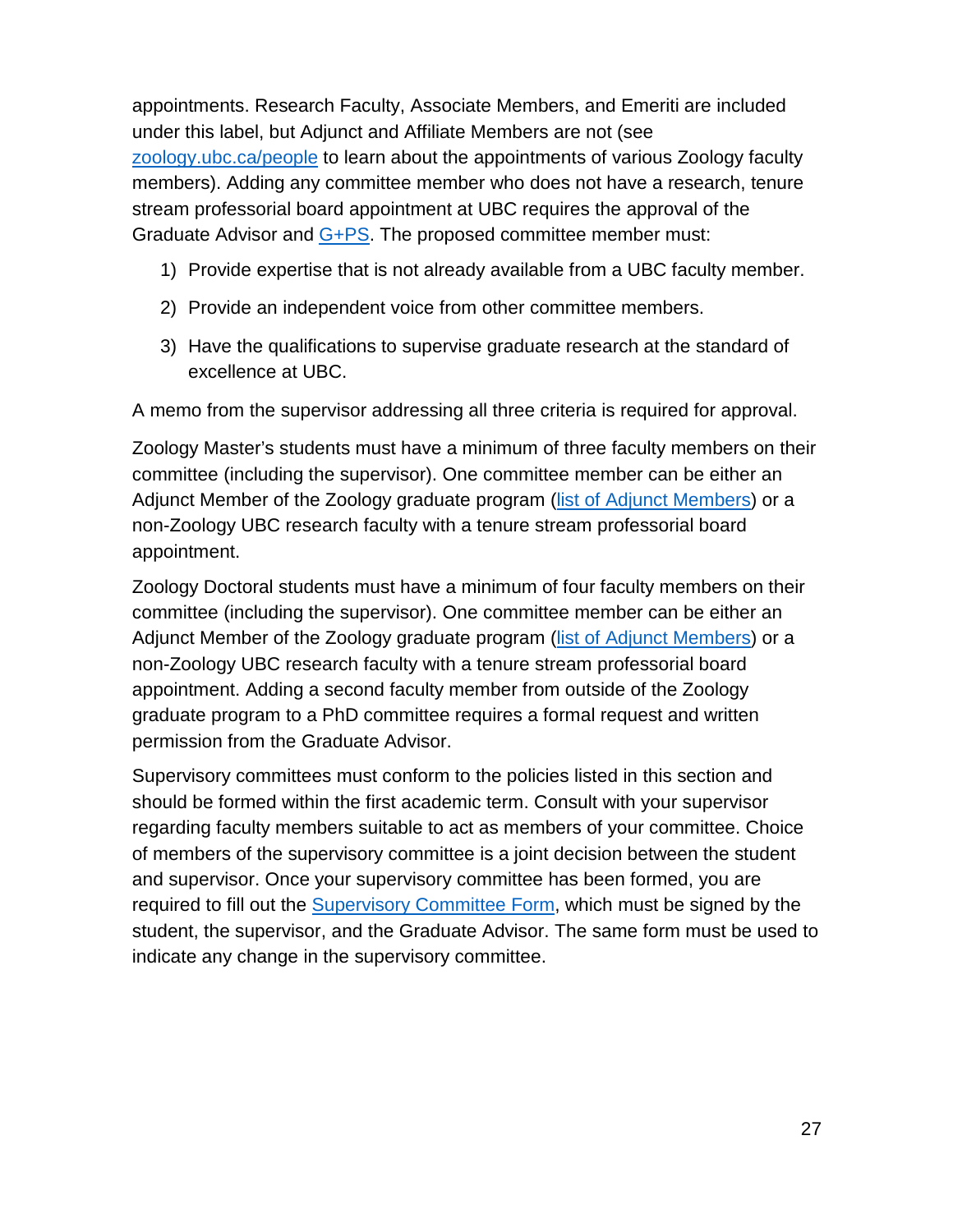# <span id="page-27-0"></span>**Degree Progress**

## <span id="page-27-1"></span>**Annual Committee Meetings**

Graduate and Postdoctoral Studies requires that graduate students meet with their full committee at least once a year. **Students who have not had a supervisory committee meeting within the previous 12 months are not eligible for awards, and their supervisors are not eligible to accept new graduate students**. All new students are encouraged to meet with their committee within the first six months of starting the program.

Prior to a committee meeting, students should provide the members of the committee with a brief progress report of 1-2 pages. If the first meeting of the supervisory committee occurs within six months of the program start date, the student can provide a brief introduction and training history with a general plan for research. For PhD supervisory committee meetings that also serve as the proposal defence, the student will provide the full dissertation proposal instead of the brief progress report. For all other supervisory committee meetings, the short progress report should include the following content: (1) date the student started in the program, (2) list of course taken and grades, (3) summary of research conducted so far, (4) research plan for the future, (5) sources of funding, and (6) papers published or in preparation.

Supervisory committee meetings will normally last 1 hour. Students should deliver a brief presentation at the start of the meeting on research progress and future planning. The rest of the time is normally left for open discussion.

After each supervisory committee meeting, the [Committee Meeting Form](https://www.zoology.ubc.ca/system/files/assets/media-file/file/2021-05/Supervisory_Committee_Form.pdf) and the Student Progress Report must be submitted to the Graduate Program Manager.

## <span id="page-27-2"></span>**Leaves of absence**

Leave can be granted for personal, health, professional, or other reasons when a student is best advised to have time completely away from their academic responsibilities. The leave period is not counted as part of the time period for completion of the degree. Leave is normally one year or less. A leave will begin on the first day of term, for a period of four, eight or 12 months. International graduate students should consult International Student Advising before pursuing a leave of absence to understand the impact on their ability to stay in Canada, study permit, and later post-graduation plans.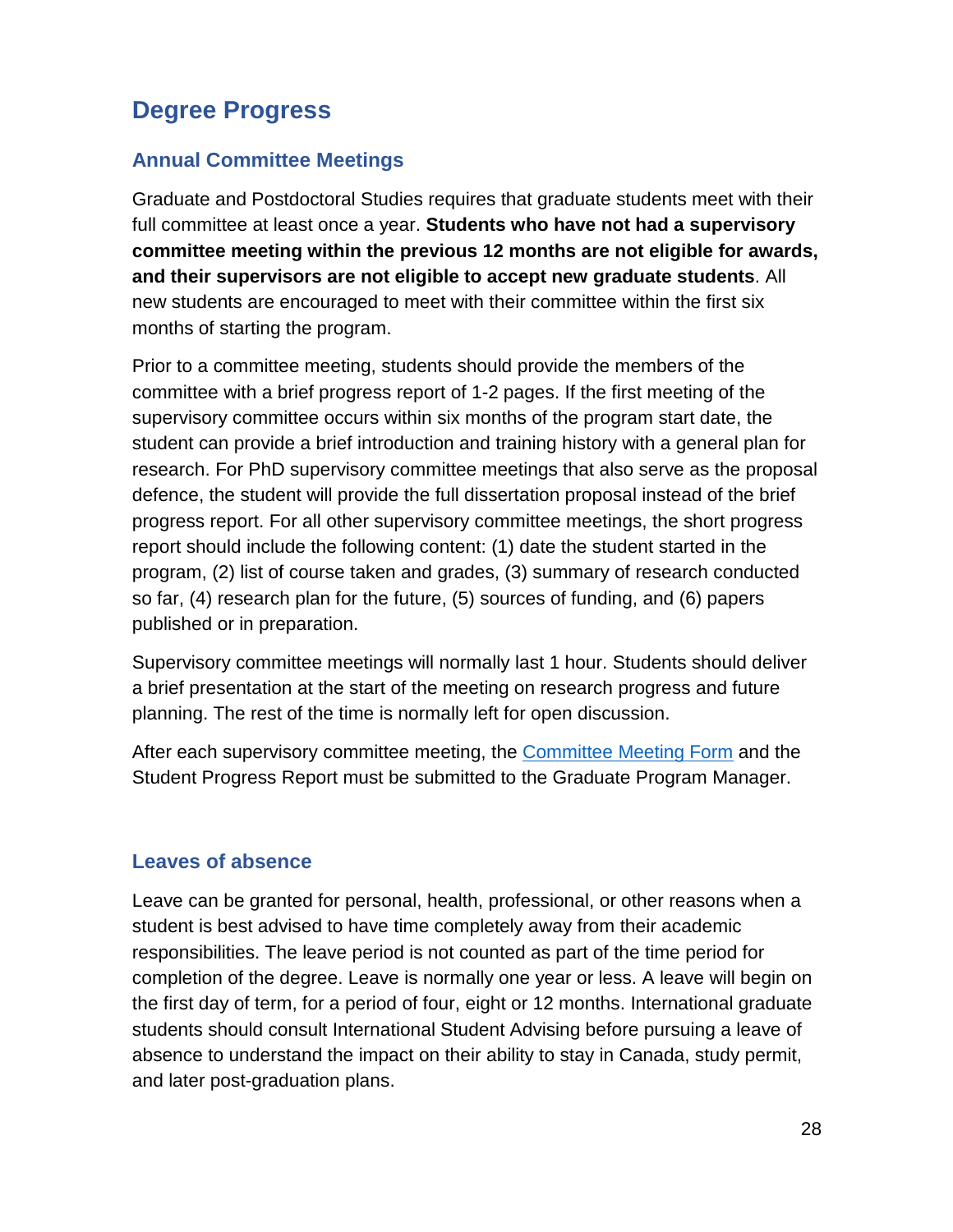A [request for leave](https://www.grad.ubc.ca/forms/request-leave-absence) must be submitted to the department in writing and must be approved by G+PS. Leave policies are set by the University [\(see here for details\)](https://www.grad.ubc.ca/faculty-staff/policies-procedures/leave-status).

Your supervisor cannot prevent you taking leave, but may be able to provide additional support. Whether and what form the additional support takes should be discussed between the student and supervisor. More information is available here: [grad.ubc.ca/current-students/managing-your-program/leave-absence](http://www.grad.ubc.ca/current-students/managing-your-program/leave-absence)

#### <span id="page-28-0"></span>**Parental leave**

A graduate student who is bearing a child or who has primary responsibility for the care of an infant or young child immediately following a birth or adoption of a child is eligible for parental leave. A [request for parental leave](https://www.grad.ubc.ca/forms/request-leave-absence) should be made through the student's Department for a minimum leave of four months to a maximum leave of twelve months. The leave period is not counted in the time period for completion of the degree.

#### <span id="page-28-1"></span>**Extensions**

MSc students are expected to complete their degree in approximately two years, and PhD students within five years. If an MSc is not completed within five years or a PhD is not completed within six years, an extension will be required. If an extension is needed, the research supervisor must make a request to the department Graduate Advisor. The request must explain the reasons for the extension and include a detailed timeline for completion. Extension requests will not be approved without a committee meeting in the prior 12 months and the timeline for completion must be approved by the supervisory committee. For more information visit: [grad.ubc.ca/current-students/managing-your-program/program](https://www.grad.ubc.ca/current-students/managing-your-program/program-extensions)[extensions](https://www.grad.ubc.ca/current-students/managing-your-program/program-extensions)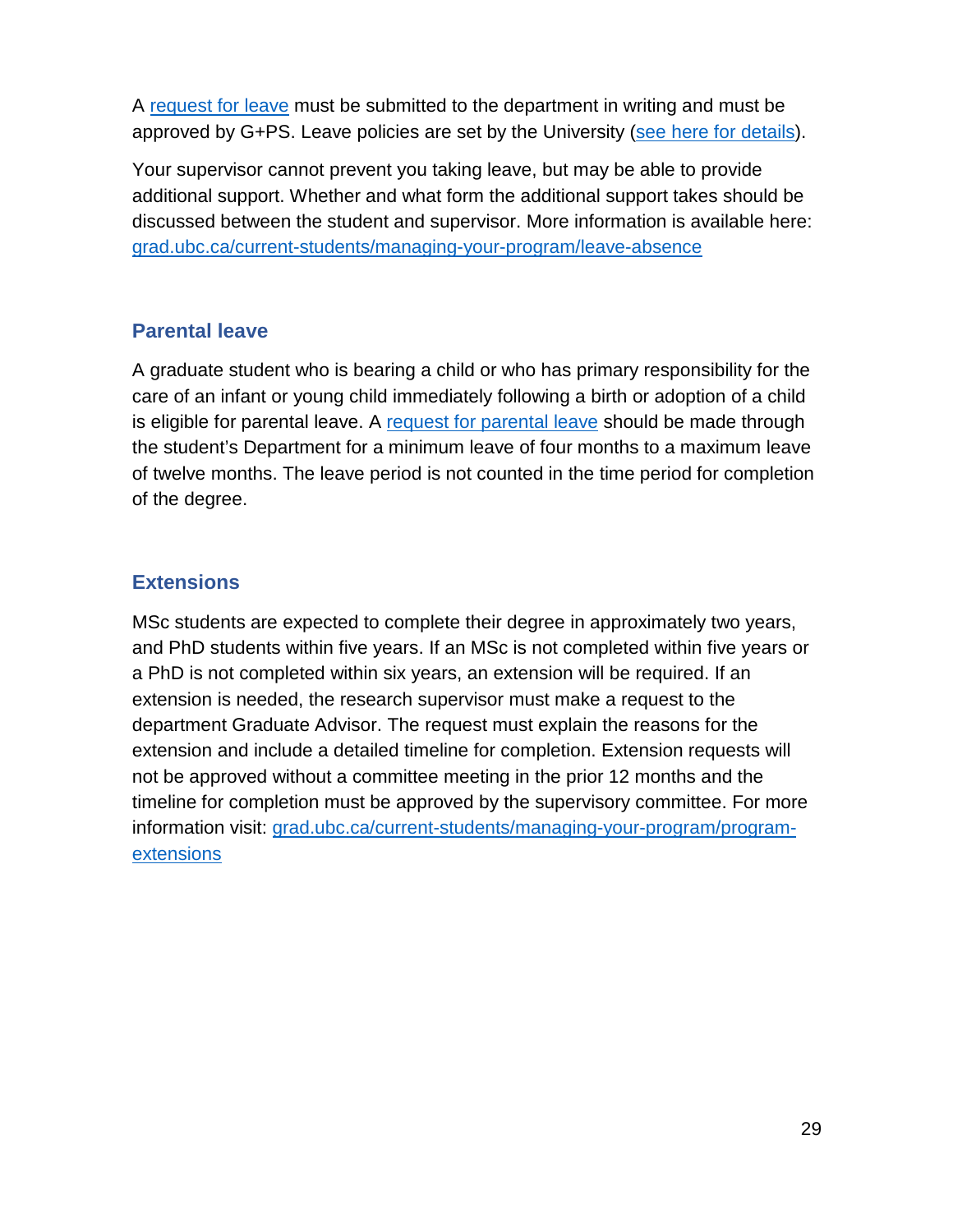# <span id="page-29-0"></span>**Courses**

A minimum of 68% must be obtained in any course taken by a graduate student. However, up to 6 credits of coursework with grades of 60-67% may be counted towards a master's program without penalty. See below for more details.

#### <span id="page-29-1"></span>**Zoology 548 Graduate Modules**

Most years, the Zoology program offers nine one credit graduate modules.

Three of the modules cover general skills in Zoology: Science Writing (BIOL 548I), Visual and Oral Presentations (BIOL 548L), and Dealing with Data (BIOL 548O).

Three of the modules teach concept in Ecology: Community Ecology (BIOL 548G), Ecosytem Ecology (BIOL 548J), and Population Ecology (BIOL 548M).

Three of the modules cover concepts in Comparative Physiology: Ethics in Animal Research (BIOL 548P), Metabolic rates and Measurements (BIOL 548Q), and Mass and Temperature Effects on Metabolic Rates (BIOL 548S).

Please refer to the [Zoology Website](https://www.zoology.ubc.ca/graduate-program/courses-modules/single-credit-modules) for up-to-date listings of module offerings.

#### <span id="page-29-2"></span>**Other relevant courses**

The three-credit course Quantitative Methods in Ecology and Evolution (BIOL 501) covers data analysis and study design concepts as well as workshops on the R scripting language. It is recommended for all Zoology students.

Other three credit courses include BIOL 530: Cell Biology and BIOL 509: Population Genetics.

[A list of graduate courses relevant to Zoology](https://www.zoology.ubc.ca/graduate-program/courses-modules/graduate-courses) students is available on the Zoology Website.

#### <span id="page-29-3"></span>**Directed Studies**

A directed studies course (Zoology 500) must be approved by the Graduate Advisor. It is an ideal vehicle for students to study with different faculty and expand their knowledge into a specific area that is not covered by an existing course. The workload is similar to that in other courses, as is the expected grade. The grade assigned must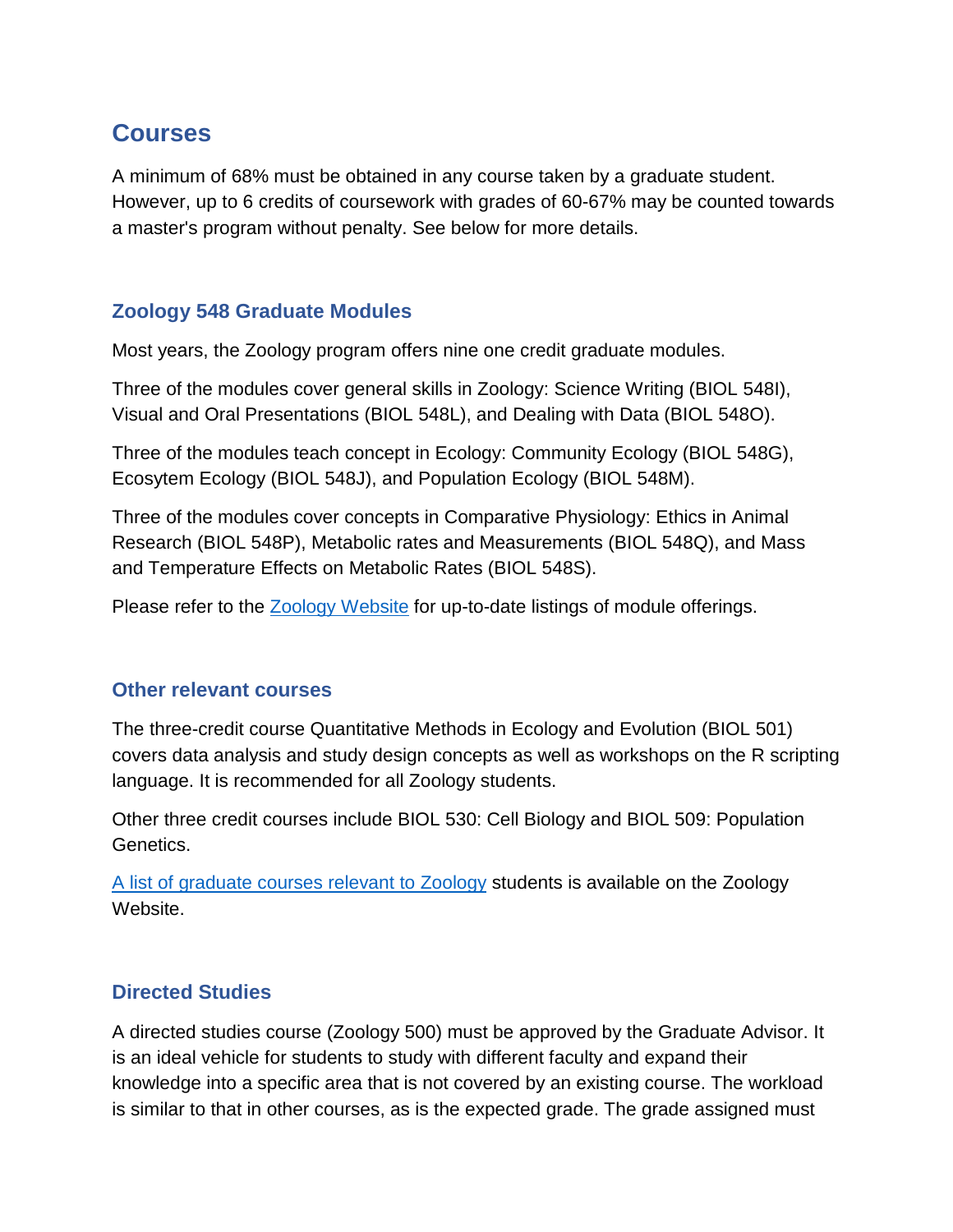be based, in part, on written work.

#### <span id="page-30-0"></span>**Master's Students**

Master's students are required to complete a minimum of 30 credits, made up of 18 credits of thesis and 12 credits of coursework. At least nine of these 12 credits must be at the 500 level, but the remaining three credits can be at the 300-400 level. Coursework is initially set through consultation with the student's supervisor, but the supervisory committee may also have suggestions. Three credits of Directed Studies (ZOOL 500) may be taken.

Master's students must obtain a minimum of 60% in any course to be granted pass standing, but only 6 credits of pass standing are counted towards the master's program. For all other courses, a minimum of 68% must be obtained. If a student repeats a failed required course, a minimum mark of 74% is required. A student whose grade does not improve by repeating the course or taking an alternate course may be required to withdraw from your graduate program. For more information, visit: [grad.ubc.ca/current](https://www.grad.ubc.ca/current-students/managing-your-program/satisfactory-progress-masters-students)[students/managing-your-program/satisfactory-progress-masters-students.](https://www.grad.ubc.ca/current-students/managing-your-program/satisfactory-progress-masters-students)

## <span id="page-30-1"></span>**Doctoral Students**

Doctoral students who enter with a Master's degree are not required to take any courses. However, the supervisory committee may recommend that the student take courses relevant to his or her area of research.

Students entering directly from a Bachelor's degree must, during the first year of study, complete 12 credits with a first class average of which at least nine credits must be at the 500 level, to maintain registration as a doctoral student. Master's students who wish to transfer to the PhD program must also, by G+PS rules, complete 12 credits of coursework.

Students are required to complete all courses with a passing grade of 68%. By G+PS policy, students failing a course require a departmental recommendation to continue. A student who obtains more than one grade below 68% will normally be required to withdraw. For more information, visit: [grad.ubc.ca/current-students/managing-your](https://www.grad.ubc.ca/current-students/managing-your-program/satisfactory-progress-doctoral-students)[program/satisfactory-progress-doctoral-students](https://www.grad.ubc.ca/current-students/managing-your-program/satisfactory-progress-doctoral-students)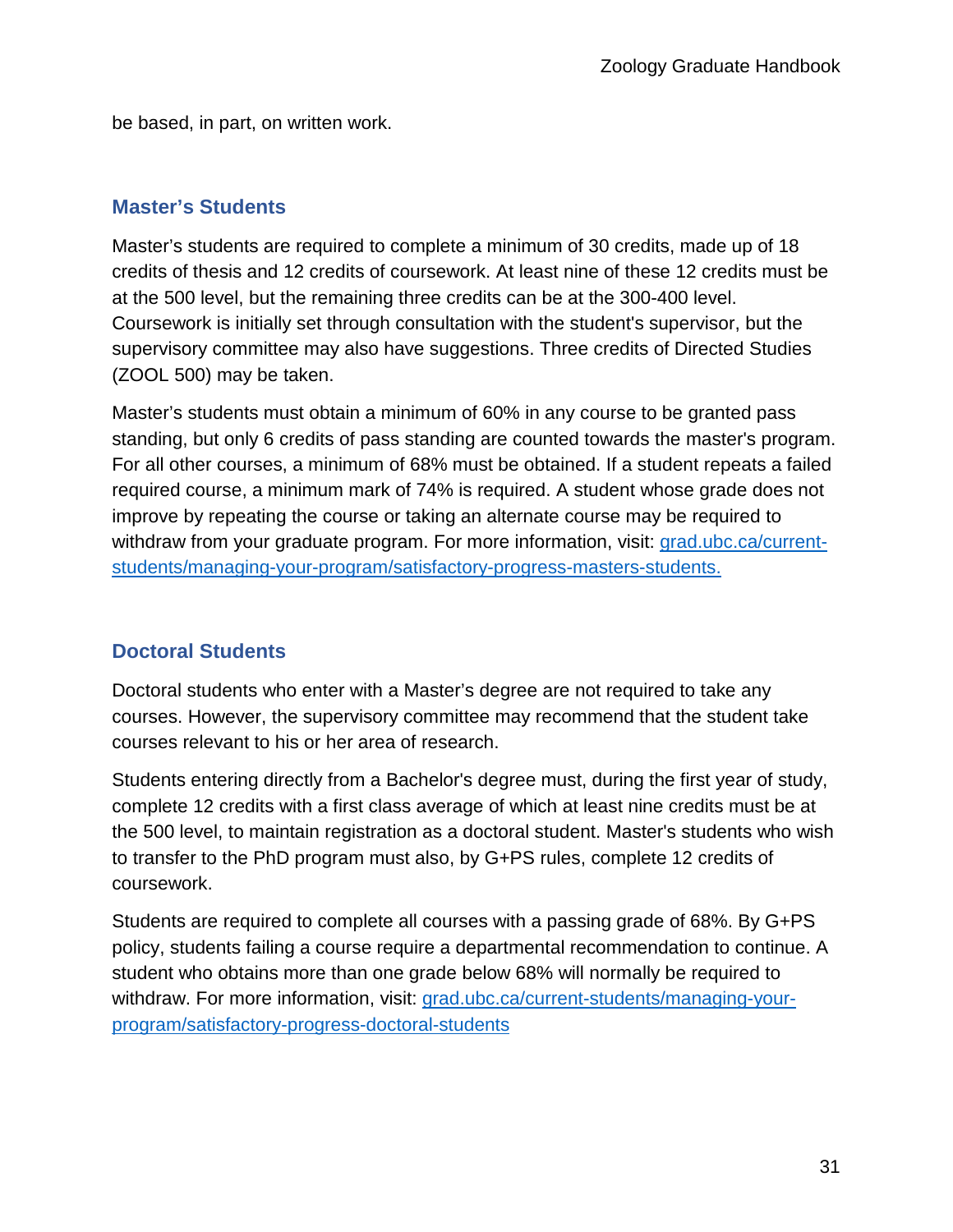# <span id="page-31-0"></span>**Being a Master's student**

## <span id="page-31-1"></span>**Degree requirements**

A Master's degree is expected to take approximately two years.

The M.Sc. degree requires a combination of course work and research for a total of 30 credits. Twelve (12) credits of courses are typically taken, with the remaining 18 credits being thesis research. Single courses typically range from 1-3 credits each. Students have considerable flexibility in their choice of courses including graduate and senior undergraduate courses in Zoology, Botany, Microbiology, Cell and Developmental Biology, Fisheries, Genetics, Conservation, and Earth and Oceans Sciences, as well as several other departments.

M.Sc. students are also required to conduct research towards their degrees. Although research conceived independently of the student's supervisor is encouraged, the minimum requirement for the M.Sc. degree is to successfully complete directed research. It is the responsibility of the supervisor to provide a suitable project that can be completed within two years.

The project should be of publishable quality, but need not extend beyond the equivalent of a single paper and may constitute part of a larger body of work.

Consult the G+PS pages for further information on thesis preparation: [grad.ubc.ca/current-students/dissertation-thesis-preparation](https://www.grad.ubc.ca/current-students/dissertation-thesis-preparation)

# <span id="page-31-2"></span>**Transferring to a PhD**

To transfer to the PhD program without completing the MSc, a student needs to meet the following requirements:

- The student must have completed 12 credits of course-work with a First-class average (80%+) within the first 18 months of study.
- After completion of the required coursework, and within 18 months of starting date, the MSc supervisory committee (minimum three members) must recommend in writing to the Graduate Advisor that the student be transferred to the PhD program. This is usually accomplished as part of a committee meeting form. The committee should discuss who to add to the committee (four total members required) and submit a revised [supervisory committee form.](https://www.zoology.ubc.ca/system/files/assets/media-file/file/2021-05/Supervisory_Committee_Form.pdf)
- A PhD thesis proposal must be approved at a meeting by the full four-person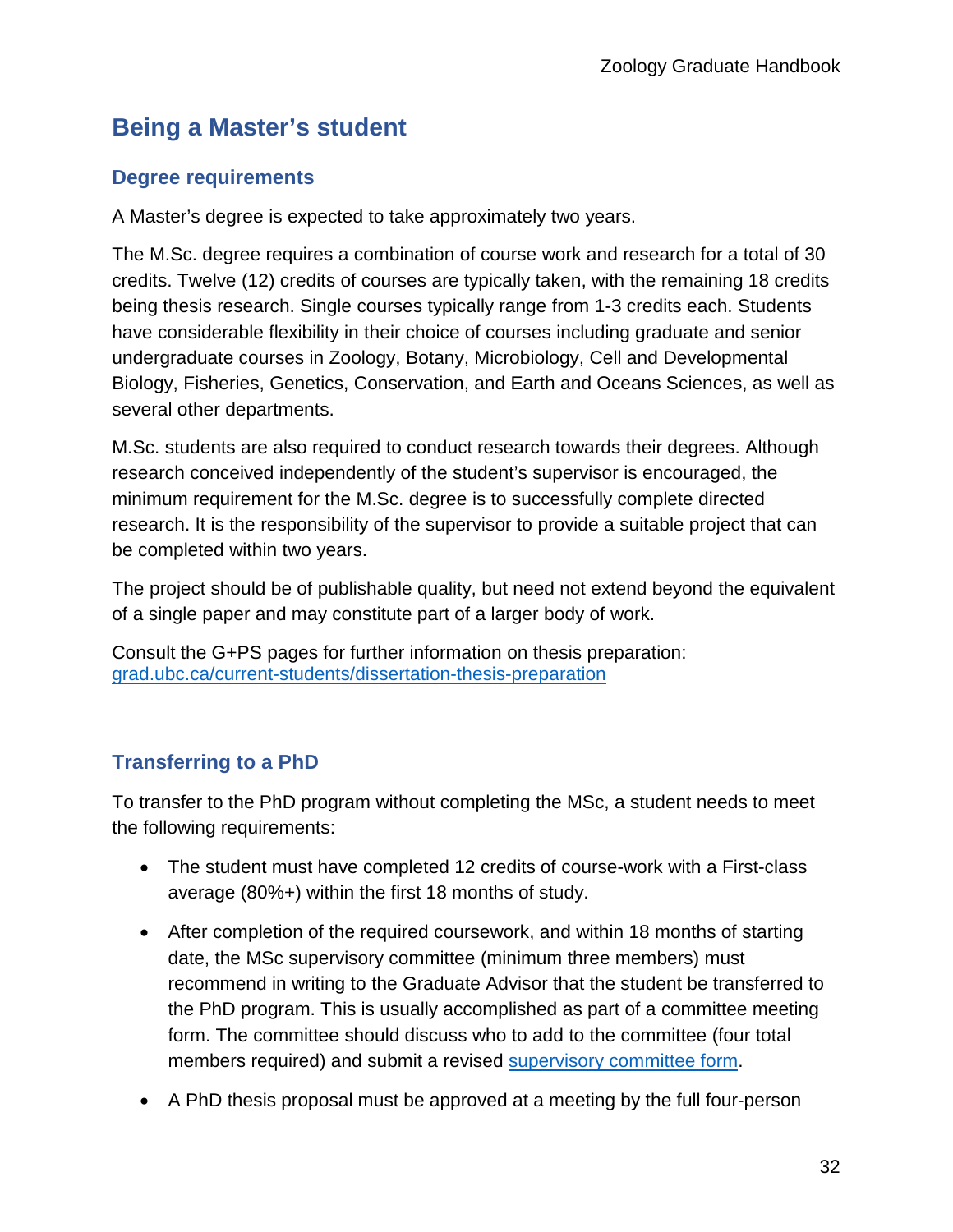committee. The Department will then make a recommendation to the Faculty of Graduate and Postdoctoral Studies for this transfer. A [transfer to](https://www.grad.ubc.ca/forms/transfer-masters-doctoral-graduate-program) PhD form should be filled by the student and supervisor, signed and then sent to the Graduate Manager for additional signatures and forwarding to G+PS. All transfers have to be approved by the Faculty of Graduate and Postdoctoral Studies.

• Once the thesis proposal has been approved, the Comprehensive Exam can be scheduled to take place no sooner than two weeks from the date of approval. Students are expected to complete their exam and advance to candidacy within 24 months of starting graduate school at UBC, even for students transferring from the MSc to PhD program.

## <span id="page-32-0"></span>**Master's Thesis Defence**

M.Sc. exams are scheduled by the Graduate Program Manager. After approval by the Supervisor, copies of the thesis must be distributed to the members of the student's Supervisory Committee for approval, with at least two weeks allowed for reading and comments. After the thesis has been approved by the committee the exam may be scheduled. One PDF copy of the thesis must be given to the Graduate Program Manager, together with the signed [Master's Thesis Approval Form.](https://www.zoology.ubc.ca/system/files/assets/media-file/file/2019-05/Master%26amp%3B%23039%3Bs%20Thesis%20Approval%20Form-1.pdf) A minimum of two weeks must be allowed between submission of the thesis to the Graduate Program Manager and the examination.

The MSc Examining Committee will be Chaired by a faculty member who has not been directly associated with the preparation of the thesis. The examining committee will be comprised of the research supervisor, one committee member, a Departmental examiner, and the Chairperson. The Chairperson is responsible to the Head of the Department and to the Faculty of Graduate Studies, and acts as moderator of the exam.

The MSc examination serves as a departmental review of the candidate and his/her research. An audience is welcome and encouraged. It will proceed as follows:

- 1. The student will present a brief summary of the thesis (not to exceed 25 minutes in length).
- 2. Members of the audience should be asked if they have any questions for the candidate. Following these questions, a short break should be announced to allow any members of the audience to leave if they desire.
- 3. Each examiner should ask questions for 15-20 min, with the option of a brief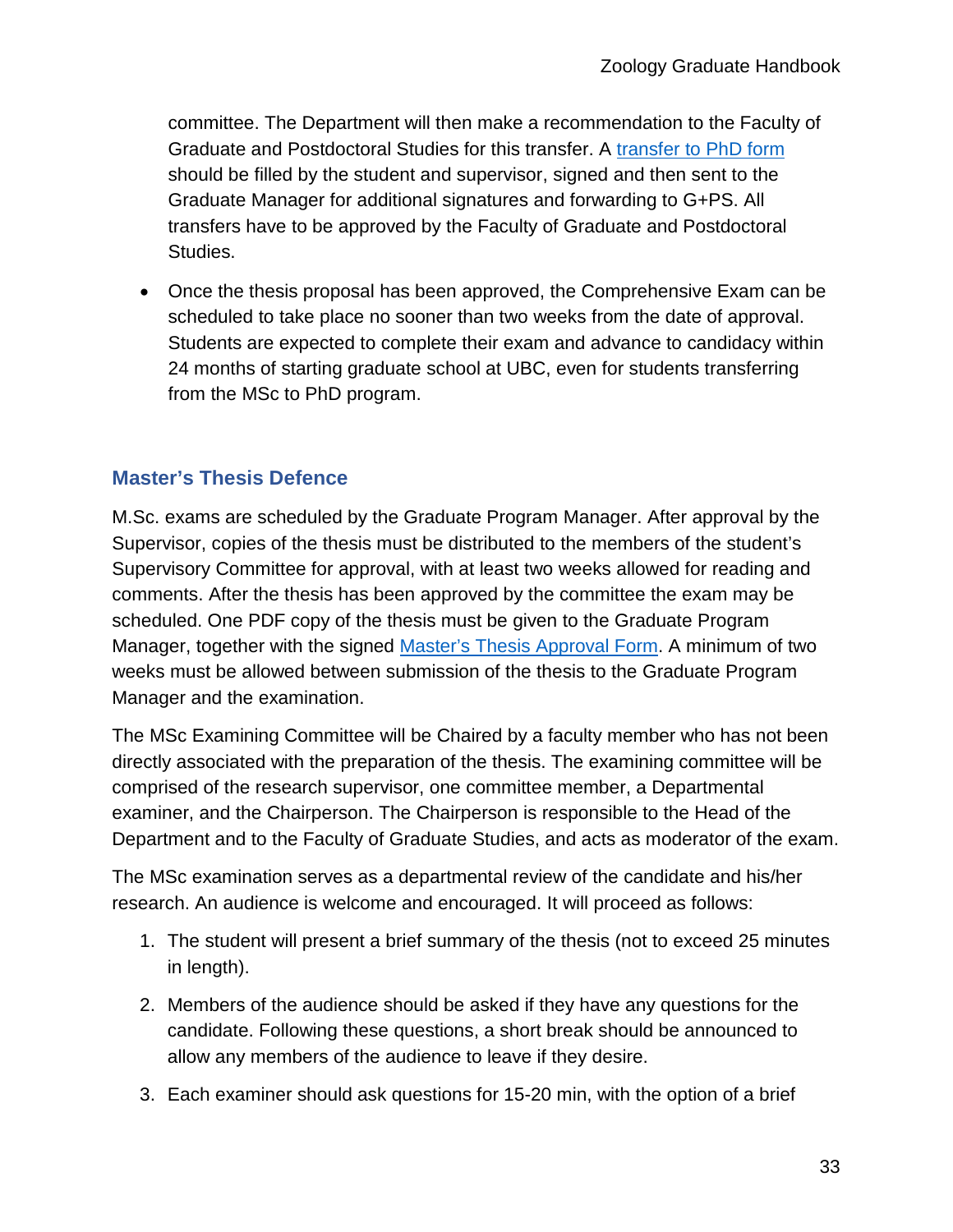second round for follow-up questions. The Chairperson May ask a question or two out of interest or for purposes of clarification but is not normally expected to do so.

- 4. Following the examination, the candidate and audience members will be asked to leave the room and the Committee will hold an *in camera* session. The Chairperson will ask the Supervisor to give an opinion of the student and the student's performance during the examination.
- 5. At this it will be at the Chairperson's discretion to ask the supervisor to submit either a pass or fail grade and leave the room. If the supervisor is asked to leave, the written grade will not be revealed to the other Committee Members but will be included in the final determination.
- 6. Each of the remaining members of the Committee will then assign either a pass or fail for the thesis. The Chairperson does not vote. The examining Committee may recommend that the thesis is acceptable in the form presented, or it may request changes be made to the thesis before the title page is signed. Responsibility for ensuring that such changes are made will lie with the Supervisor.
- 7. At this point if the thesis is deemed "outstanding" a note should be made in the chair report that the committee feels the thesis should be put forward for a thesis award and the rationale for doing so.
- 8. A fail will be assigned if at least two of the three examiners assign a failing grade and must be accompanied by a written summary outlining the reasons for this decision. There is no recourse for a student who fails the exam.
- 9. The Chairperson will then recall the student (and Supervisor) and announce the decision. The Chairperson May ask at this time that the Thesis Approval Form be signed by the Committee or may ask that the student first make required revisions.
- 10.The Chairperson will complete a M.Sc. Examination Report and submit it, with the supervisor's signature, to the Graduate Secretary in a timely manner.

After members of the Examining Committee have signed the [Thesis Approval Form,](https://www.grad.ubc.ca/forms/masters-thesis-approval) the candidate will submit the thesis electronically as a single pdf file to Faculty of Graduate Studies through the UBC online information, [cIRcle.](https://circle.ubc.ca/) The thesis grade will not be entered until the final copy of the thesis is received.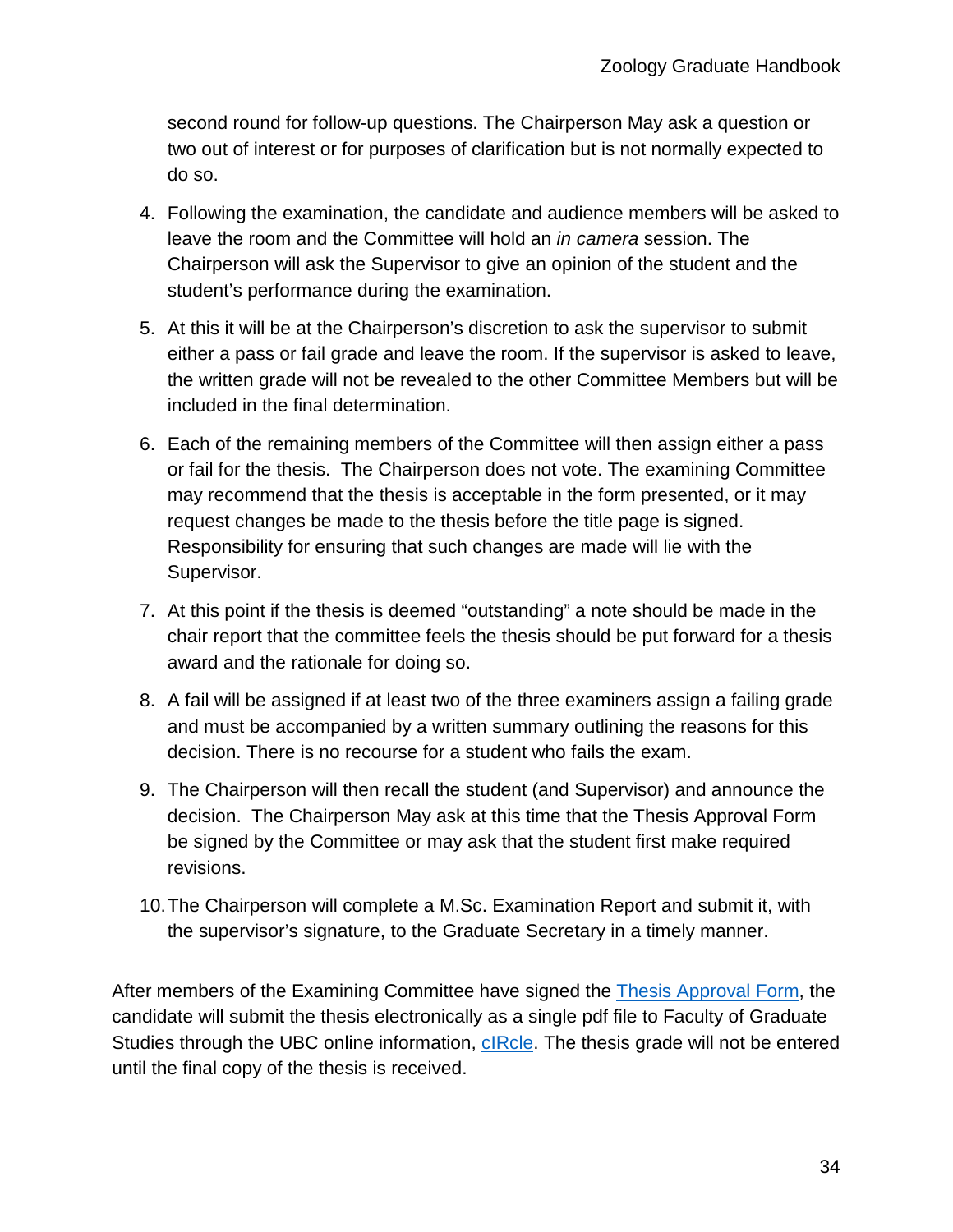# <span id="page-34-0"></span>**Being a PhD student**

# <span id="page-34-1"></span>**Degree Requirements**

Original research supervised by a faculty member constitutes the major component of work toward the Ph.D. degree. Ph.D. students are not required to complete course work unless it is recommended by the thesis committee *or* unless the student has been admitted without a Master's degree, in which case 12 credits of coursework are required by G+PS rules. All Ph.D. students are expected to have their research proposal approved and pass a comprehensive examination on their research area within 24 months of registering at the University. If a student does not advance to candidacy within 36 months, they may have to withdraw. Extensions are possible in exceptional circumstances: [grad.ubc.ca/current-students/managing-your-program/advancement](https://www.grad.ubc.ca/current-students/managing-your-program/advancement-candidacy)[candidacy](https://www.grad.ubc.ca/current-students/managing-your-program/advancement-candidacy)

Each Ph.D. student is expected to deliver a one-hour lecture on their completed doctoral research in one of the departmental lecture series before their doctoral dissertation examination. This must be *scheduled* before the department will forward the dissertation to Graduate and Postdoctoral Studies.

# <span id="page-34-2"></span>**Proposal**

Each Ph.D. student is required to submit to the department a research proposal that has been accepted by his/her supervisor and Supervisory Committee prior to scheduling the comprehensive exam. The comprehensive examination is separate and distinct from the evaluation of the thesis proposal.

The candidate is expected to review the literature and develop the questions and methodologies to be used in the research carried out for the dissertation requirement of the PhD degree. The proposal *should not* exceed 25 double-spaced pages in length, using a 12-point font size. The proposal might spend 5-10 pages on background and 3- 4 pages on each on 3-4 projects, discussing research questions and methods. Different fields tend to follow slightly different formats for their proposals, and students are encouraged to discuss the most effective format with their supervisor.

General procedures:

- 1. The student should discuss the contents of the proposal with his/her supervisor.
- 2. The supervisor should then approve a draft of the proposal before it is sent to the Supervisory Committee. This reading should be done in a timely fashion by the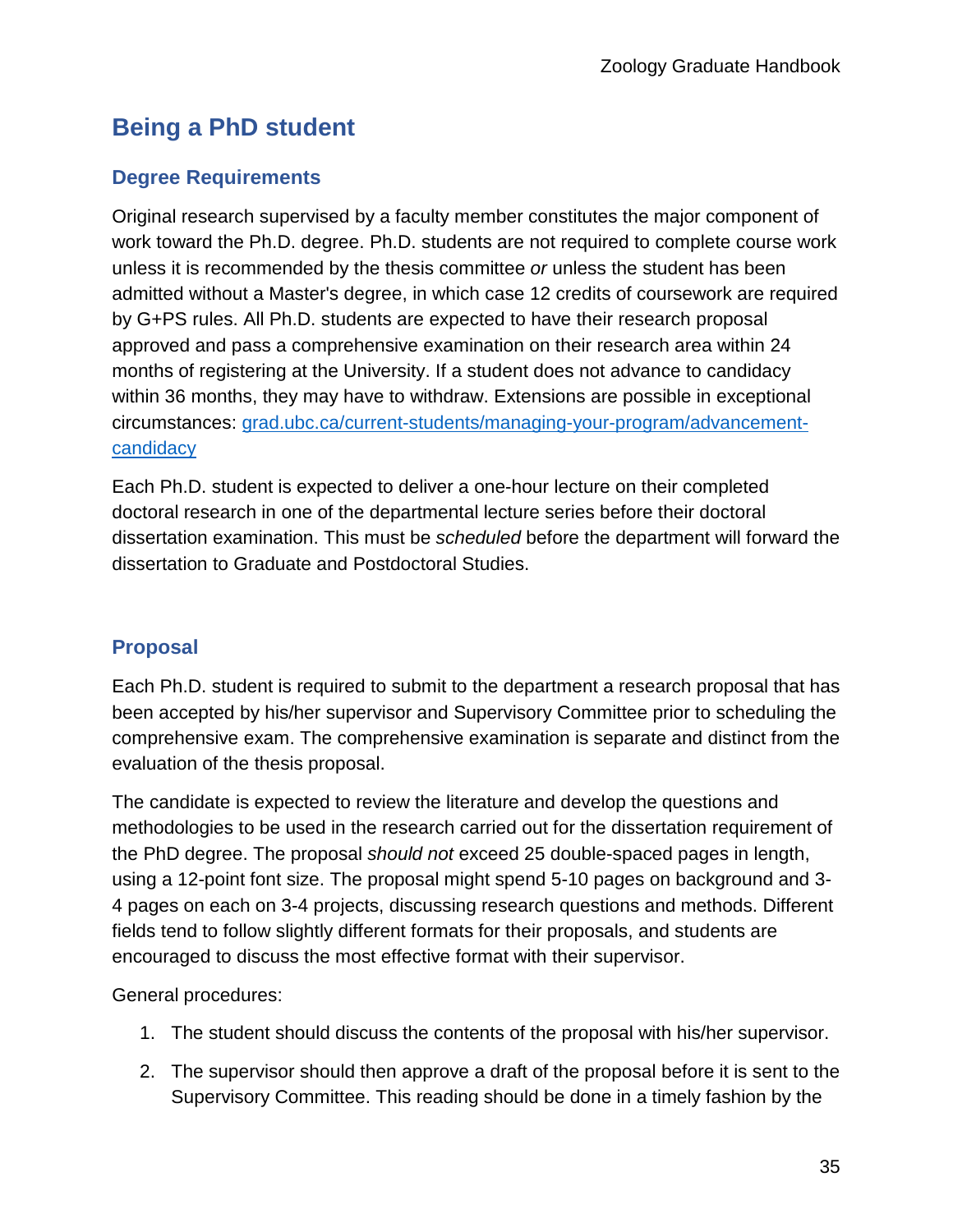supervisor (within two weeks of receiving the draft). Committee members should be advised ahead of time that the proposal will be given to them on a particular date, so that time conflicts can be addressed.

- 3. The Supervisory Committee should be given hard copies of the proposal and allowed a minimum of two weeks for reading and comments.
- 4. The student and Supervisory Committee should meet to discuss the contents of the proposal and the proposed research. This meeting should be a discussion, not an examination, but the committee must be able to make a decision about whether the proposed thesis is feasible for the student to do. At the end of this meeting, the committee should make a decision (*in camera* if requested by any member) about whether to approve the proposal. Until the proposal is accepted, the student may not proceed with the Comprehensive Exam. The Comprehensive Exam cannot be *officially* scheduled until the proposal is approved, although a projected time may be set to be left free in everyone's calendars
- 5. To allow time for preparation for the Comprehensive Exam, the committee meeting to discuss the research proposal should be held no less than two weeks in advance of the Comprehensive Exam. Thus, the Supervisory committee should be given the proposal no less than four weeks prior to the expected date of the Comprehensive Exam. Many proposals require some re-writing before approval, so allowing even more time before the expected Comprehensive Exam date is recommended.

# <span id="page-35-0"></span>**Comprehensive Exam**

All PhD students are required to take an oral comprehensive exam given by at least 4 members of their supervisory committee. To schedule a comprehensive exam, students must use the [Comprehensive Examination Checklist.](https://www.zoology.ubc.ca/system/files/assets/media-file/file/2020-03/Comps_Exam_Checklist_March%202020.pdf)

**Purpose:** The comprehensive exam serves two functions: (1) to create an opportunity for general learning in student's field of study and (2) to evaluate the preparation of the student for doctoral level study.

**Scope:** The comprehensive examination is intended to test the student's understanding of the chosen field of study as a whole and the student's preparation for the thesis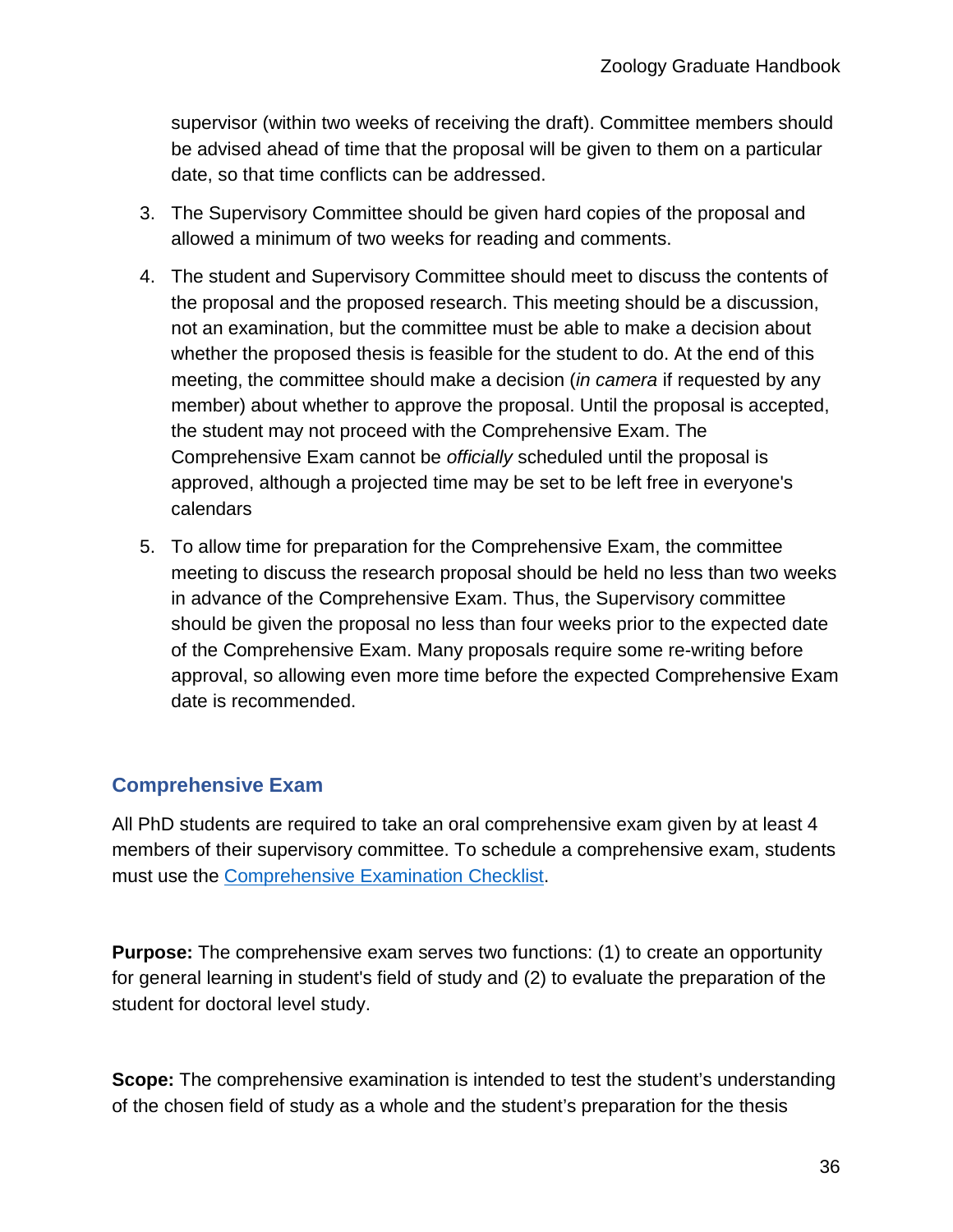research to follow. This examination is not a thesis defence and is not designed to query the specifics of the student's proposed research. The examination will cover the general area of the student's research. Each candidate is expected to be able to discuss any other areas that are closely related to their own research work.

**Timing:** Students are expected to complete their examination within 24 months of initial registration. Thus, an MSc student who transfers to the PhD degree program after one year will have only 12 months after the date of transfer to complete the examination. Students are advised to complete the examination before becoming deeply involved in their research work.

A student who is not admitted to candidacy within 36 months from date of initial registration may be required to withdraw from the program. Extensions to this deadline are possible under certain circumstances. Please check with the Graduate Manager.

**Scheduling:** You must include the exam Chair (currently Eric Taylor, [etaylor@zoology.ubc.ca\)](mailto:etaylor@zoology.ubc.ca) in the initially scheduling emails and polls. If you wait to contact the Chair until *after* you have scheduled your exam, you risk having to reschedule it if the Chair is not available. If the exam Chair is a member of your committee (and thus cannot chair the exam), you must contact and include in the scheduling emails and polls one of several alternate Chairs. Currently, alternate Chairs are Colin Brauner [\(brauner@zoology.ubc.ca\)](mailto:brauner@zoology.ubc.ca), Linda Matsuuchi [\(matsuchi@zoology.ubc.ca\)](mailto:matsuchi@zoology.ubc.ca) and Michael Gordon [\(gordon@zoology.ubc.ca\)](mailto:gordon@zoology.ubc.ca).

#### **Requirements and preparation**

Readings: Before taking the comprehensive exam, it is recommended that students contact all members of their committees *at least two to three months in advance of the expected exam date* for suggestions on readings and other preparation for the exam.

Proposal: Before taking the comprehensive exam, a student must submit to the department a written research proposal which has been approved by his/her supervisor and Supervisory Committee. See "proposal" section above for more details.

Presentation: At the beginning of the examination, the student will present a 15-20 minute talk on the background of the questions discussed in the proposals. This presentation should discuss the state of knowledge about the questions in the defence and defend the reasons for asking those questions. This presentation is not meant to be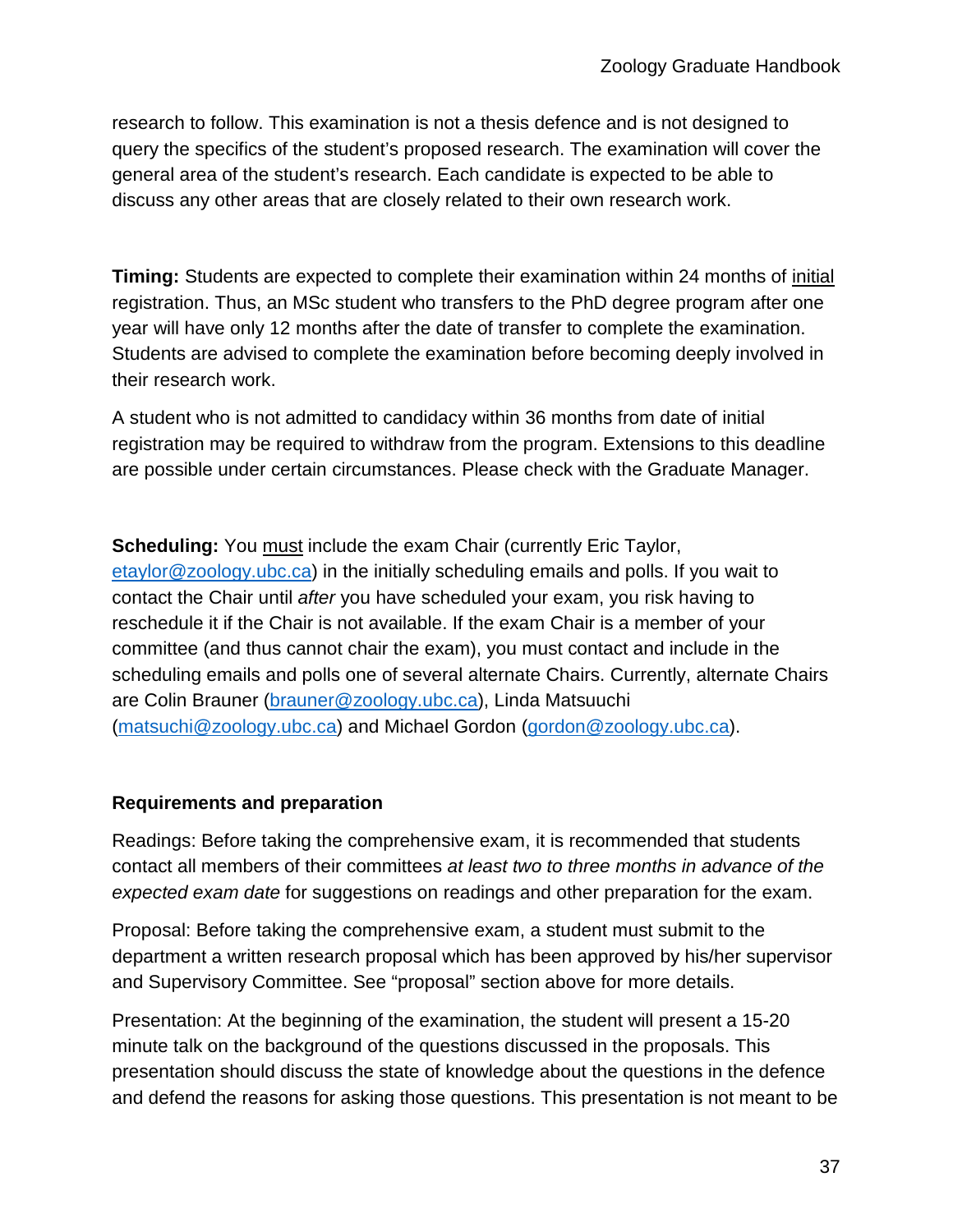a discussion of the methodology in the proposal, which should be discussed in a normal committee meeting leading up to the exam.

**Examination committee**: The Examination Committee will consist of all members of the Supervisory committee (minimum of 4) plus the Chair. To schedule a Comprehensive Exam, please follow the instructions in the [Comprehensive Examination](https://www.zoology.ubc.ca/system/files/assets/media-file/file/2020-03/Comps_Exam_Checklist_March%202020.pdf)  [Checklist.](https://www.zoology.ubc.ca/system/files/assets/media-file/file/2020-03/Comps_Exam_Checklist_March%202020.pdf) If one member of the supervisory committee is not available because of leave, substitution may be made upon the advice of the Graduate Advisor or arrangements made for teleconferencing. Although the supervisory committee may include members who do not hold professional board appointment in the research stream, pass or fail decisions will be made by UBC research faculty members only.

**Examination protocol**: The exam will begin by a brief introduction by the Chair. The student will then present a 15-20 minute (or certainly no more than 30 min) discussion of the questions involved in his/her proposal (see above). Each member of the examination committee will then be given 15 minutes for questions assessing the student's general knowledge of the subject area. The supervisor is the last one to ask questions and the Chair does not pose questions. Then each committee member will be given the opportunity for a second round of questions, not to exceed five minutes each. This second round is intended for clarification of issues previously raised and not for new lines of questioning except in unusual circumstances.

**Results of the examination**: Following the examination, the committee will hold an incamera session and the candidate will be asked to retire from the room. The Supervisor will be asked to discuss the candidate in general, but will not register an opinion on pass or fail until after all other committee members have discussed the exam and registered an opinion. The Supervisor *may* then be asked to retire from the meeting. The remaining Committee members will discuss the candidate and then vote which, if necessary, may be by written secret ballot. The pass/fail decision made by the Supervisor will not be revealed to the Committee members until after completion of their discussion and vote.

The pass/fail decision will be by simple majority of the votes cast by members of the Examination Committee. In the event of a tie, the deciding vote will be cast by the Chair.

In the event of a marginal pass, the committee may apply conditions (e.g., course work, directed readings). The committee must then determine the arrangements for ensuring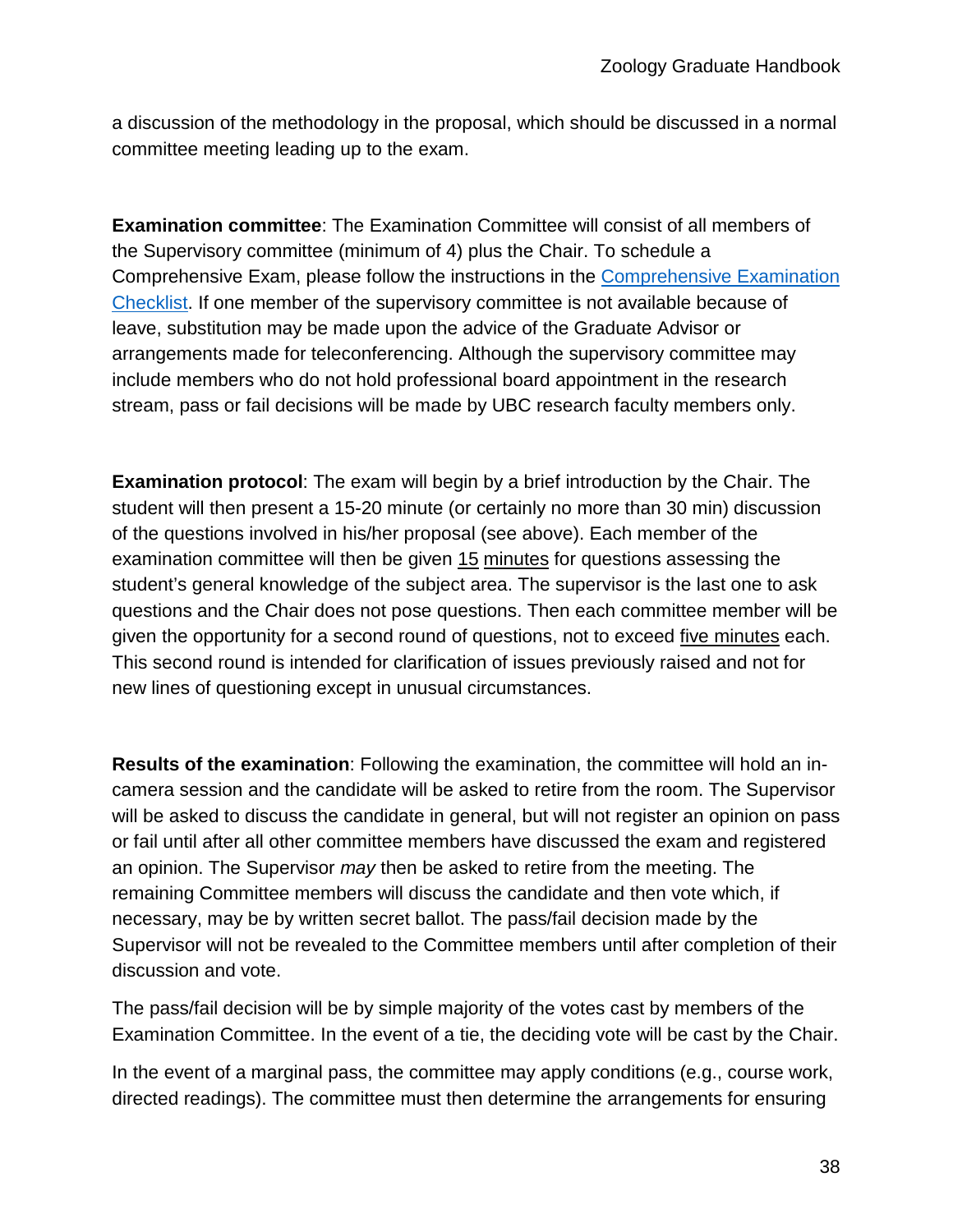that the conditions are met. These should be included in the Chair's report.

The Chair will then recall the candidate and Supervisor to the meeting and announce the result of the vote. Written notification of the decision made by the Examination Committee will be sent to the Head of the Department.

The candidate will either pass or fail the examination. A candidate who fails the first attempt must pass a second examination that will be scheduled to take place within six months of the first examination. Failure to pass a second examination will result in the student being required to withdraw from the graduate program.

One a pass is achieved, students should fill out the **advancement to candidacy form** and send it to the Graduate Manager for processing and forwarding to G+PS.

## <span id="page-38-0"></span>**Dissertation and dissertation defence**

PhD dissertations and defences follow UBC-wide protocols. The following links provide additional information.

Dissertation & Thesis Preparation: [grad.ubc.ca/current-students/dissertation-thesis](https://www.grad.ubc.ca/current-students/dissertation-thesis-preparation)[preparation](https://www.grad.ubc.ca/current-students/dissertation-thesis-preparation)

Final Dissertation & Thesis Submission: [grad.ubc.ca/current-students/final-dissertation](https://www.grad.ubc.ca/current-students/final-dissertation-thesis-submission)[thesis-submission](https://www.grad.ubc.ca/current-students/final-dissertation-thesis-submission)

The Doctoral Dissertation exam is administered through the Faculty of Graduate and Postdoctoral Studies. Information about the deadlines and protocols for these examinations can be found at the G+PS website at [grad.ubc.ca/current-students/final](https://www.grad.ubc.ca/current-students/final-doctoral-examination)[doctoral-examination.](https://www.grad.ubc.ca/current-students/final-doctoral-examination) Note that the deadlines for scheduling these exams are sometimes quite early in the term.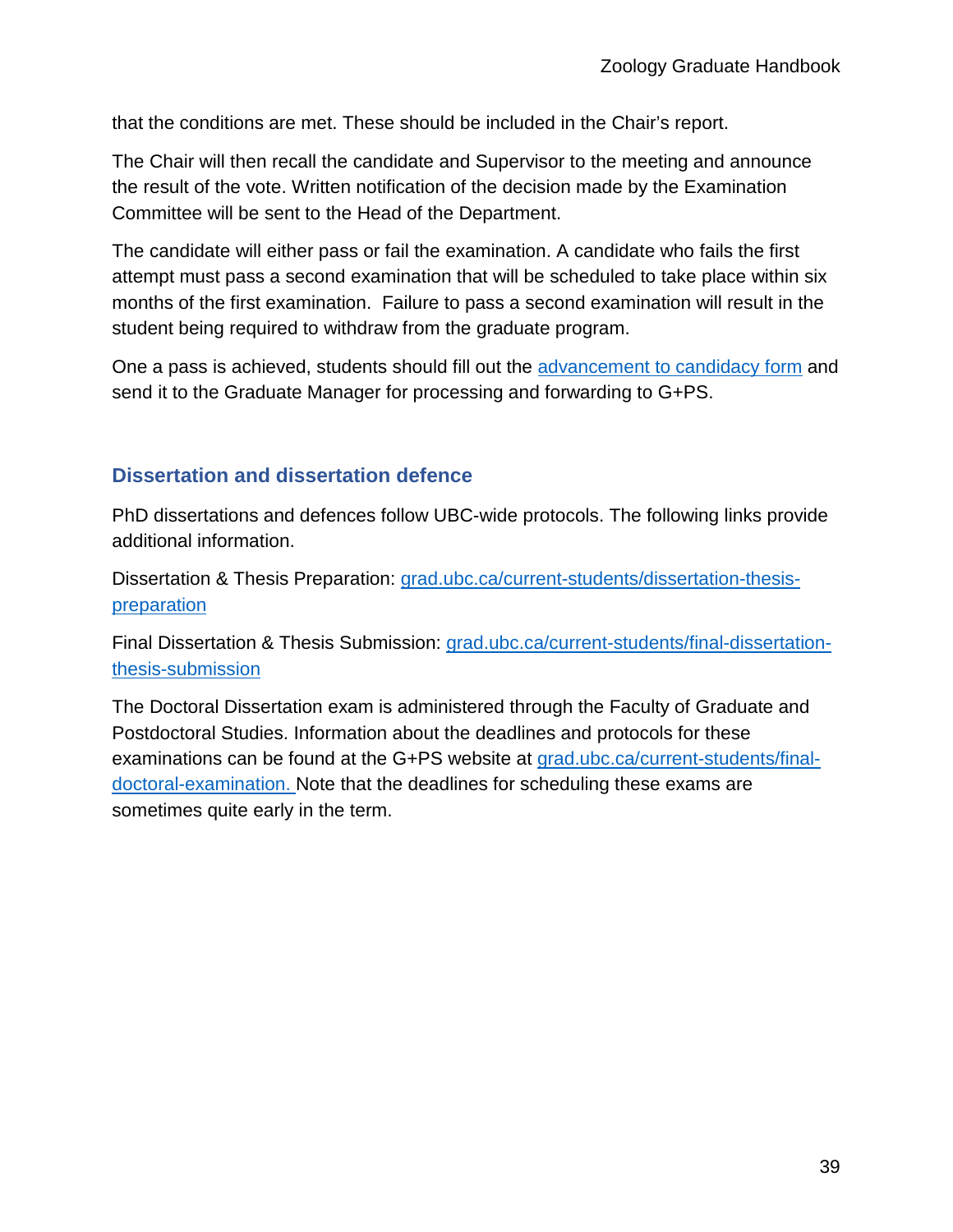# <span id="page-39-0"></span>**MSc Timeline Checklist**

#### **First month**

- o Meet with supervisor to discuss expectations of both the student, and supervisor, degree requirements, policies and timelines. (*recommended*)
- o Introductory meeting with supervisory committee (minimum attendance: supervisor and one committee member), to discuss coursework, composition of committee, research plan. (*recommended*)

#### **First two terms**

- o Full committee established. Three faculty members including supervisor, at least two members from Zoology. Students should check with the Graduate Program Manager to determine if committee members fulfill the Zoology requirement.
- o Begin coursework. 12 credits must be completed within the M.Sc. degree. Note 12 credits must be completed within the first 18 months if upgrading to PhD. (*G+PS/Zoology requirement*).
- o Apply for scholarship funding, if eligible. NSERC and Affiliated Fellowships have the same application process, with a deadline in mid-September (*recommended*)
- o Identify research project. If this has not occurred within first 8 months, the supervisor must provide a project which can be completed in a reasonable (<18 months) time. (*Zoology requirement*).
- o Convene committee meeting to discuss proposed research. (G+P*S requirement: at least one committee meeting every 12 months*).
- o Begin research.

#### **Second year**

- o If you and your supervisor wish you to upgrade to a PhD, ensure that you have completed the necessary requirements within first 18 months.
- o Convene committee meeting to discuss research results from first year, possible further research, timeline to thesis completion (G+P*S requirement: at least one committee meeting every 12 months*).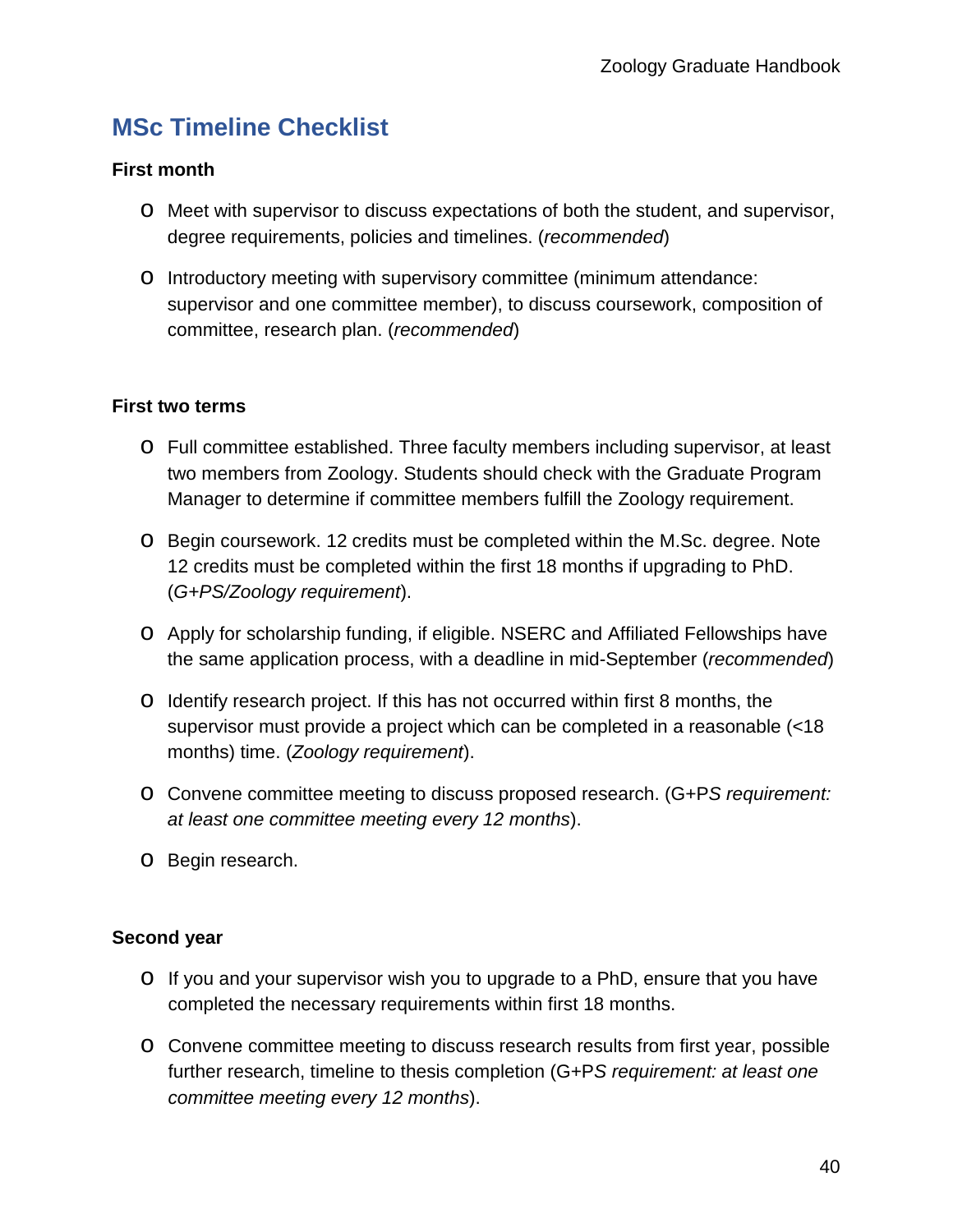- o Complete research.
- o The student will complete writing the thesis by the end of the second year.

#### **Thesis submission**

- o Approval by supervisor. This may be an iterative process.
- o Submit to supervisory committee members, at least two weeks before approval required.
- o Obtain approval by supervisory committee.
- o Identify members of the examining committee with help from the Graduate Program Manager (supervisor, one other member from supervisory committee, and departmental examiner). Schedule thesis defence date and time.
- o Submit approved version to members of the M.Sc. examining committee at least two weeks before defence date.
- o Examination (see section above).
- o Submission of signed thesis approval form and final thesis (electronically as a single pdf file to Faculty of Graduate and Postdoctoral Studies through the UBC online information, cIRcle, and one hard copy to the Zoology Graduate Program).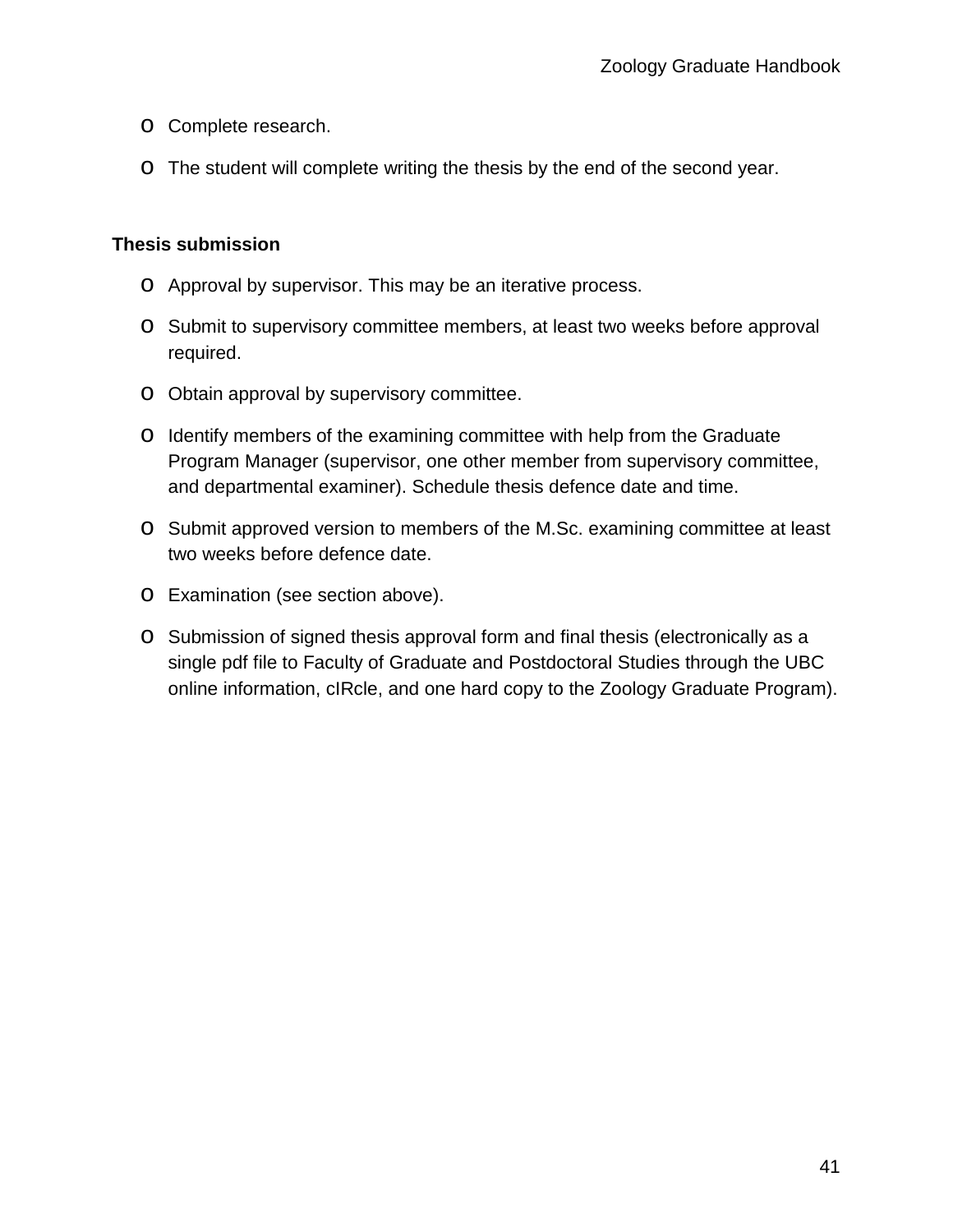# <span id="page-41-0"></span>**PhD Timeline Checklist**

#### **First month**

- o Meet with supervisor to discuss expectations of both student and supervisor, degree requirements, policies and timelines. (*recommended*)
- o Introductory meeting with committee (minimum attendance: supervisor and one committee member), to discuss coursework, composition of committee, research plan. (*recommended)*

#### **First two terms**

- o Full committee established. Four faculty members including supervisor, where one member can be non-Zoology. Addition of a second non-Zoology member requires written justification and subsequent approval by the Grad Program. Students should check with the Graduate Program Manager to determine if committee members fulfill the Zoology requirements and submit the **supervisory** [committee form.](https://www.zoology.ubc.ca/system/files/assets/media-file/file/2021-05/Supervisory_Committee_Form.pdf)
- o Begin any coursework the committee has recommended or required for students without Master's degrees. Must be completed with a passing grade (68%). (G+PS*: no formal course requirement, unless recommended by committee. If entering without MSc degree - 12 credits required, See section on 'Courses' above*).
- o Apply for scholarship funding, if eligible. NSERC, Affiliated Fellowships, and Killam scholarships have the same application process, with a deadline in mid-September. Four-year fellowships are often awarded during admissions, but some are available for current students. Students in their first year of the PhD program or who have transferred from the MSc program in the past year may be considered for Four-year fellowships in January or February when Zoology Graduate Fellowships are also awarded. (*recommended*)
- o Identify research project.
- o Obtain reading list for comprehensive exam from each committee member. Begin preparations.
- o Convene committee meeting to discuss proposed research. (*G+PS requirement: at least one committee meeting every 12 months*).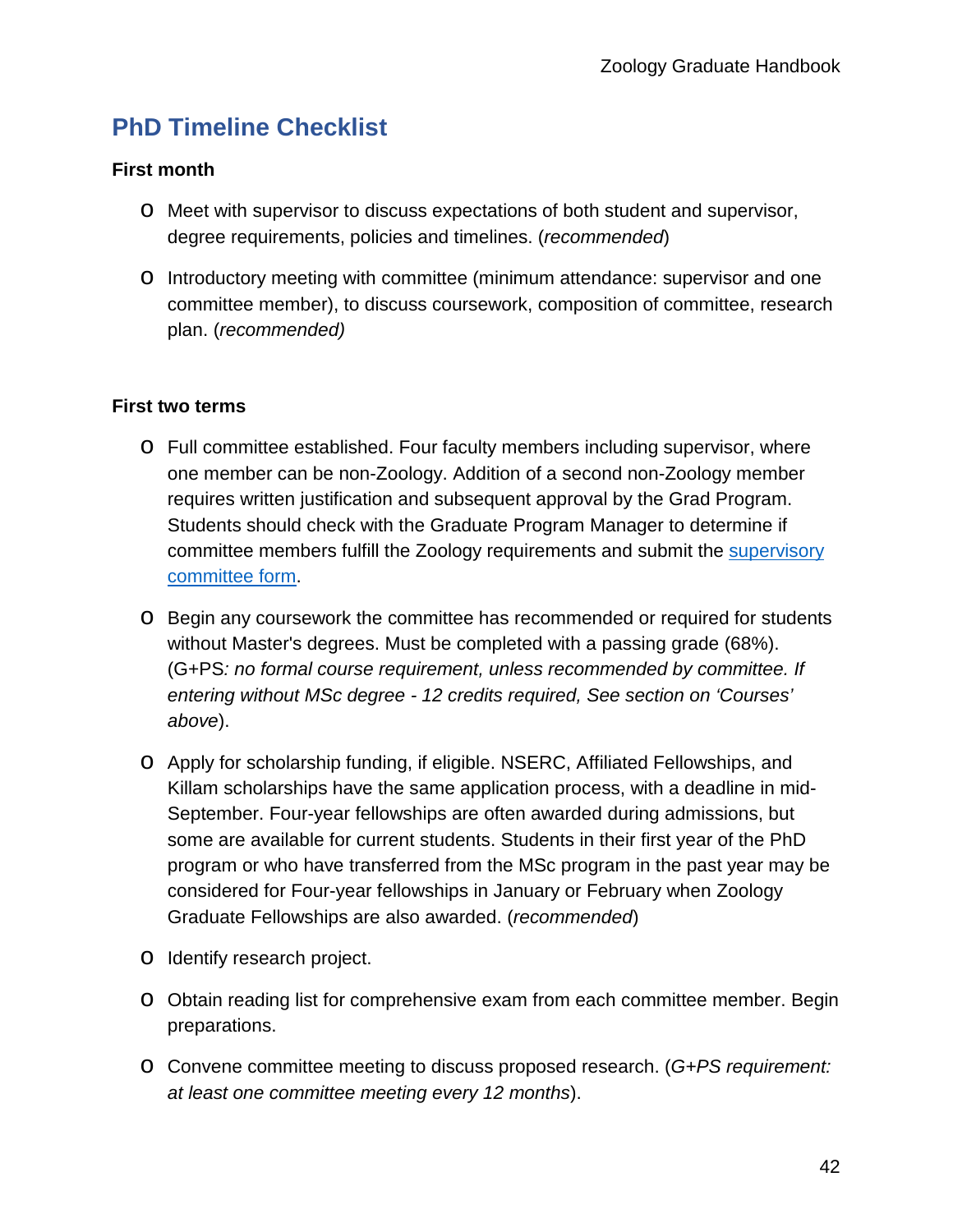o Begin research.

#### **By end of first 16 months**

- o Prepare the research proposal, obtain approval from supervisor. Give committee heads up that the proposal is coming their way at least a week in advance, to ensure that everyone is in town. Distribute to committee members at least two weeks in advance of committee meeting. (*Zoology requirement*)
- o Convene committee meeting to discuss proposed research and the suitability of the research proposal. The committee must approve the research proposal at least two weeks before officially scheduling the comprehensive exam. (*Zoology requirement*)

#### **By end of first 24 months**

- o Comprehensive exam within 24 months of starting PhD. (*G+PS/Zoology requirement*).
- o To schedule a comprehensive exam, students must check with the Graduate Program Manager.

#### **Following years.**

- o Convene regular committee meetings to discuss research results from first year, further research plans, coursework and timeline to thesis completion (*G+PS requirement: at least one committee meeting every 12months*).
- o Complete research.
- o Ideally, the student will complete writing the thesis by the end of the fourth year.

#### **Thesis submission.**

- o At least three months before completing the thesis, submit external examiner form to G+PS.
- o Approval by supervisor. This may be an iterative process.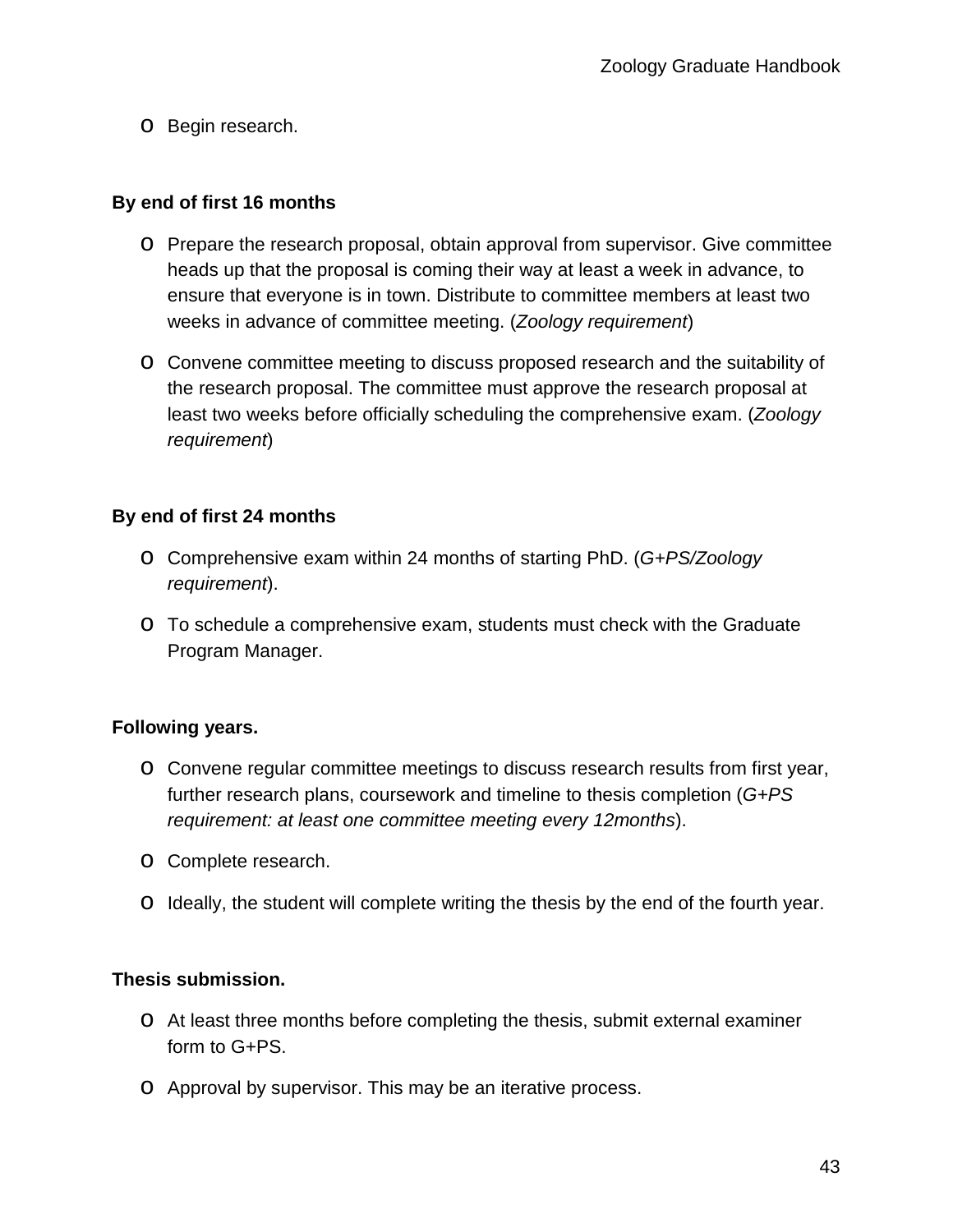- o Submit to supervisory committee members, at least two weeks before approval required.
- o Obtain approval by supervisory committee.
- o Identify members of the examining committee (supervisor, external examiner, two university examiners, Two to three members of supervisory committee, chair). Schedule thesis defence date >8 weeks after submission of thesis to G+PS.

#### **Examination (***see G+PS regulations***).**

o Submission of thesis approval form and final thesis (electronically as a single pdf file to Faculty of Graduate and Postdoctoral Studies through the UBC online information, cIRcle, and one hard copy to the Zoology Graduate Program).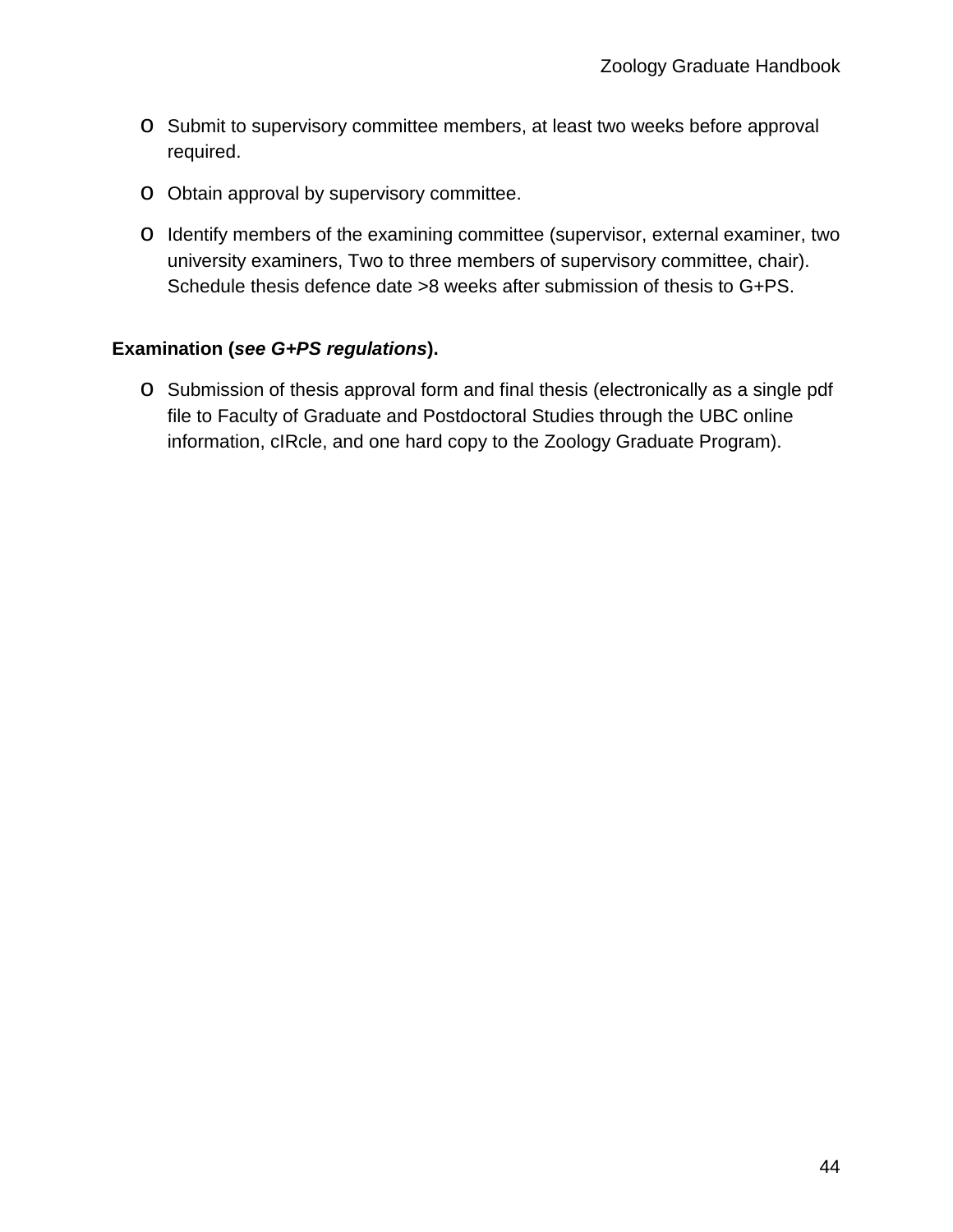# <span id="page-44-0"></span>**Forms**

All of the following forms can be found at [zoology.ubc.ca/graduate-program/student](https://www.zoology.ubc.ca/graduate-program/student-handbook-and-forms)[handbook-and-forms](https://www.zoology.ubc.ca/graduate-program/student-handbook-and-forms)

## **[Supervisory Committee Form](https://www.zoology.ubc.ca/system/files/assets/media-file/file/2021-05/Supervisory_Committee_Form.pdf)**

This form should be submitted to the Graduate Program Manager when you are creating or making changes to your supervisory committee.

# [Committee Meeting Form](https://www.zoology.ubc.ca/system/files/assets/media-file/file/2021-02/committee_meeting_form_Feb2021.pdf)

This form should be taken to your annual committee meetings and signed by your supervisor and each committee member. The form must then be returned to the Graduate Program Manager.

## [Directed Studies \(ZOOL 500\) Approval Form](https://www.zoology.ubc.ca/system/files/assets/media-file/file/2019-04/Directed_Studies_Approval_Form.pdf)

Use this form to request enrollment in the Directed Studies courses. This form should be submitted to the Graduate Program Manager.

## [MSc Thesis Approval Form](https://www.zoology.ubc.ca/system/files/assets/media-file/file/2019-05/Master%26amp%3B%23039%3Bs%20Thesis%20Approval%20Form-1.pdf)

This form should be submitted to the Graduate Program Manager once you committee has approved your thesis for defence.

# [PhD Thesis Approval Form](https://www.zoology.ubc.ca/system/files/assets/media-file/file/2019-04/phd_thesis_approval.pdf)

This form should be submitted to the Graduate Program Manager once you committee has approved your thesis for defence.

# [Comprehensive Examination Checklist](https://www.zoology.ubc.ca/system/files/assets/media-file/file/2020-03/Comps_Exam_Checklist_March%202020.pdf)

This checklist should be followed when arranging and scheduling your research proposal and comprehensive exam.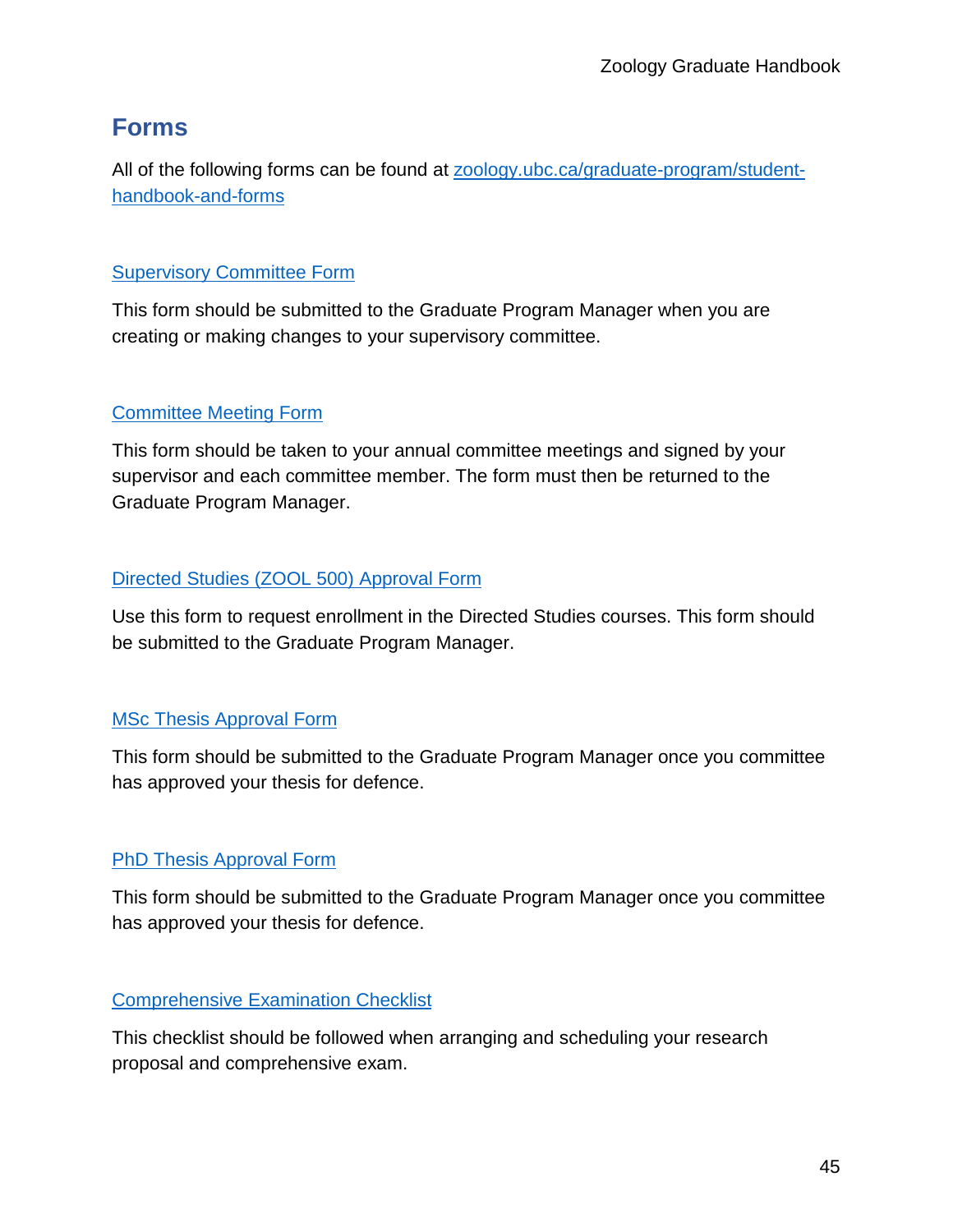# <span id="page-45-0"></span>**When you are in need of additional support**

Completing a graduate degree, at the best of times, is a challenging endeavor. Sometimes, you'll need help to stay on track. This is normal. Below are a number of resources available to support your success and well-being while you pursue your degree. This list is not exhaustive but hopefully can point you in a helpful direction:

#### <span id="page-45-1"></span>**Grad Advisors and Advocates**

Sometimes you'll face a challenge with no immediately obvious solution. After reviewing the handbook, if you find yourself in this position, you can reach out to the program [mentorship team](https://www.zoology.ubc.ca/graduate-program/current-students) composed of the Grad Advisors and graduate student advocates. These faculty members are available to assist with any issues that arise concerning mentoring, degree progress, or well-being. At least one person is available in each primary Zoology building: Dolph Schluter and Sally Otto in BRC; Colin Brauner in Biosci; Mike Gordon in LSC. However, all are available to anyone in the program. These mentors can provide confidential support and help connect you to additional resources.

#### <span id="page-45-2"></span>**Wellness resources**

[Botany and Zoology Wellness Initiative](https://www.botzooubcwellness.com/)

Additional wellness resources [\(link to Zoology webpage\)](https://www.zoology.ubc.ca/graduate-program/wellness-resources)

#### <span id="page-45-3"></span>**Zoology Graduate Student Association**

The ZGSA is a student organization that serves Zoology grad students and represents their interests to the broader community in the department and beyond. Current officer information can be found [here.](https://www.zoology.ubc.ca/graduate-program/zoology-graduate-student-association) The ZGSA hosts new student orientation, organizes social events (e.g. Halloween and Christmas parties), represents grad student interests and concerns at faculty meetings, among other functions. Participating in the ZGSA and ZGSA-led community events and initiatives is a great way to connect with peers across the department.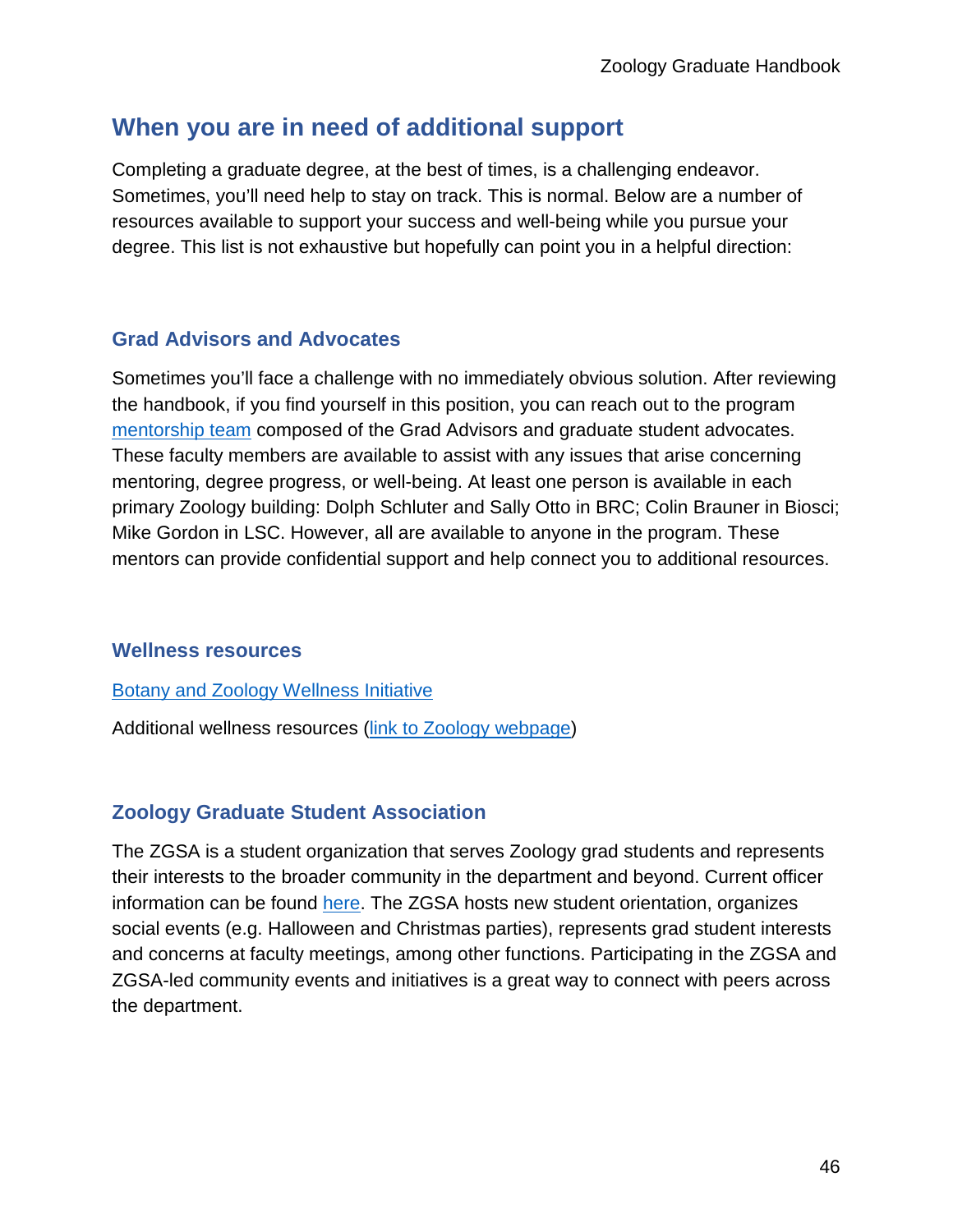# <span id="page-46-0"></span>**Equity, Diversity, and Inclusion for Trainees (E.D.I.T.) Zoology**

E.D.I.T. Zoology is a trainee-led group seeking to build an inclusive, equitable, diverse and just community in the Zoology department. We provide support through interpersonal relationships, community building, group actions, and education. EDIT meets weekly to discuss, plan, and work on EDI initiatives. All trainees are welcome to attend the meetings and contribute to the work that EDIT does, which includes projects such as lobbying for new policy and planning EDI symposia. EDIT also runs the Anti-Racist Reading Group (ARRG), which meets every other week to discuss EDI training modules, books, and podcasts. Looking forward to seeing new and familiar faces at both EDIT and ARRG meetings. Contact us at [edit@zoology.ubc.ca](mailto:edit@zoology.ubc.ca) or via twitter @EditZoologyUbc, and sign up for our list serve:

- To join the EDIT mailing list, send an email to edit-list-request@zoology.ubc.ca from your own account with the word "subscribe" in the subject line, without the quotation marks.
- To remove yourself from the EDIT mailing list, send an email to edit-listrequest@zoology.ubc.ca from your own account with the word "unsubscribe" in the subject line, without the quotation marks. EDIT is an action-oriented and education-oriented group focused on EDI-initiatives at the graduate and postdoctoral level.

# <span id="page-46-1"></span>**Graduate Student Society**

- The GSS advocates on policies on behalf of the broader UBC graduate student body.
- Orientation events every term
- Various events throughout year
- Various classes at discounted prices
- Various services and resources
- More information [here.](https://gss.ubc.ca/)

#### <span id="page-46-2"></span>**Cost of living calculator: Can you survive as a Zoology grad student?**

Graduate and postgraduate studies [cost of living calculator.](https://www.grad.ubc.ca/prospective-students/tuition-fees-cost-living/cost-living#calctable)

For reference, [a link to current Zoology funding policy.](https://www.zoology.ubc.ca/graduate-program/funding)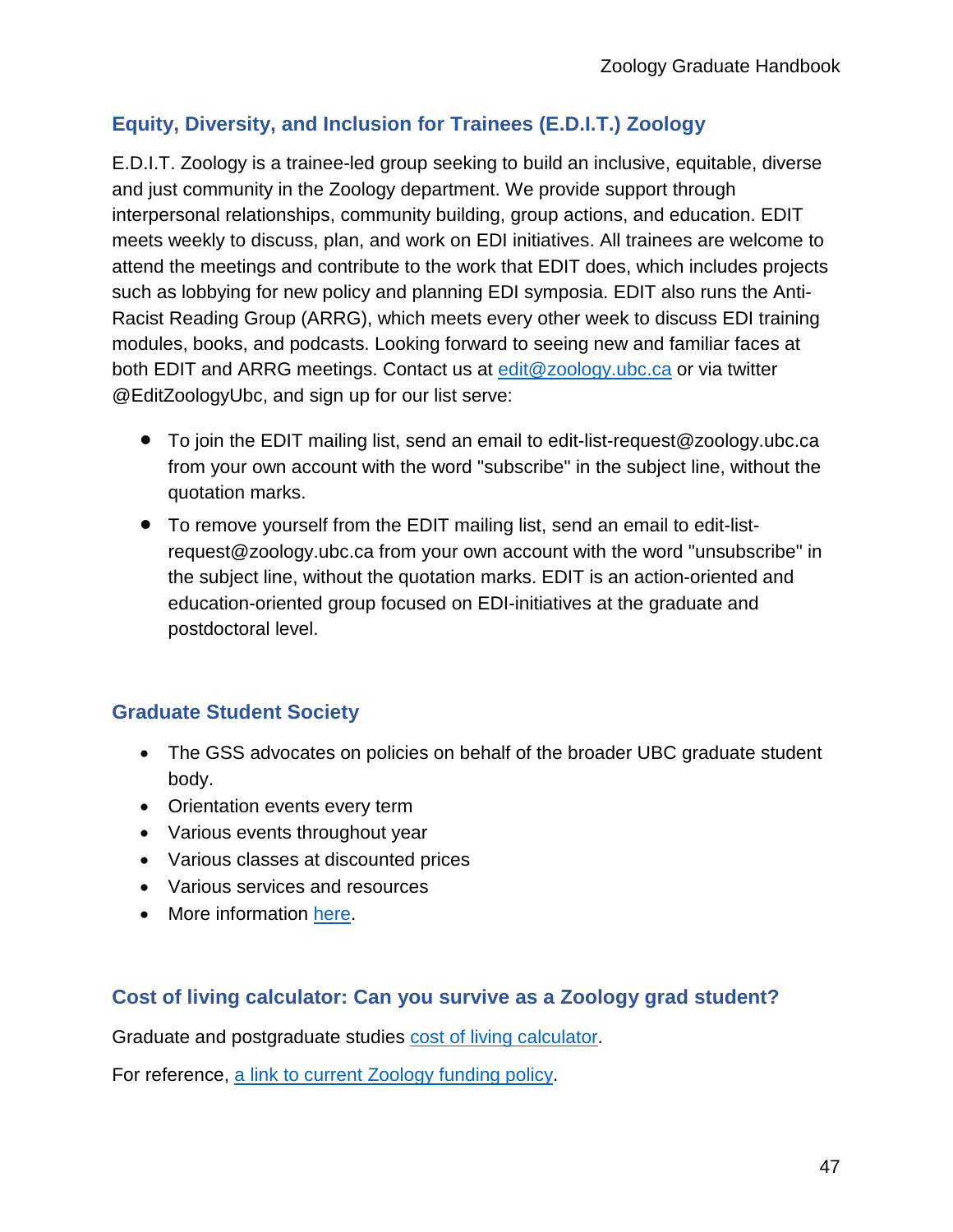# <span id="page-47-0"></span>**Support for equity-seeking groups**

- Wellness: [healingincolour.com](https://www.healingincolour.com/)
- Campus/community groups
	- o The equity and inclusion office at UBC is a fantastic resource with lots of text and in-person support available
		- A list of community resources [equity.ubc.ca/get](https://equity.ubc.ca/get-involved/community-networks/)[involved/community-networks/](https://equity.ubc.ca/get-involved/community-networks/)
	- o AMS affiliated student groups
		- **[UBC Black Student Union](https://www.facebook.com/UBCBSU)**
		- **[Color Connected Against Racism Collective](https://www.facebook.com/ubc.ccar/)**
		- **[UBC Pride Collective](https://www.prideubc.com/)**
		- **[Women's Centre](https://womenscentre.ams.ubc.ca/)**

#### <span id="page-47-1"></span>**Disability support and community**

Additional community resources and support can be found [here.](https://you.ubc.ca/ubc-life/campus-community/students-disabilities/#:%7E:text=If%20you)